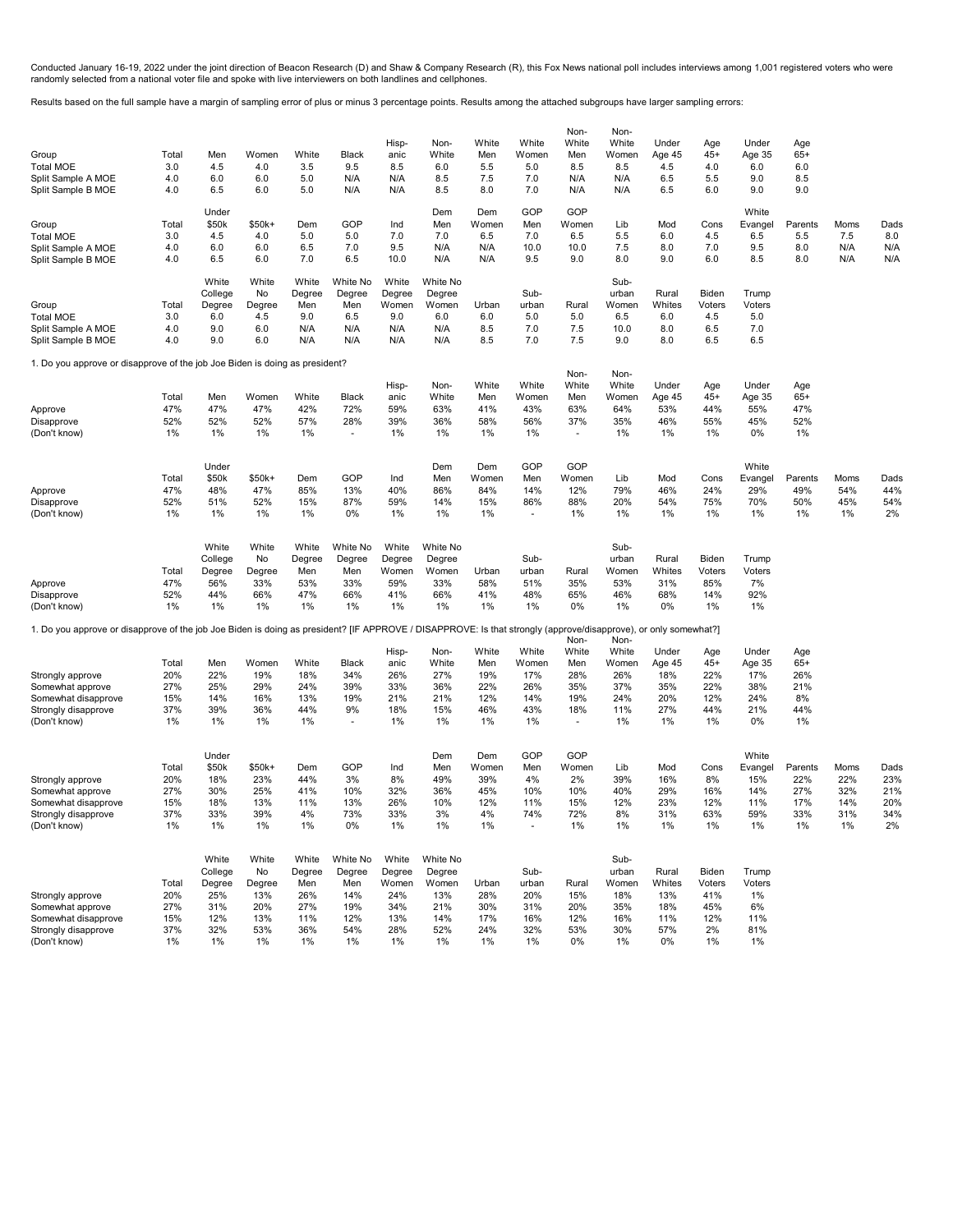2. The economy: Do you approve or disapprove of the way Joe Biden is handling the following issues?

| Approve<br>Disapprove<br>(Don't know)                                                                            | Total<br>41%<br>58%<br>2% | Men<br>42%<br>56%<br>1%                        | Women<br>39%<br>59%<br>2%                 | White<br>36%<br>62%<br>1%                  | Black<br>68%<br>31%<br>1%                     | Hisp-<br>anic<br>47%<br>51%<br>3%            | Non-<br>White<br>55%<br>44%<br>2%               | White<br>Men<br>37%<br>62%<br>1% | White<br>Women<br>36%<br>63%<br>2% | Non-<br>White<br>Men<br>57%<br>42%<br>1% | Non-<br>White<br>Women<br>52%<br>45%<br>2% | Under<br>Age 45<br>42%<br>56%<br>2% | Age<br>$45+$<br>40%<br>59%<br>1%    | Under<br>Age 35<br>40%<br>57%<br>3%  | Age<br>$65+$<br>43%<br>55%<br>2% |                          |                                      |
|------------------------------------------------------------------------------------------------------------------|---------------------------|------------------------------------------------|-------------------------------------------|--------------------------------------------|-----------------------------------------------|----------------------------------------------|-------------------------------------------------|----------------------------------|------------------------------------|------------------------------------------|--------------------------------------------|-------------------------------------|-------------------------------------|--------------------------------------|----------------------------------|--------------------------|--------------------------------------|
| Approve<br>Disapprove<br>(Don't know)                                                                            | Total<br>41%<br>58%<br>2% | Under<br>\$50k<br>40%<br>59%<br>2%             | $$50k+$<br>42%<br>57%<br>1%               | Dem<br>74%<br>25%<br>2%                    | GOP<br>10%<br>89%<br>1%                       | Ind<br>33%<br>64%<br>3%                      | Dem<br>Men<br>78%<br>21%<br>2%                  | Dem<br>Women<br>71%<br>28%<br>2% | GOP<br>Men<br>12%<br>88%<br>1%     | GOP<br>Women<br>9%<br>90%<br>1%          | Lib<br>68%<br>31%<br>1%                    | Mod<br>40%<br>58%<br>2%             | Cons<br>20%<br>79%<br>1%            | White<br>Evangel<br>24%<br>76%<br>0% | Parents<br>43%<br>57%<br>1%      | Moms<br>44%<br>54%<br>1% | Dads<br>41%<br>59%<br>$\blacksquare$ |
| Approve<br>Disapprove<br>(Don't know)                                                                            | Total<br>41%<br>58%<br>2% | White<br>College<br>Degree<br>49%<br>50%<br>1% | White<br>No<br>Degree<br>28%<br>71%<br>2% | White<br>Degree<br>Men<br>46%<br>53%<br>1% | White No<br>Degree<br>Men<br>29%<br>69%<br>2% | White<br>Degree<br>Women<br>52%<br>47%<br>1% | White No<br>Degree<br>Women<br>26%<br>72%<br>2% | Urban<br>51%<br>48%<br>2%        | Sub-<br>urban<br>42%<br>57%<br>1%  | Rural<br>31%<br>68%<br>2%                | Sub-<br>urban<br>Women<br>43%<br>55%<br>2% | Rural<br>Whites<br>28%<br>71%<br>2% | Biden<br>Voters<br>76%<br>22%<br>2% | Trump<br>Voters<br>6%<br>93%<br>1%   |                                  |                          |                                      |
| 3. Border security: Do you approve or disapprove of the way Joe Biden is handling the following issues?          |                           |                                                |                                           |                                            |                                               |                                              |                                                 |                                  |                                    | Non-                                     | Non-                                       |                                     |                                     |                                      |                                  |                          |                                      |
| Approve<br>Disapprove<br>(Don't know)                                                                            | Total<br>37%<br>59%<br>4% | Men<br>40%<br>57%<br>3%                        | Women<br>33%<br>61%<br>5%                 | White<br>33%<br>64%<br>4%                  | Black<br>51%<br>42%<br>8%                     | Hisp-<br>anic<br>49%<br>47%<br>4%            | Non-<br>White<br>49%<br>45%<br>6%               | White<br>Men<br>35%<br>63%<br>2% | White<br>Women<br>32%<br>64%<br>5% | White<br>Men<br>54%<br>41%<br>4%         | White<br>Women<br>43%<br>50%<br>8%         | Under<br>Age 45<br>44%<br>52%<br>4% | Age<br>$45+$<br>32%<br>64%<br>4%    | Under<br>Age 35<br>48%<br>48%<br>4%  | Age<br>$65+$<br>34%<br>61%<br>5% |                          |                                      |
| Approve<br>Disapprove<br>(Don't know)                                                                            | Total<br>37%<br>59%<br>4% | Under<br>\$50k<br>36%<br>60%<br>4%             | $$50k+$<br>38%<br>59%<br>3%               | Dem<br>66%<br>28%<br>6%                    | GOP<br>10%<br>89%<br>1%                       | Ind<br>30%<br>64%<br>6%                      | Dem<br>Men<br>72%<br>22%<br>5%                  | Dem<br>Women<br>61%<br>32%<br>6% | GOP<br>Men<br>13%<br>87%<br>٠      | GOP<br>Women<br>7%<br>90%<br>3%          | Lib<br>64%<br>30%<br>6%                    | Mod<br>34%<br>62%<br>5%             | Cons<br>18%<br>80%<br>2%            | White<br>Evangel<br>24%<br>73%<br>4% | Parents<br>39%<br>57%<br>4%      | Moms<br>37%<br>57%<br>6% | Dads<br>41%<br>57%<br>2%             |
| Approve<br>Disapprove<br>(Don't know)                                                                            | Total<br>37%<br>59%<br>4% | White<br>College<br>Degree<br>45%<br>51%<br>3% | White<br>No<br>Degree<br>24%<br>72%<br>4% | White<br>Degree<br>Men<br>47%<br>51%<br>2% | White No<br>Degree<br>Men<br>25%<br>73%<br>2% | White<br>Degree<br>Women<br>44%<br>52%<br>4% | White No<br>Degree<br>Women<br>24%<br>71%<br>5% | Urban<br>45%<br>51%<br>5%        | Sub-<br>urban<br>39%<br>57%<br>4%  | Rural<br>27%<br>69%<br>4%                | Sub-<br>urban<br>Women<br>38%<br>58%<br>4% | Rural<br>Whites<br>24%<br>73%<br>4% | Biden<br>Voters<br>65%<br>28%<br>7% | Trump<br>Voters<br>5%<br>94%<br>1%   |                                  |                          |                                      |
| 4. The coronavirus pandemic: Do you approve or disapprove of the way Joe Biden is handling the following issues? |                           |                                                |                                           |                                            |                                               |                                              |                                                 |                                  |                                    | Non-                                     | Non-                                       |                                     |                                     |                                      |                                  |                          |                                      |
| Approve<br>Disapprove<br>(Don't know)                                                                            | Total<br>46%<br>52%<br>2% | Men<br>46%<br>51%<br>2%                        | Women<br>45%<br>52%<br>2%                 | White<br>43%<br>55%<br>2%                  | Black<br>65%<br>34%<br>1%                     | Hisp-<br>anic<br>49%<br>47%<br>3%            | Non-<br>White<br>57%<br>41%<br>2%               | White<br>Men<br>42%<br>56%<br>2% | White<br>Women<br>43%<br>54%<br>2% | White<br>Men<br>59%<br>39%<br>3%         | White<br>Women<br>55%<br>44%<br>1%         | Under<br>Age 45<br>46%<br>52%<br>3% | Age<br>$45+$<br>46%<br>52%<br>2%    | Under<br>Age 35<br>43%<br>53%<br>4%  | Age<br>$65+$<br>49%<br>48%<br>3% |                          |                                      |
| Approve<br>Disapprove<br>(Don't know)                                                                            | Total<br>46%<br>52%<br>2% | Under<br>\$50k<br>45%<br>52%<br>3%             | $$50k+$<br>47%<br>52%<br>2%               | Dem<br>79%<br>19%<br>3%                    | GOP<br>17%<br>81%<br>2%                       | Ind<br>36%<br>63%<br>1%                      | Dem<br>Men<br>83%<br>15%<br>2%                  | Dem<br>Women<br>75%<br>21%<br>3% | GOP<br>Men<br>16%<br>82%<br>2%     | GOP<br>Women<br>19%<br>79%<br>2%         | Lib<br>72%<br>26%<br>2%                    | Mod<br>46%<br>52%<br>2%             | Cons<br>26%<br>72%<br>2%            | White<br>Evangel<br>32%<br>66%<br>1% | Parents<br>45%<br>53%<br>2%      | Moms<br>47%<br>51%<br>2% | Dads<br>43%<br>55%<br>2%             |
| Approve<br>Disapprove<br>(Don't know)                                                                            | Total<br>46%<br>52%<br>2% | White<br>College<br>Degree<br>55%<br>44%<br>1% | White<br>No<br>Degree<br>34%<br>63%<br>3% | White<br>Degree<br>Men<br>52%<br>47%<br>1% | White No<br>Degree<br>Men<br>35%<br>63%<br>2% | White<br>Degree<br>Women<br>59%<br>41%<br>1% | White No<br>Degree<br>Women<br>34%<br>63%<br>3% | Urban<br>55%<br>44%<br>1%        | Sub-<br>urban<br>47%<br>50%<br>3%  | Rural<br>37%<br>62%<br>2%                | Sub-<br>urban<br>Women<br>48%<br>49%<br>3% | Rural<br>Whites<br>34%<br>64%<br>2% | Biden<br>Voters<br>81%<br>16%<br>3% | Trump<br>Voters<br>10%<br>88%<br>2%  |                                  |                          |                                      |
| 5. Foreign policy: Do you approve or disapprove of the way Joe Biden is handling the following issues?           |                           |                                                |                                           |                                            |                                               |                                              |                                                 |                                  |                                    |                                          |                                            |                                     |                                     |                                      |                                  |                          |                                      |
| Approve<br>Disapprove<br>(Don't know)                                                                            | Total<br>41%<br>54%<br>5% | Men<br>43%<br>53%<br>4%                        | Women<br>39%<br>55%<br>5%                 | White<br>37%<br>59%<br>4%                  | Black<br>61%<br>34%<br>4%                     | Hisp-<br>anic<br>53%<br>40%<br>7%            | Non-<br>White<br>56%<br>38%<br>6%               | White<br>Men<br>38%<br>58%<br>4% | White<br>Women<br>36%<br>59%<br>5% | Non-<br>White<br>Men<br>57%<br>38%<br>5% | Non-<br>White<br>Women<br>54%<br>38%<br>8% | Under<br>Age 45<br>48%<br>48%<br>5% | Age<br>$45+$<br>37%<br>58%<br>5%    | Under<br>Age 35<br>49%<br>46%<br>5%  | Age<br>$65+$<br>39%<br>57%<br>4% |                          |                                      |
| Approve<br>Disapprove<br>(Don't know)                                                                            | Total<br>41%<br>54%<br>5% | Under<br>\$50k<br>42%<br>52%<br>6%             | $$50k+$<br>42%<br>55%<br>3%               | Dem<br>74%<br>21%<br>6%                    | GOP<br>12%<br>85%<br>3%                       | Ind<br>33%<br>61%<br>6%                      | Dem<br>Men<br>76%<br>19%<br>5%                  | Dem<br>Women<br>72%<br>22%<br>6% | GOP<br>Men<br>14%<br>84%<br>2%     | GOP<br>Women<br>10%<br>86%<br>4%         | Lib<br>72%<br>23%<br>5%                    | Mod<br>37%<br>56%<br>7%             | Cons<br>21%<br>76%<br>3%            | White<br>Evangel<br>25%<br>70%<br>5% | Parents<br>45%<br>50%<br>6%      | Moms<br>46%<br>49%<br>5% | Dads<br>43%<br>51%<br>6%             |
| Approve<br>Disapprove<br>(Don't know)                                                                            | Total<br>41%<br>54%<br>5% | White<br>College<br>Degree<br>48%<br>47%<br>4% | White<br>No<br>Degree<br>29%<br>67%<br>4% | White<br>Degree<br>Men<br>47%<br>48%<br>5% | White No<br>Degree<br>Men<br>31%<br>66%<br>3% | White<br>Degree<br>Women<br>49%<br>47%<br>4% | White No<br>Degree<br>Women<br>27%<br>67%<br>5% | Urban<br>52%<br>44%<br>4%        | Sub-<br>urban<br>44%<br>53%<br>4%  | Rural<br>30%<br>65%<br>6%                | Sub-<br>urban<br>Women<br>44%<br>53%<br>3% | Rural<br>Whites<br>27%<br>68%<br>5% | Biden<br>Voters<br>74%<br>19%<br>7% | Trump<br>Voters<br>7%<br>90%<br>3%   |                                  |                          |                                      |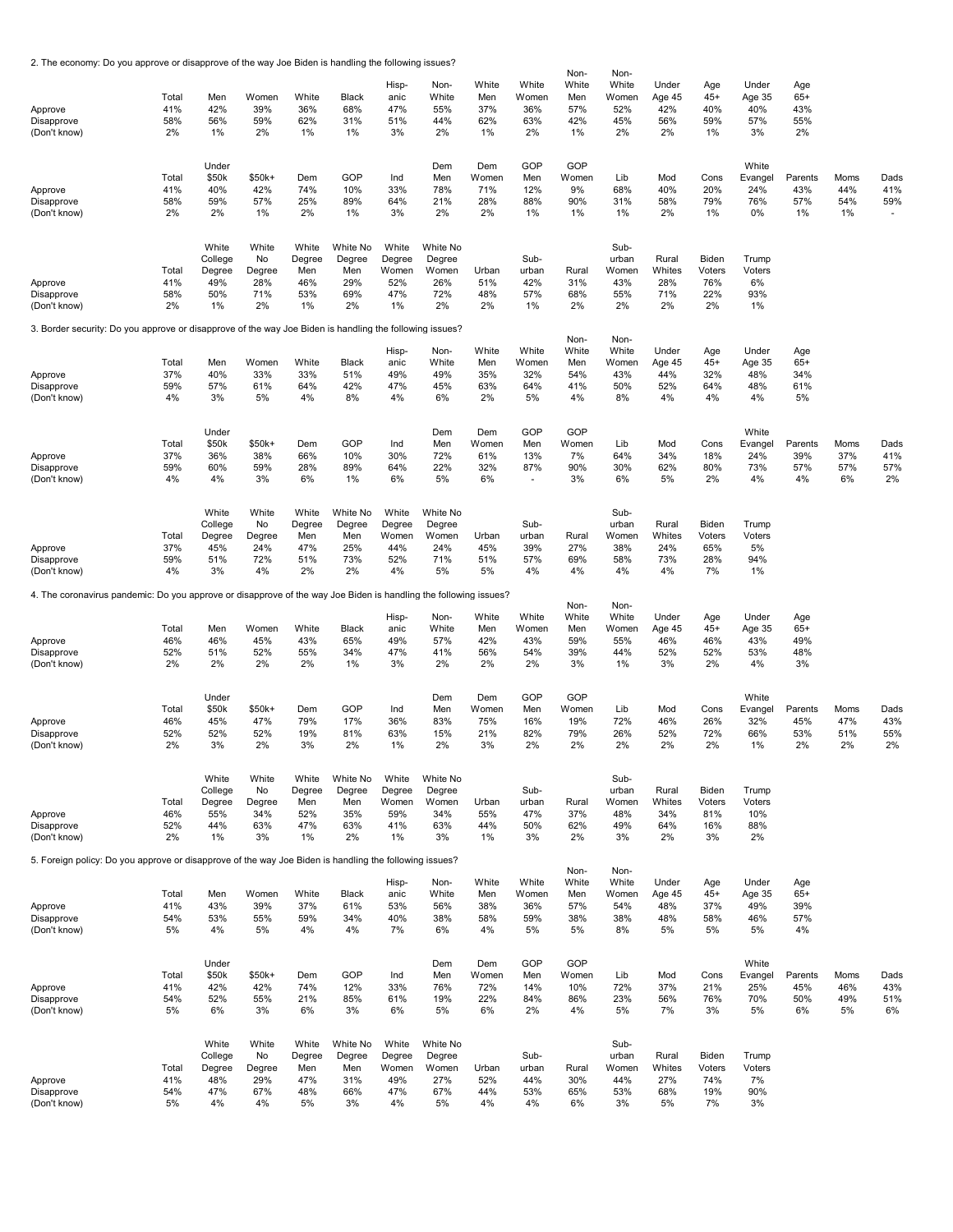6. Do you approve or disapprove of the job Kamala Harris is doing as vice president?

| Approve<br>Disapprove<br>(Don't know)                                                | Total<br>43%<br>54%<br>3% | Men<br>43%<br>54%<br>3% | Women<br>43%<br>54%<br>4% | White<br>37%<br>59%<br>3% | <b>Black</b><br>75%<br>23%<br>3% | Hisp-<br>anic<br>54%<br>43%<br>3% | Non-<br>White<br>61%<br>36%<br>3% | White<br>Men<br>36%<br>61%<br>3% | White<br>Women<br>38%<br>58%<br>4%                                                  | Non-<br>White<br>Men<br>61%<br>37%<br>2% | Non-<br>White<br>Women<br>61%<br>35%<br>3% | Under<br>Age 45<br>51%<br>47%<br>2% | Age<br>$45+$<br>38%<br>58%<br>4% | Under<br>Age 35<br>54%<br>43%<br>3% | Age<br>$65+$<br>37%<br>58%<br>6% |             |             |
|--------------------------------------------------------------------------------------|---------------------------|-------------------------|---------------------------|---------------------------|----------------------------------|-----------------------------------|-----------------------------------|----------------------------------|-------------------------------------------------------------------------------------|------------------------------------------|--------------------------------------------|-------------------------------------|----------------------------------|-------------------------------------|----------------------------------|-------------|-------------|
| Approve                                                                              | Total<br>43%              | Under<br>\$50k<br>42%   | $$50k+$<br>44%            | Dem<br>78%                | GOP<br>11%                       | Ind<br>35%                        | Dem<br>Men<br>80%                 | Dem<br>Women<br>77%              | GOP<br>Men<br>12%                                                                   | GOP<br>Women<br>10%                      | Lib<br>73%                                 | Mod<br>41%                          | Cons<br>21%                      | White<br>Evangel<br>27%             | Parents<br>46%                   | Moms<br>50% | Dads<br>42% |
| Disapprove<br>(Don't know)                                                           | 54%<br>3%                 | 54%<br>3%               | 54%<br>3%                 | 19%<br>3%                 | 87%<br>3%                        | 59%<br>6%                         | 17%<br>4%                         | 21%<br>3%                        | 85%<br>3%                                                                           | 88%<br>2%                                | 24%<br>3%                                  | 55%<br>3%                           | 75%<br>3%                        | 69%<br>4%                           | 51%<br>3%                        | 47%<br>2%   | 54%<br>4%   |
|                                                                                      |                           | White<br>College        | White<br>No               | White<br>Degree           | White No<br>Degree               | White<br>Degree                   | White No<br>Degree                |                                  | Sub-                                                                                |                                          | Sub-<br>urban                              | Rural                               | Biden                            | Trump                               |                                  |             |             |
|                                                                                      | Total                     | Degree                  | Degree                    | Men                       | Men                              | Women                             | Women                             | Urban                            | urban                                                                               | Rural                                    | Women                                      | Whites                              | Voters                           | Voters                              |                                  |             |             |
| Approve                                                                              | 43%                       | 49%                     | 29%                       | 48%                       | 27%                              | 50%                               | 31%                               | 53%                              | 44%                                                                                 | 33%                                      | 45%                                        | 29%                                 | 77%                              | 8%                                  |                                  |             |             |
| Disapprove<br>(Don't know)                                                           | 54%<br>3%                 | 47%<br>4%               | 67%<br>3%                 | 49%<br>3%                 | 69%<br>3%                        | 46%<br>5%                         | 66%<br>3%                         | 45%<br>2%                        | 52%<br>4%                                                                           | 63%<br>4%                                | 50%<br>5%                                  | 67%<br>4%                           | 20%<br>3%                        | 90%<br>2%                           |                                  |             |             |
| 6. Do you approve or disapprove of the job Kamala Harris is doing as vice president? |                           |                         |                           |                           |                                  |                                   |                                   |                                  | [IF APPROVE / DISAPPROVE: Is that strongly (approve/disapprove), or only somewhat?] | Non-                                     | Non-                                       |                                     |                                  |                                     |                                  |             |             |
|                                                                                      |                           |                         |                           |                           |                                  | Hisp-                             | Non-                              | White                            | White                                                                               | White                                    | White                                      | Under                               | Age                              | Under                               | Age                              |             |             |
|                                                                                      | Total                     | Men                     | Women                     | White                     | <b>Black</b>                     | anic                              | White                             | Men                              | Women                                                                               | Men                                      | Women                                      | Age 45                              | $45+$                            | Age 35                              | $65+$                            |             |             |
| Strongly approve                                                                     | 17%                       | 17%                     | 17%                       | 14%                       | 37%                              | 21%                               | 26%                               | 14%                              | 14%                                                                                 | 23%                                      | 29%                                        | 19%                                 | 16%                              | 21%                                 | 15%                              |             |             |
| Somewhat approve                                                                     | 26%                       | 26%                     | 25%                       | 23%                       | 38%                              | 32%                               | 35%                               | 22%                              | 24%                                                                                 | 38%                                      | 32%                                        | 32%                                 | 22%                              | 34%                                 | 22%                              |             |             |
| Somewhat disapprove                                                                  | 15%                       | 14%                     | 17%                       | 14%                       | 17%                              | 19%                               | 19%                               | 13%                              | 16%                                                                                 | 17%                                      | 21%                                        | 19%                                 | 13%                              | 21%                                 | 11%                              |             |             |
| Strongly disapprove<br>(Don't know)                                                  | 38%<br>3%                 | 40%<br>3%               | 37%<br>4%                 | 45%<br>3%                 | 6%<br>3%                         | 24%<br>3%                         | 17%<br>3%                         | 47%<br>3%                        | 43%<br>4%                                                                           | 20%<br>2%                                | 14%<br>3%                                  | 27%<br>2%                           | 45%<br>4%                        | 22%<br>3%                           | 46%<br>6%                        |             |             |
|                                                                                      |                           | Under                   |                           |                           |                                  |                                   | Dem                               | Dem                              | GOP                                                                                 | GOP                                      |                                            |                                     |                                  | White                               |                                  |             |             |
|                                                                                      | Total                     | \$50k                   | $$50k+$                   | Dem                       | GOP                              | Ind                               | Men                               | Women                            | Men                                                                                 | Women                                    | Lib                                        | Mod                                 | Cons                             | Evangel                             | Parents                          | Moms        | Dads        |
| Strongly approve                                                                     | 17%                       | 17%                     | 19%                       | 36%                       | 3%                               | 7%                                | 38%                               | 35%                              | 3%                                                                                  | 3%                                       | 33%                                        | 12%                                 | 9%                               | 11%                                 | 23%                              | 27%         | 18%         |
| Somewhat approve                                                                     | 26%                       | 26%                     | 25%                       | 42%                       | 8%                               | 28%                               | 42%                               | 41%                              | 9%                                                                                  | 7%                                       | 40%                                        | 30%                                 | 12%                              | 16%                                 | 23%                              | 23%         | 24%         |
| Somewhat disapprove                                                                  | 15%                       | 19%                     | 12%                       | 14%                       | 12%                              | 25%                               | 10%                               | 16%                              | 13%                                                                                 | 12%                                      | 16%                                        | 23%                                 | 11%                              | 10%                                 | 15%                              | 14%         | 16%         |
| Strongly disapprove                                                                  | 38%                       | 35%                     | 41%                       | 5%                        | 74%                              | 34%                               | 7%                                | 5%                               | 73%                                                                                 | 76%                                      | 8%                                         | 33%                                 | 65%                              | 58%                                 | 35%                              | 33%         | 38%         |
| (Don't know)                                                                         | 3%                        | 3%                      | 3%                        | 3%                        | 3%                               | 6%                                | 4%                                | 3%                               | 3%                                                                                  | 2%                                       | 3%                                         | 3%                                  | 3%                               | 4%                                  | 3%                               | 2%          | 4%          |
|                                                                                      |                           | White                   | White                     | White                     | White No                         | White                             | White No                          |                                  |                                                                                     |                                          | Sub-                                       |                                     |                                  |                                     |                                  |             |             |
|                                                                                      |                           | College                 | No                        | Degree                    | Degree                           | Degree                            | Degree                            |                                  | Sub-                                                                                |                                          | urban                                      | Rural                               | Biden                            | Trump                               |                                  |             |             |
|                                                                                      | Total                     | Degree                  | Degree                    | Men                       | Men                              | Women                             | Women                             | Urban                            | urban                                                                               | Rural                                    | Women                                      | Whites                              | Voters                           | Voters                              |                                  |             |             |
| Strongly approve                                                                     | 17%                       | 19%                     | 11%                       | 20%                       | 9%                               | 18%                               | 12%                               | 25%                              | 17%                                                                                 | 12%                                      | 16%                                        | 9%                                  | 34%                              | 2%                                  |                                  |             |             |
| Somewhat approve                                                                     | 26%                       | 30%                     | 19%                       | 27%                       | 19%                              | 32%                               | 19%                               | 28%                              | 27%                                                                                 | 21%                                      | 29%                                        | 20%                                 | 43%                              | 6%                                  |                                  |             |             |
| Somewhat disapprove                                                                  | 15%                       | 14%                     | 15%                       | 10%                       | 16%                              | 17%                               | 14%                               | 17%                              | 17%                                                                                 | 12%                                      | 19%                                        | 12%                                 | 16%                              | 8%                                  |                                  |             |             |
| Strongly disapprove                                                                  | 38%                       | 34%                     | 52%                       | 39%                       | 53%                              | 28%                               | 52%                               | 27%                              | 36%                                                                                 | 51%                                      | 31%                                        | 55%                                 | 4%                               | 82%                                 |                                  |             |             |
| (Don't know)                                                                         | 3%                        | 4%                      | 3%                        | 3%                        | 3%                               | 5%                                | 3%                                | 2%                               | 4%                                                                                  | 4%                                       | 5%                                         | 4%                                  | 3%                               | 2%                                  |                                  |             |             |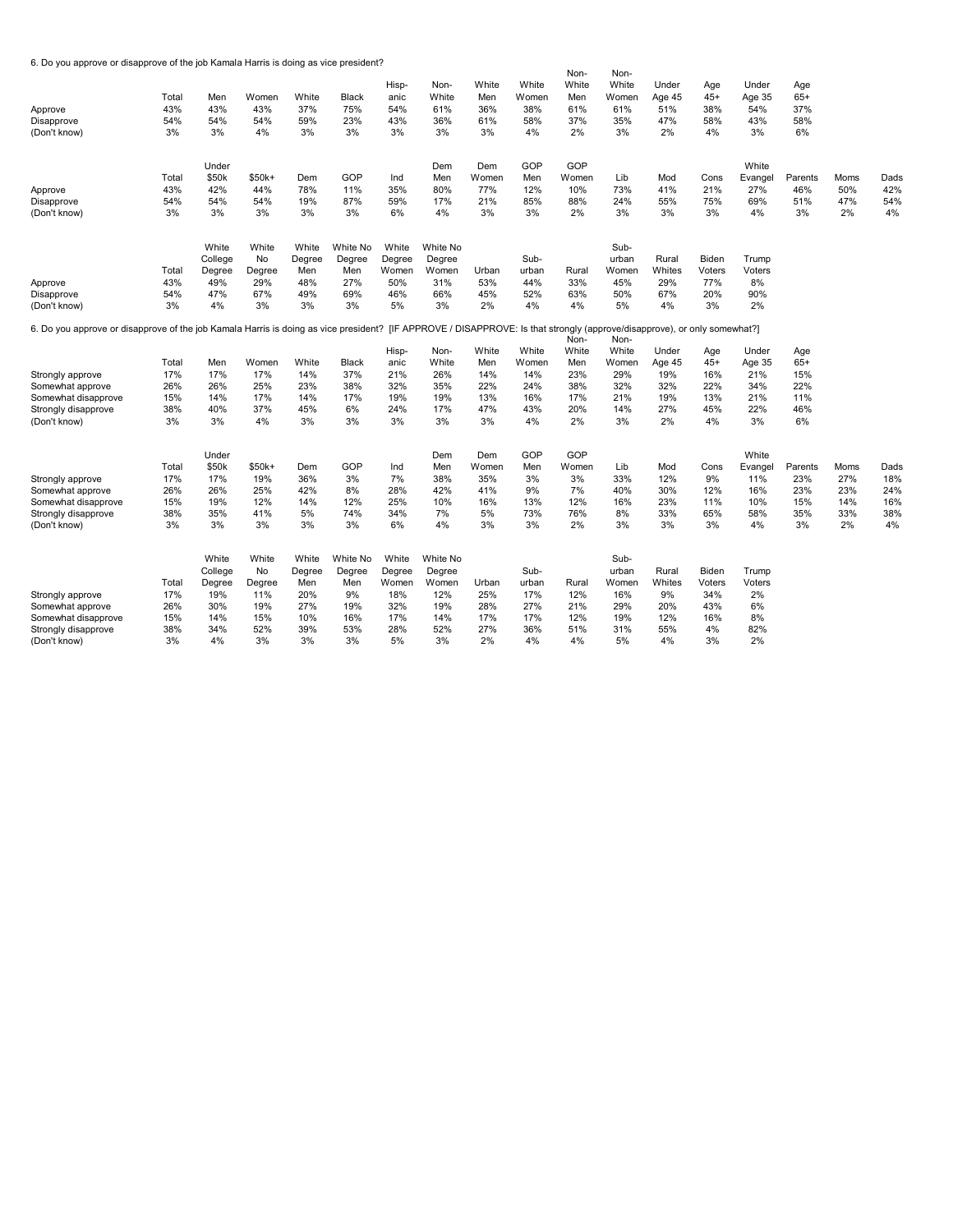7. If the election for Congress were held today, would you vote for the Democratic candidate in your district or the Republican candidate in your district?

|                                                                                                                                                                                                                                    |       |         |         |        |              |        |          |       |       | Non-         | Non-  |        |        |         |         |      |      |
|------------------------------------------------------------------------------------------------------------------------------------------------------------------------------------------------------------------------------------|-------|---------|---------|--------|--------------|--------|----------|-------|-------|--------------|-------|--------|--------|---------|---------|------|------|
|                                                                                                                                                                                                                                    |       |         |         |        |              | Hisp-  | Non-     | White | White | White        | White | Under  | Age    | Under   | Age     |      |      |
|                                                                                                                                                                                                                                    | Total | Men     | Women   | White  | <b>Black</b> | anic   | White    | Men   | Women | Men          | Women | Age 45 | $45+$  | Age 35  | $65+$   |      |      |
| Vote Democratic                                                                                                                                                                                                                    | 43%   | 42%     | 44%     | 38%    | 74%          | 51%    | 60%      | 34%   | 42%   | 64%          | 56%   | 49%    | 40%    | 53%     | 44%     |      |      |
| Vote Republican                                                                                                                                                                                                                    | 44%   | 46%     | 43%     | 51%    | 9%           | 34%    | 24%      | 54%   | 49%   | 25%          | 24%   | 38%    | 48%    | 33%     | 48%     |      |      |
| (Other)                                                                                                                                                                                                                            | 1%    | 1%      | 1%      | 1%     | $\sim$       | 2%     | 1%       | 1%    | 1%    | $\mathbf{r}$ | 2%    | 1%     | 1%     | 2%      | 0%      |      |      |
| (Undecided/Don't know)                                                                                                                                                                                                             | 11%   | 11%     | 11%     | 9%     | 17%          | 12%    | 14%      | 11%   | 8%    | 11%          | 18%   | 12%    | 11%    | 12%     | 8%      |      |      |
|                                                                                                                                                                                                                                    |       | Under   |         |        |              |        | Dem      | Dem   | GOP   | GOP          |       |        |        | White   |         |      |      |
|                                                                                                                                                                                                                                    | Total | \$50k   | $$50k+$ | Dem    | GOP          | Ind    | Men      | Women | Men   | Women        | Lib   | Mod    | Cons   | Evangel | Parents | Moms | Dads |
| Vote Democratic                                                                                                                                                                                                                    | 43%   | 44%     | 43%     | 92%    | 5%           | 20%    | 93%      | 91%   | 6%    | 4%           | 82%   | 35%    | 19%    | 28%     | 45%     | 48%  | 42%  |
| Vote Republican                                                                                                                                                                                                                    | 44%   | 42%     | 47%     | 5%     | 91%          | 30%    | 6%       | 5%    | 90%   | 93%          | 12%   | 35%    | 75%    | 66%     | 45%     | 43%  | 48%  |
| (Other)                                                                                                                                                                                                                            | 1%    | 1%      | 1%      | 0%     | 1%           | 4%     | $\sim$   | 0%    | 1%    | 0%           | 1%    | 1%     | 1%     | 1%      | 1%      | 1%   | 2%   |
| (Undecided/Don't know)                                                                                                                                                                                                             | 11%   | 13%     | 9%      | 2%     | 3%           | 46%    | $1\%$    | 3%    | 3%    | 3%           | 5%    | 29%    | 5%     | 5%      | 8%      | 7%   | 9%   |
|                                                                                                                                                                                                                                    |       | White   | White   | White  | White No     | White  | White No |       |       |              | Sub-  |        |        |         |         |      |      |
|                                                                                                                                                                                                                                    |       | College | No      | Degree | Degree       | Degree | Degree   |       | Sub-  |              | urban | Rural  | Biden  | Trump   |         |      |      |
|                                                                                                                                                                                                                                    | Total | Degree  | Degree  | Men    | Men          | Women  | Women    | Urban | urban | Rural        | Women | Whites | Voters | Voters  |         |      |      |
| Vote Democratic                                                                                                                                                                                                                    | 43%   | 49%     | 31%     | 40%    | 29%          | 57%    | 32%      | 53%   | 47%   | 31%          | 49%   | 28%    | 83%    | 4%      |         |      |      |
| Vote Republican                                                                                                                                                                                                                    | 44%   | 38%     | 61%     | 42%    | 63%          | 34%    | 59%      | 35%   | 40%   | 58%          | 37%   | 61%    | 8%     | 91%     |         |      |      |
| (Other)                                                                                                                                                                                                                            | 1%    | 1%      | 1%      | 2%     | 0%           | $\sim$ | 1%       | 1%    | 2%    | 1%           | 2%    | 0%     | 0%     | 1%      |         |      |      |
| (Undecided/Don't know)                                                                                                                                                                                                             | 11%   | 13%     | 7%      | 16%    | 7%           | 9%     | 8%       | 11%   | 11%   | 11%          | 11%   | 10%    | 9%     | 4%      |         |      |      |
| 7. If the election for Congress were held today, would you vote for the Democratic candidate in your district or the Republican candidate in your district? [IF UNDECIDED: Well, if you had to vote, which way would<br>you lean?] |       |         |         |        |              |        |          |       |       |              |       |        |        |         |         |      |      |
|                                                                                                                                                                                                                                    |       |         |         |        |              |        |          |       |       | Non-         | Non-  |        |        |         |         |      |      |
|                                                                                                                                                                                                                                    |       |         |         |        |              | Hisp-  | Non-     | White | White | White        | White | Under  | Age    | Under   | Age     |      |      |
|                                                                                                                                                                                                                                    | Total | Men     | Women   | White  | <b>Black</b> | anic   | White    | Men   | Women | Men          | Women | Age 45 | $45+$  | Age 35  | $65+$   |      |      |
| Vote Democratic                                                                                                                                                                                                                    | 39%   | 38%     | 40%     | 35%    | 70%          | 45%    | 55%      | 31%   | 38%   | 57%          | 53%   | 45%    | 36%    | 48%     | 39%     |      |      |
| (Lean Democratic)                                                                                                                                                                                                                  | 4%    | 4%      | 4%      | 3%     | 5%           | 6%     | 5%       | 3%    | 4%    | 7%           | 3%    | 4%     | 4%     | 5%      | 5%      |      |      |
| Vote Republican                                                                                                                                                                                                                    | 41%   | 43%     | 39%     | 48%    | 6%           | 32%    | 22%      | 51%   | 45%   | 23%          | 21%   | 34%    | 46%    | 30%     | 46%     |      |      |
| (Lean Republican)                                                                                                                                                                                                                  | 3%    | 3%      | 4%      | 4%     | 3%           | 2%     | 2%       | 3%    | 5%    | 2%           | 2%    | 4%     | 3%     | 3%      | 2%      |      |      |
| (Other)                                                                                                                                                                                                                            | 1%    | 1%      | 1%      | 1%     | $\sim$       | 2%     | 1%       | 1%    | 1%    | $\mathbf{r}$ | 2%    | 1%     | 1%     | 2%      | 0%      |      |      |
| (Undecided/Don't know)                                                                                                                                                                                                             | 11%   | 11%     | 11%     | 9%     | 17%          | 12%    | 14%      | 11%   | 8%    | 11%          | 18%   | 12%    | 11%    | 12%     | 8%      |      |      |
|                                                                                                                                                                                                                                    |       |         |         |        |              |        |          |       |       |              |       |        |        |         |         |      |      |

|                        |       | Under |         |     |     |     | Dem   | Dem   | GOF | GOP   |              |     |      | White  |         |      |      |
|------------------------|-------|-------|---------|-----|-----|-----|-------|-------|-----|-------|--------------|-----|------|--------|---------|------|------|
|                        | Total | \$50k | $$50k+$ | Dem | GOP | Ind | Men   | Women | Men | Women | Lib          | Mod | Cons | Evange | Parents | Moms | Dads |
| Vote Democratic        | 39%   | 39%   | 40%     | 86% | 4%  | 15% | 88%   | 85%   | 4%  | 3%    | 76%          | 29% | 18%  | 24%    | 41%     | 45%  | 36%  |
| (Lean Democratic)      | 4%    | 5%    | 3%      | 6%  | 1%  | 6%  | 5%    | 6%    | 2%  | 1%    | 6%           | 6%  | 1%   | 4%     | 4%      | 3%   | 6%   |
| Vote Republican        | 41%   | 39%   | 43%     | 4%  | 88% | 23% | 4%    | 5%    | 87% | 89%   | 10%          | 29% | 72%  | 63%    | 41%     | 38%  | 45%  |
| (Lean Republican)      | 3%    | 3%    | 3%      | 1%  | 3%  | 7%  | $1\%$ | 1%    | 2%  | 5%    | 2%           | 5%  | 3%   | 3%     | 4%      | 5%   | 3%   |
| (Other)                | 1%    | $1\%$ | $1\%$   | 0%  | 1%  | 4%  |       | 0%    | 1%  | 0%    | 10/2<br>I 70 | 1%  | 1%   | 1%     | 1%      | 1%   | 2%   |
| (Undecided/Don't know) | 11%   | 13%   | 9%      | 2%  | 3%  | 46% | 1%    | 3%    | 3%  | 3%    | 5%           | 29% | 5%   | 5%     | 8%      | 7%   | 9%   |

|                        |       | White   | White  | White  | White No | White  | White No |       |       |       | Sub-  |        |        |        |
|------------------------|-------|---------|--------|--------|----------|--------|----------|-------|-------|-------|-------|--------|--------|--------|
|                        |       | Colleae | No     | Dearee | Dearee   | Dearee | Dearee   |       | Sub-  |       | urban | Rural  | Biden  | Trump  |
|                        | Γotal | Dearee  | Dearee | Men    | Men      | Women  | Women    | Urban | urban | Rural | Women | Whites | Voters | Voters |
| Vote Democratic        | 39%   | 47%     | 26%    | 38%    | 26%      | 55%    | 27%      | 50%   | 42%   | 28%   | 45%   | 24%    | 78%    | 3%     |
| (Lean Democratic)      | 4%    | 2%      | 4%     | 2%     | 3%       | 2%     | 5%       | 3%    | 4%    | 4%    | 4%    | 4%     | 5%     | 1%     |
| Vote Republican        | 41%   | 35%     | 56%    | 40%    | 60%      | 30%    | 54%      | 31%   | 37%   | 55%   | 32%   | 59%    | 6%     | 88%    |
| (Lean Republican)      | 3%    | 3%      | 4%     | 2%     | 4%       | 4%     | 5%       | 4%    | 4%    | 2%    | 6%    | 2%     | 2%     | 3%     |
| (Other)                | 1%    | 1%      | 1%     | 2%     | 0%       |        | 1%       | 1%    | 2%    | 1%    | 2%    | 0%     | 0%     | 1%     |
| (Undecided/Don't know) | 11%   | 13%     | 7%     | 16%    | 7%       | 9%     | 8%       | 11%   | 11%   | 11%   | 11%   | 10%    | 9%     | 4%     |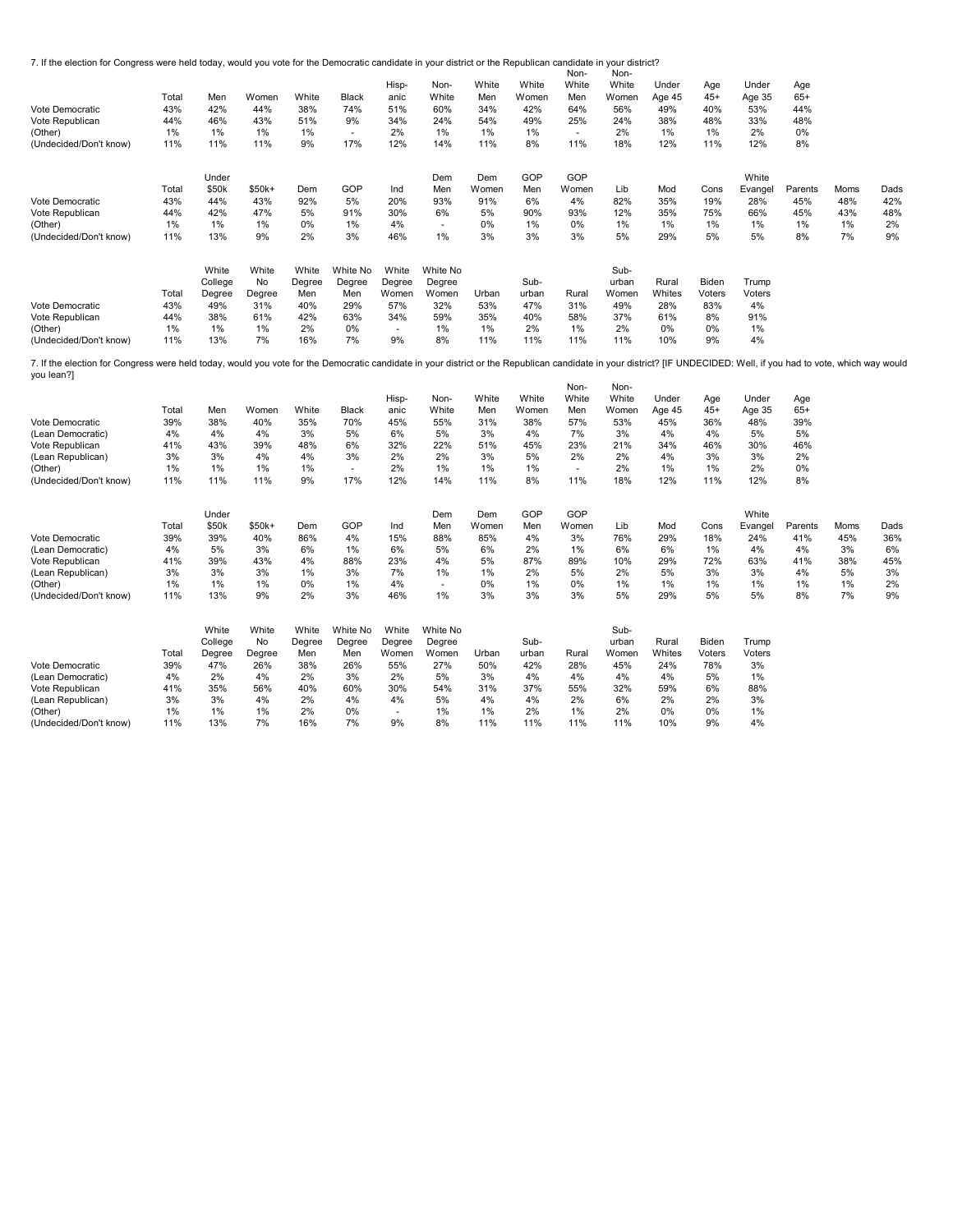8. [SAMPLE A] Border security: Which political party -- the Democrats or the Republicans -- do you think would do a better job on...

| Democrats<br>Republicans<br>(Equal)<br>(Don't know)<br>Democrats<br>Republicans<br>(Equal)<br>(Don't know)                                    | Total<br>40%<br>56%<br>1%<br>3%<br>Total<br>40%<br>56%<br>1%<br>3% | Men<br>38%<br>57%<br>2%<br>3%<br>Under<br>\$50k<br>44%<br>54%<br>$\overline{\phantom{a}}$<br>2%<br>White<br>College | Women<br>42%<br>55%<br>1%<br>2%<br>\$50k+<br>38%<br>58%<br>2%<br>3%<br>White<br>No | White<br>35%<br>60%<br>2%<br>3%<br>Dem<br>77%<br>21%<br>$\sim$<br>2%<br>White<br>Degree | Black<br>N/A<br>N/A<br>N/A<br>N/A<br>GOP<br>8%<br>90%<br>1%<br>1%<br>White No<br>Degree | Hisp-<br>anic<br>N/A<br>N/A<br>N/A<br>N/A<br>Ind<br>25%<br>64%<br>3%<br>8%<br>White<br>Degree | Non-<br>White<br>55%<br>42%<br>$\overline{\phantom{a}}$<br>3%<br>Dem<br>Men<br>N/A<br>N/A<br>N/A<br>N/A<br>White No<br>Degree | White<br>Men<br>33%<br>61%<br>2%<br>4%<br>Dem<br>Women<br>N/A<br>N/A<br>N/A<br>N/A | White<br>Women<br>38%<br>60%<br>1%<br>1%<br>GOP<br>Men<br>9%<br>88%<br>3%<br>1%<br>Sub- | Non-<br>White<br>Men<br>N/A<br>N/A<br>N/A<br>N/A<br>GOP<br>Women<br>6%<br>93%<br>$\overline{\phantom{a}}$<br>1% | Non-<br>White<br>Women<br>N/A<br>N/A<br>N/A<br>N/A<br>Lib<br>72%<br>24%<br>$\sim$<br>4%<br>Sub-<br>urban | Under<br>Age 45<br>46%<br>50%<br>0%<br>3%<br>Mod<br>32%<br>63%<br>2%<br>3%<br>Rural | Age<br>$45+$<br>37%<br>59%<br>1%<br>3%<br>Cons<br>18%<br>78%<br>1%<br>2%<br>Biden | Under<br>Age 35<br>51%<br>46%<br>$\overline{\phantom{a}}$<br>3%<br>White<br>Evangel<br>22%<br>76%<br>1%<br>1%<br>Trump | Age<br>$65+$<br>44%<br>53%<br>1%<br>2%<br>Parents<br>40%<br>56%<br>2%<br>3% | Moms<br>N/A<br>N/A<br>N/A<br>N/A | Dads<br>N/A<br>N/A<br>N/A<br>N/A |
|-----------------------------------------------------------------------------------------------------------------------------------------------|--------------------------------------------------------------------|---------------------------------------------------------------------------------------------------------------------|------------------------------------------------------------------------------------|-----------------------------------------------------------------------------------------|-----------------------------------------------------------------------------------------|-----------------------------------------------------------------------------------------------|-------------------------------------------------------------------------------------------------------------------------------|------------------------------------------------------------------------------------|-----------------------------------------------------------------------------------------|-----------------------------------------------------------------------------------------------------------------|----------------------------------------------------------------------------------------------------------|-------------------------------------------------------------------------------------|-----------------------------------------------------------------------------------|------------------------------------------------------------------------------------------------------------------------|-----------------------------------------------------------------------------|----------------------------------|----------------------------------|
| Democrats                                                                                                                                     | Total<br>40%                                                       | Degree<br>48%                                                                                                       | Degree<br>27%                                                                      | Men<br>N/A                                                                              | Men<br>N/A                                                                              | Women<br>N/A                                                                                  | Women<br>N/A                                                                                                                  | Urban<br>53%                                                                       | urban<br>40%                                                                            | Rural<br>30%                                                                                                    | Women<br>46%                                                                                             | Whites<br>26%                                                                       | Voters<br>72%                                                                     | Voters<br>4%                                                                                                           |                                                                             |                                  |                                  |
| Republicans                                                                                                                                   | 56%                                                                | 45%                                                                                                                 | 71%                                                                                | N/A                                                                                     | N/A                                                                                     | N/A                                                                                           | N/A                                                                                                                           | 43%                                                                                | 56%                                                                                     | 66%                                                                                                             | 50%                                                                                                      | 71%                                                                                 | 24%                                                                               | 93%                                                                                                                    |                                                                             |                                  |                                  |
| (Equal)                                                                                                                                       | 1%                                                                 | 2%                                                                                                                  | 1%                                                                                 | N/A                                                                                     | N/A                                                                                     | N/A                                                                                           | N/A                                                                                                                           | 1%                                                                                 | 0%                                                                                      | 2%                                                                                                              | $\overline{a}$                                                                                           | 3%                                                                                  | 1%                                                                                | 1%                                                                                                                     |                                                                             |                                  |                                  |
| (Don't know)                                                                                                                                  | 3%                                                                 | 5%                                                                                                                  | 1%                                                                                 | N/A                                                                                     | N/A                                                                                     | N/A                                                                                           | N/A                                                                                                                           | 3%                                                                                 | 4%                                                                                      | 2%                                                                                                              | 4%                                                                                                       | 1%                                                                                  | 3%                                                                                | 2%                                                                                                                     |                                                                             |                                  |                                  |
| 9. [SAMPLE A] Health care: Which political party -- the Democrats or the Republicans -- do you think would do a better job on                 |                                                                    |                                                                                                                     |                                                                                    |                                                                                         |                                                                                         |                                                                                               |                                                                                                                               |                                                                                    |                                                                                         | Non-                                                                                                            | Non-                                                                                                     |                                                                                     |                                                                                   |                                                                                                                        |                                                                             |                                  |                                  |
|                                                                                                                                               |                                                                    |                                                                                                                     |                                                                                    |                                                                                         |                                                                                         | Hisp-                                                                                         | Non-                                                                                                                          | White                                                                              | White                                                                                   | White                                                                                                           | White                                                                                                    | Under                                                                               | Age                                                                               | Under                                                                                                                  | Age                                                                         |                                  |                                  |
|                                                                                                                                               | Total                                                              | Men                                                                                                                 | Women                                                                              | White                                                                                   | Black                                                                                   | anic                                                                                          | White                                                                                                                         | Men                                                                                | Women                                                                                   | Men                                                                                                             | Women                                                                                                    | Age 45                                                                              | $45+$                                                                             | Age 35                                                                                                                 | $65+$                                                                       |                                  |                                  |
| Democrats                                                                                                                                     | 55%                                                                | 57%                                                                                                                 | 53%                                                                                | 49%                                                                                     | N/A                                                                                     | N/A                                                                                           | 73%                                                                                                                           | 54%                                                                                | 45%                                                                                     | N/A                                                                                                             | N/A                                                                                                      | 61%                                                                                 | 52%                                                                               | 62%                                                                                                                    | 51%                                                                         |                                  |                                  |
| Republicans                                                                                                                                   | 39%                                                                | 36%                                                                                                                 | 42%                                                                                | 44%                                                                                     | N/A                                                                                     | N/A                                                                                           | 24%                                                                                                                           | 38%                                                                                | 50%                                                                                     | N/A                                                                                                             | N/A                                                                                                      | 34%                                                                                 | 42%                                                                               | 34%                                                                                                                    | 44%                                                                         |                                  |                                  |
| (Equal)                                                                                                                                       | 2%                                                                 | 2%                                                                                                                  | 1%                                                                                 | 2%                                                                                      | N/A                                                                                     | N/A                                                                                           | $\sim$                                                                                                                        | 3%                                                                                 | 1%                                                                                      | N/A                                                                                                             | N/A                                                                                                      | 0%                                                                                  | 2%                                                                                | ÷.                                                                                                                     | 1%                                                                          |                                  |                                  |
| (Don't know)                                                                                                                                  | 4%                                                                 | 4%                                                                                                                  | 4%                                                                                 | 4%                                                                                      | N/A                                                                                     | N/A                                                                                           | 3%                                                                                                                            | 5%                                                                                 | 4%                                                                                      | N/A                                                                                                             | N/A                                                                                                      | 4%                                                                                  | 4%                                                                                | 4%                                                                                                                     | 4%                                                                          |                                  |                                  |
| Democrats                                                                                                                                     | Total<br>55%                                                       | Under<br>\$50k<br>56%                                                                                               | $$50k+$<br>55%                                                                     | Dem<br>91%                                                                              | GOP<br>17%                                                                              | Ind<br>55%                                                                                    | Dem<br>Men<br>N/A                                                                                                             | Dem<br>Women<br>N/A                                                                | GOP<br>Men<br>20%                                                                       | GOP<br>Women<br>15%                                                                                             | Lib<br>83%                                                                                               | Mod<br>61%                                                                          | Cons<br>27%                                                                       | White<br>Evangel<br>29%                                                                                                | Parents<br>58%                                                              | Moms<br>N/A                      | Dads<br>N/A                      |
| Republicans                                                                                                                                   | 39%                                                                | 41%                                                                                                                 | 37%                                                                                | 7%                                                                                      | 77%                                                                                     | 34%                                                                                           | N/A                                                                                                                           | N/A                                                                                | 72%                                                                                     | 81%                                                                                                             | 13%                                                                                                      | 33%                                                                                 | 66%                                                                               | 66%                                                                                                                    | 36%                                                                         | N/A                              | N/A                              |
| (Equal)<br>(Don't know)                                                                                                                       | 2%<br>4%                                                           | $\blacksquare$<br>3%                                                                                                | 3%<br>5%                                                                           | 1%<br>2%                                                                                | 1%<br>4%                                                                                | 4%<br>7%                                                                                      | N/A<br>N/A                                                                                                                    | N/A<br>N/A                                                                         | 3%<br>5%                                                                                | $\overline{\phantom{a}}$<br>3%                                                                                  | 1%<br>3%                                                                                                 | 2%<br>3%                                                                            | 1%<br>5%                                                                          | 2%<br>4%                                                                                                               | 2%<br>4%                                                                    | N/A<br>N/A                       | N/A<br>N/A                       |
| Democrats<br>Republicans<br>(Equal)<br>(Don't know)                                                                                           | Total<br>55%<br>39%<br>2%<br>4%                                    | White<br>College<br>Degree<br>63%<br>27%<br>5%<br>5%                                                                | White<br>No<br>Degree<br>40%<br>56%<br>0%<br>3%                                    | White<br>Degree<br>Men<br>N/A<br>N/A<br>N/A<br>N/A                                      | White No<br>Degree<br>Men<br>N/A<br>N/A<br>N/A<br>N/A                                   | White<br>Degree<br>Women<br>N/A<br>N/A<br>N/A<br>N/A                                          | White No<br>Degree<br>Women<br>N/A<br>N/A<br>N/A<br>N/A                                                                       | Urban<br>71%<br>26%<br>1%<br>2%                                                    | Sub-<br>urban<br>55%<br>39%<br>0%<br>6%                                                 | Rural<br>43%<br>51%<br>4%<br>3%                                                                                 | Sub-<br>urban<br>Women<br>59%<br>35%<br>$\overline{\phantom{a}}$<br>6%                                   | Rural<br>Whites<br>39%<br>53%<br>4%<br>4%                                           | Biden<br>Voters<br>89%<br>7%<br>1%<br>3%                                          | Trump<br>Voters<br>14%<br>78%<br>2%<br>6%                                                                              |                                                                             |                                  |                                  |
|                                                                                                                                               |                                                                    |                                                                                                                     |                                                                                    |                                                                                         |                                                                                         |                                                                                               |                                                                                                                               |                                                                                    |                                                                                         |                                                                                                                 |                                                                                                          |                                                                                     |                                                                                   |                                                                                                                        |                                                                             |                                  |                                  |
| 10. [SAMPLE A] The federal budget deficit: Which political party -- the Democrats or the Republicans -- do you think would do a better job on |                                                                    |                                                                                                                     |                                                                                    |                                                                                         |                                                                                         |                                                                                               |                                                                                                                               |                                                                                    |                                                                                         | Non-                                                                                                            | Non-                                                                                                     |                                                                                     |                                                                                   |                                                                                                                        |                                                                             |                                  |                                  |
| Democrats<br>Republicans<br>(Equal)                                                                                                           | Total<br>41%<br>54%<br>1%                                          | Men<br>42%<br>52%<br>2%                                                                                             | Women<br>40%<br>56%<br>1%                                                          | White<br>35%<br>59%<br>1%                                                               | Black<br>N/A<br>N/A<br>N/A                                                              | Hisp-<br>anic<br>N/A<br>N/A<br>N/A                                                            | Non-<br>White<br>58%<br>36%<br>1%                                                                                             | White<br>Men<br>36%<br>57%<br>3%                                                   | White<br>Women<br>35%<br>62%<br>0%                                                      | White<br>Men<br>N/A<br>N/A<br>N/A                                                                               | White<br>Women<br>N/A<br>N/A<br>N/A                                                                      | Under<br>Age 45<br>48%<br>45%<br>0%                                                 | Age<br>$45+$<br>37%<br>59%<br>2%                                                  | Under<br>Age 35<br>53%<br>39%<br>÷.                                                                                    | Age<br>$65+$<br>43%<br>51%<br>2%                                            |                                  |                                  |
| (Don't know)                                                                                                                                  | 4%                                                                 | 4%                                                                                                                  | 4%                                                                                 | 4%                                                                                      | N/A                                                                                     | N/A                                                                                           | 5%                                                                                                                            | 5%                                                                                 | 3%                                                                                      | N/A                                                                                                             | N/A                                                                                                      | 6%                                                                                  | 3%                                                                                | 8%                                                                                                                     | 3%                                                                          |                                  |                                  |
| Democrats                                                                                                                                     | Total<br>41%<br>54%                                                | Under<br>\$50k<br>41%<br>57%                                                                                        | $$50k+$<br>41%<br>51%                                                              | Dem<br>77%                                                                              | GOP<br>5%                                                                               | Ind<br>34%<br>53%                                                                             | Dem<br>Men<br>N/A                                                                                                             | Dem<br>Women<br>N/A                                                                | GOP<br>Men<br>9%                                                                        | GOP<br>Women<br>1%<br>97%                                                                                       | Lib<br>72%<br>22%                                                                                        | Mod<br>37%<br>57%                                                                   | Cons<br>17%<br>79%                                                                | White<br>Evangel<br>25%<br>70%                                                                                         | Parents<br>41%                                                              | Moms<br>N/A                      | Dads<br>N/A                      |
| Republicans<br>(Equal)<br>(Don't know)                                                                                                        | 1%<br>4%                                                           | 0%<br>2%                                                                                                            | 2%<br>6%                                                                           | 19%<br>1%<br>3%                                                                         | 92%<br>1%<br>2%                                                                         | 4%<br>9%                                                                                      | N/A<br>N/A<br>N/A                                                                                                             | N/A<br>N/A<br>N/A                                                                  | 86%<br>2%<br>3%                                                                         | $\blacksquare$<br>1%                                                                                            | 1%<br>5%                                                                                                 | 2%<br>3%                                                                            | 1%<br>4%                                                                          | 2%<br>3%                                                                                                               | 53%<br>$1\%$<br>5%                                                          | N/A<br>N/A<br>N/A                | N/A<br>N/A<br>N/A                |
| Democrats<br>Republicans<br>(Equal)<br>(Don't know)                                                                                           | Total<br>41%<br>54%<br>1%<br>4%                                    | White<br>College<br>Degree<br>50%<br>42%<br>4%<br>5%                                                                | White<br>No<br>Degree<br>26%<br>72%<br>$\sim$<br>3%                                | White<br>Degree<br>Men<br>N/A<br>N/A<br>N/A<br>N/A                                      | White No<br>Degree<br>Men<br>N/A<br>N/A<br>N/A<br>N/A                                   | White<br>Degree<br>Women<br>N/A<br>N/A<br>N/A<br>N/A                                          | White No<br>Degree<br>Women<br>N/A<br>N/A<br>N/A<br>N/A                                                                       | Urban<br>56%<br>40%<br>1%<br>3%                                                    | Sub-<br>urban<br>37%<br>57%<br>0%<br>5%                                                 | Rural<br>33%<br>61%<br>3%<br>3%                                                                                 | Sub-<br>urban<br>Women<br>42%<br>51%<br>1%<br>6%                                                         | Rural<br>Whites<br>30%<br>64%<br>3%<br>3%                                           | Biden<br>Voters<br>76%<br>19%<br>1%<br>4%                                         | Trump<br>Voters<br>3%<br>92%<br>2%<br>3%                                                                               |                                                                             |                                  |                                  |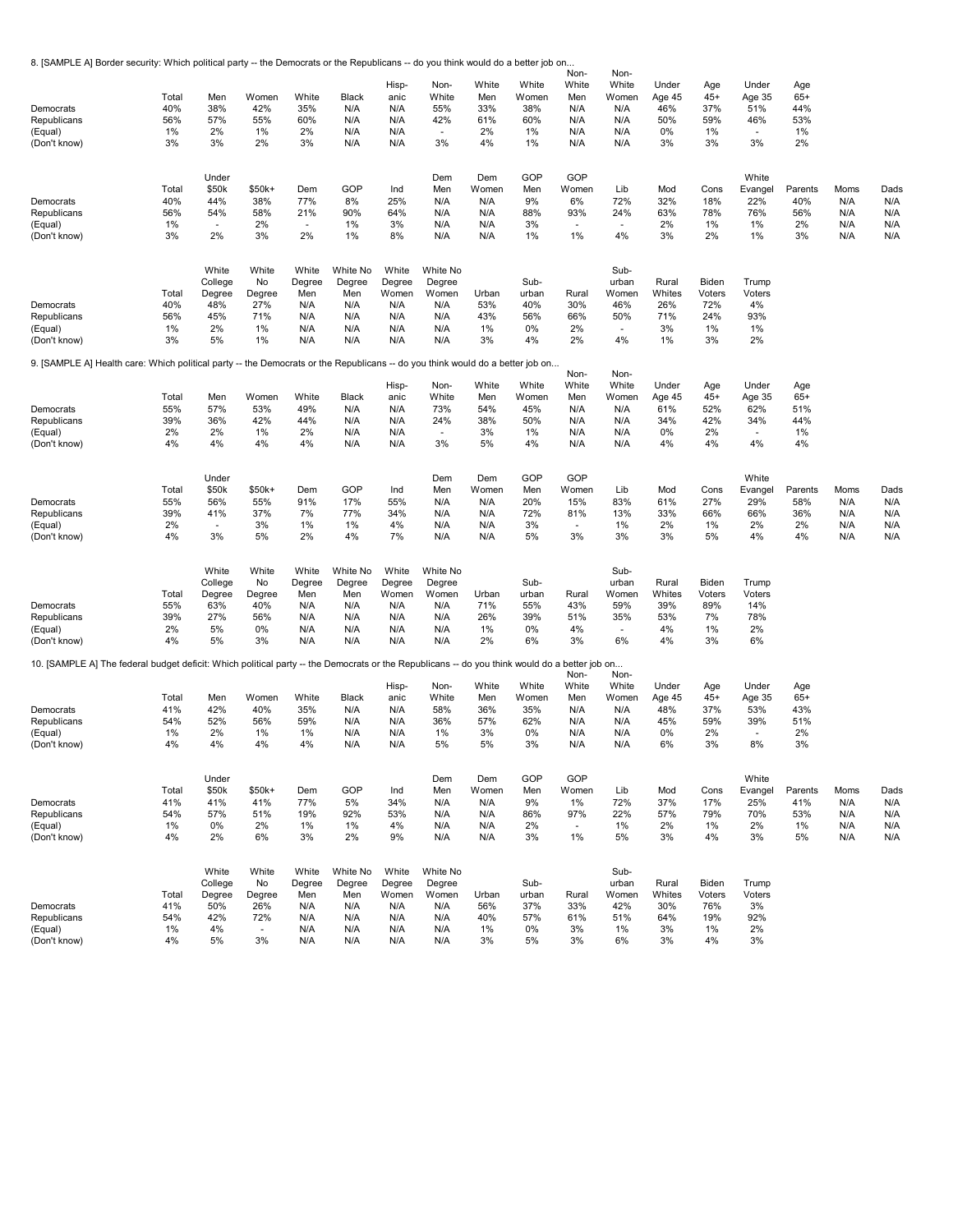11. [SAMPLE A] Climate change: Which political party -- the Democrats or the Republicans -- do you think would do a better job on...

| Democrats<br>Republicans<br>(Equal)<br>(Don't know)                                                                                         | Total<br>58%<br>36%<br>1%<br>5% | Men<br>58%<br>34%<br>$1\%$<br>6% | Women<br>58%<br>37%<br>1%<br>3% | White<br>55%<br>38%<br>1%<br>5% | Black<br>N/A<br>N/A<br>N/A<br>N/A | Hisp-<br>anic<br>N/A<br>N/A<br>N/A<br>N/A | Non-<br>White<br>69%<br>27%<br>÷.<br>3% | White<br>Men<br>56%<br>35%<br>1%<br>7% | White<br>Women<br>55%<br>41%<br>1%<br>3% | Non-<br>White<br>Men<br>N/A<br>N/A<br>N/A<br>N/A | Non-<br>White<br>Women<br>N/A<br>N/A<br>N/A<br>N/A | Under<br>Age 45<br>63%<br>32%<br>0%<br>4% | Age<br>$45+$<br>55%<br>38%<br>2%<br>5% | Under<br>Age 35<br>67%<br>29%<br>÷.<br>4% | Age<br>$65+$<br>54%<br>37%<br>2%<br>6% |            |            |
|---------------------------------------------------------------------------------------------------------------------------------------------|---------------------------------|----------------------------------|---------------------------------|---------------------------------|-----------------------------------|-------------------------------------------|-----------------------------------------|----------------------------------------|------------------------------------------|--------------------------------------------------|----------------------------------------------------|-------------------------------------------|----------------------------------------|-------------------------------------------|----------------------------------------|------------|------------|
|                                                                                                                                             | Total                           | Under<br>\$50k                   | $$50k+$                         | Dem                             | GOP                               | Ind                                       | Dem<br>Men                              | Dem<br>Women                           | GOP<br>Men                               | GOP<br>Women                                     | Lib                                                | Mod                                       | Cons                                   | White<br>Evangel                          | Parents                                | Moms       | Dads       |
| Democrats<br>Republicans                                                                                                                    | 58%<br>36%                      | 56%<br>40%                       | 60%<br>33%                      | 89%<br>9%                       | 26%<br>66%                        | 57%<br>33%                                | N/A<br>N/A                              | N/A<br>N/A                             | 29%<br>61%                               | 23%<br>71%                                       | 85%<br>12%                                         | 62%<br>32%                                | 33%<br>59%                             | 40%<br>53%                                | 62%<br>32%                             | N/A<br>N/A | N/A<br>N/A |
| (Equal)                                                                                                                                     | 1%                              | $1\%$                            | 1%                              | 0%                              | 1%                                | 4%                                        | N/A                                     | N/A                                    | 2%                                       | $\blacksquare$                                   | 1%                                                 | 2%                                        | 1%                                     | 2%                                        | 1%                                     | N/A        | N/A        |
| (Don't know)                                                                                                                                | 5%                              | 3%                               | 5%                              | 2%                              | 7%                                | 6%                                        | N/A                                     | N/A                                    | 8%                                       | 6%                                               | 3%                                                 | 4%                                        | 6%                                     | 5%                                        | 4%                                     | N/A        | N/A        |
|                                                                                                                                             | Total                           | White<br>College<br>Degree       | White<br>No<br>Degree           | White<br>Degree<br>Men          | White No<br>Degree<br>Men         | White<br>Degree<br>Women                  | White No<br>Degree<br>Women             | Urban                                  | Sub-<br>urban                            | Rural                                            | Sub-<br>urban<br>Women                             | Rural<br>Whites                           | Biden<br>Voters                        | Trump<br>Voters                           |                                        |            |            |
| Democrats                                                                                                                                   | 58%                             | 71%                              | 45%                             | N/A                             | N/A                               | N/A                                       | N/A                                     | 66%                                    | 65%                                      | 44%                                              | 72%                                                | 42%                                       | 87%                                    | 20%                                       |                                        |            |            |
| Republicans                                                                                                                                 | 36%                             | 22%                              | 49%                             | N/A                             | N/A                               | N/A                                       | N/A                                     | 29%                                    | 30%                                      | 49%                                              | 25%                                                | 51%                                       | 9%                                     | 73%                                       |                                        |            |            |
| (Equal)                                                                                                                                     | 1%                              | 2%                               | 1%                              | N/A                             | N/A                               | N/A                                       | N/A                                     | 1%                                     | 0%                                       | 3%                                               | ÷.                                                 | 3%                                        | 1%                                     | 1%                                        |                                        |            |            |
| (Don't know)                                                                                                                                | 5%                              | 5%                               | 5%                              | N/A                             | N/A                               | N/A                                       | N/A                                     | 4%                                     | 5%                                       | 4%                                               | 4%                                                 | 4%                                        | 3%                                     | 6%                                        |                                        |            |            |
| 12. [SAMPLE A] Racism: Which political party -- the Democrats or the Republicans -- do you think would do a better job on                   |                                 |                                  |                                 |                                 |                                   |                                           |                                         |                                        |                                          | Non-                                             | Non-                                               |                                           |                                        |                                           |                                        |            |            |
|                                                                                                                                             | Total                           | Men                              | Women                           | White                           | Black                             | Hisp-<br>anic                             | Non-<br>White                           | White<br>Men                           | White<br>Women                           | White<br>Men                                     | White<br>Women                                     | Under<br>Age 45                           | Age<br>$45+$                           | Under<br>Age 35                           | Age<br>$65+$                           |            |            |
| Democrats                                                                                                                                   | 57%                             | 53%                              | 60%                             | 51%                             | N/A                               | N/A                                       | 74%                                     | 49%                                    | 53%                                      | N/A                                              | N/A                                                | 64%                                       | 53%                                    | 66%                                       | 55%                                    |            |            |
| Republicans                                                                                                                                 | 37%                             | 39%                              | 35%                             | 42%                             | N/A                               | N/A                                       | 23%                                     | 42%                                    | 42%                                      | N/A                                              | N/A                                                | 33%                                       | 40%                                    | 32%                                       | 39%                                    |            |            |
| (Equal)                                                                                                                                     | 1%                              | 2%                               | 1%                              | 2%                              | N/A                               | N/A                                       | 1%                                      | 2%                                     | 2%                                       | N/A                                              | N/A                                                | 0%                                        | 2%                                     | $\sim$                                    | 2%                                     |            |            |
| (Don't know)                                                                                                                                | 5%                              | 6%                               | 4%                              | 6%                              | N/A                               | N/A                                       | 2%                                      | 8%                                     | 3%                                       | N/A                                              | N/A                                                | 3%                                        | 6%                                     | 2%                                        | 4%                                     |            |            |
|                                                                                                                                             |                                 | Under                            |                                 |                                 |                                   |                                           | Dem                                     | Dem                                    | GOP                                      | GOP                                              |                                                    |                                           |                                        | White                                     |                                        |            |            |
|                                                                                                                                             | Total                           | \$50k                            | \$50k+                          | Dem                             | GOP                               | Ind                                       | Men                                     | Women                                  | Men                                      | Women                                            | Lib                                                | Mod                                       | Cons                                   | Evangel                                   | Parents                                | Moms       | Dads       |
| Democrats                                                                                                                                   | 57%                             | 55%                              | 58%                             | 93%                             | 19%                               | 55%                                       | N/A                                     | N/A                                    | 20%                                      | 17%                                              | 86%                                                | 58%                                       | 31%                                    | 35%                                       | 60%                                    | N/A        | N/A        |
| Republicans<br>(Equal)                                                                                                                      | 37%<br>1%                       | 40%<br>$1\%$                     | 36%<br>2%                       | 5%<br>0%                        | 74%<br>2%                         | 33%<br>2%                                 | N/A<br>N/A                              | N/A<br>N/A                             | 70%<br>3%                                | 77%<br>2%                                        | 11%<br>$\sim$                                      | 34%<br>2%                                 | 61%<br>2%                              | 60%<br>2%                                 | 34%<br>$1\%$                           | N/A<br>N/A | N/A<br>N/A |
| (Don't know)                                                                                                                                | 5%                              | 4%                               | 4%                              | 2%                              | 5%                                | 10%                                       | N/A                                     | N/A                                    | 6%                                       | 4%                                               | 3%                                                 | 6%                                        | 6%                                     | 2%                                        | 5%                                     | N/A        | N/A        |
|                                                                                                                                             |                                 | White                            | White                           | White                           | White No                          | White                                     | White No                                |                                        |                                          |                                                  | Sub-                                               |                                           |                                        |                                           |                                        |            |            |
|                                                                                                                                             |                                 | College                          | No                              | Degree                          | Degree                            | Degree                                    | Degree                                  |                                        | Sub-                                     |                                                  | urban                                              | Rural                                     | Biden                                  | Trump                                     |                                        |            |            |
|                                                                                                                                             | Total                           | Degree                           | Degree                          | Men                             | Men                               | Women                                     | Women                                   | Urban                                  | urban                                    | Rural                                            | Women                                              | Whites                                    | Voters                                 | Voters                                    |                                        |            |            |
| Democrats<br>Republicans                                                                                                                    | 57%<br>37%                      | 66%<br>24%                       | 41%<br>54%                      | N/A<br>N/A                      | N/A<br>N/A                        | N/A<br>N/A                                | N/A<br>N/A                              | 63%<br>31%                             | 62%<br>31%                               | 45%<br>50%                                       | 69%<br>25%                                         | 42%<br>52%                                | 90%<br>6%                              | 14%<br>80%                                |                                        |            |            |
| (Equal)                                                                                                                                     | 1%                              | 3%                               | 1%                              | N/A                             | N/A                               | N/A                                       | N/A                                     | 1%                                     | 1%                                       | 3%                                               | ×.                                                 | 3%                                        | 1%                                     | 3%                                        |                                        |            |            |
| (Don't know)                                                                                                                                | 5%                              | 8%                               | 4%                              | N/A                             | N/A                               | N/A                                       | N/A                                     | 4%                                     | 7%                                       | 2%                                               | 6%                                                 | 3%                                        | 4%                                     | 3%                                        |                                        |            |            |
| 13. [SAMPLE A] The coronavirus pandemic: Which political party -- the Democrats or the Republicans -- do you think would do a better job on |                                 |                                  |                                 |                                 |                                   |                                           |                                         |                                        |                                          | Non-                                             | Non-                                               |                                           |                                        |                                           |                                        |            |            |
|                                                                                                                                             |                                 |                                  |                                 |                                 |                                   | Hisp-                                     | Non-                                    | White                                  | White                                    | White                                            | White                                              | Under                                     | Age                                    | Under                                     | Age                                    |            |            |
|                                                                                                                                             | Total                           | Men                              | Women                           | White                           | Black                             | anic                                      | White                                   | Men                                    | Women                                    | Men                                              | Women                                              | Age 45                                    | $45+$                                  | Age 35                                    | $65+$                                  |            |            |
| Democrats                                                                                                                                   | 52%                             | 53%                              | 51%                             | 45%                             | N/A                               | N/A                                       | 70%                                     | 46%                                    | 44%                                      | N/A                                              | N/A                                                | 59%                                       | 47%                                    | 65%                                       | 51%                                    |            |            |
| Republicans<br>(Equal)                                                                                                                      | 43%<br>2%                       | 41%<br>3%                        | 46%<br>1%                       | 49%<br>2%                       | N/A<br>N/A                        | N/A<br>N/A                                | 27%<br>$\overline{\phantom{a}}$         | 45%<br>4%                              | 53%<br>1%                                | N/A<br>N/A                                       | N/A<br>N/A                                         | 38%<br>0%                                 | 47%<br>2%                              | 33%<br>$\sim$                             | 45%<br>$\overline{\phantom{a}}$        |            |            |
| (Don't know)                                                                                                                                | 3%                              | 4%                               | 3%                              | 3%                              | N/A                               | N/A                                       | 3%                                      | 5%                                     | 2%                                       | N/A                                              | N/A                                                | 3%                                        | 4%                                     | 2%                                        | 4%                                     |            |            |
|                                                                                                                                             |                                 | Under                            |                                 |                                 |                                   |                                           | Dem                                     | Dem                                    | GOP                                      | GOP                                              |                                                    |                                           |                                        | White                                     |                                        |            |            |
|                                                                                                                                             | Total                           | \$50k                            | $$50k+$                         | Dem                             | GOP                               | Ind                                       | Men                                     | Women                                  | Men                                      | Women                                            | Lib                                                | Mod                                       | Cons                                   | Evangel                                   | Parents                                | Moms       | Dads       |
| Democrats                                                                                                                                   | 52%                             | 49%                              | 54%                             | 92%                             | 11%                               | 46%                                       | N/A                                     | N/A                                    | 14%                                      | 7%                                               | 84%                                                | 54%                                       | 22%                                    | 30%                                       | 52%                                    | N/A        | N/A        |
| Republicans                                                                                                                                 | 43%                             | 48%                              | 40%                             | 7%                              | 83%                               | 42%                                       | N/A                                     | N/A                                    | 77%                                      | 90%                                              | 13%                                                | 41%                                       | 71%                                    | 67%                                       | 44%                                    | N/A        | N/A        |
| (Equal)                                                                                                                                     | 2%                              | $1\%$                            | 2%                              | $\overline{\phantom{a}}$        | 3%                                | 3%                                        | N/A                                     | N/A                                    | 5%                                       | $\overline{\phantom{a}}$                         | $\sim$                                             | 2%                                        | 3%                                     | 2%                                        | 2%                                     | N/A        | N/A        |
| (Don't know)                                                                                                                                | 3%                              | 3%                               | 4%                              | 1%                              | 3%                                | 9%                                        | N/A                                     | N/A                                    | 4%                                       | 3%                                               | 2%                                                 | 3%                                        | 5%                                     | 2%                                        | 2%                                     | N/A        | N/A        |
|                                                                                                                                             |                                 | White                            | White                           | White                           | White No                          | White                                     | White No                                |                                        |                                          |                                                  | Sub-                                               |                                           |                                        |                                           |                                        |            |            |
|                                                                                                                                             | Total                           | College<br>Degree                | No<br>Degree                    | Degree<br>Men                   | Degree<br>Men                     | Degree<br>Women                           | Degree<br>Women                         | Urban                                  | Sub-<br>urban                            | Rural                                            | urban<br>Women                                     | Rural<br>Whites                           | Biden<br>Voters                        | Trump<br>Voters                           |                                        |            |            |
| Democrats                                                                                                                                   | 52%                             | 60%                              | 35%                             | N/A                             | N/A                               | N/A                                       | N/A                                     | 63%                                    | 54%                                      | 39%                                              | 55%                                                | 35%                                       | 89%                                    | 6%                                        |                                        |            |            |
| Republicans                                                                                                                                 | 43%                             | 32%                              | 61%                             | N/A                             | N/A                               | N/A                                       | N/A                                     | 33%                                    | 40%                                      | 56%                                              | 39%                                                | 59%                                       | 7%                                     | 88%                                       |                                        |            |            |
| (Equal)                                                                                                                                     | 2%                              | 3%                               | 1%                              | N/A                             | N/A                               | N/A                                       | N/A                                     | 1%                                     | 1%                                       | 3%                                               | $\overline{\phantom{a}}$                           | 4%                                        | 1%                                     | 2%                                        |                                        |            |            |
| (Don't know)                                                                                                                                | 3%                              | 5%                               | 2%                              | N/A                             | N/A                               | N/A                                       | N/A                                     | 3%                                     | 5%                                       | 2%                                               | 6%                                                 | 2%                                        | 2%                                     | 4%                                        |                                        |            |            |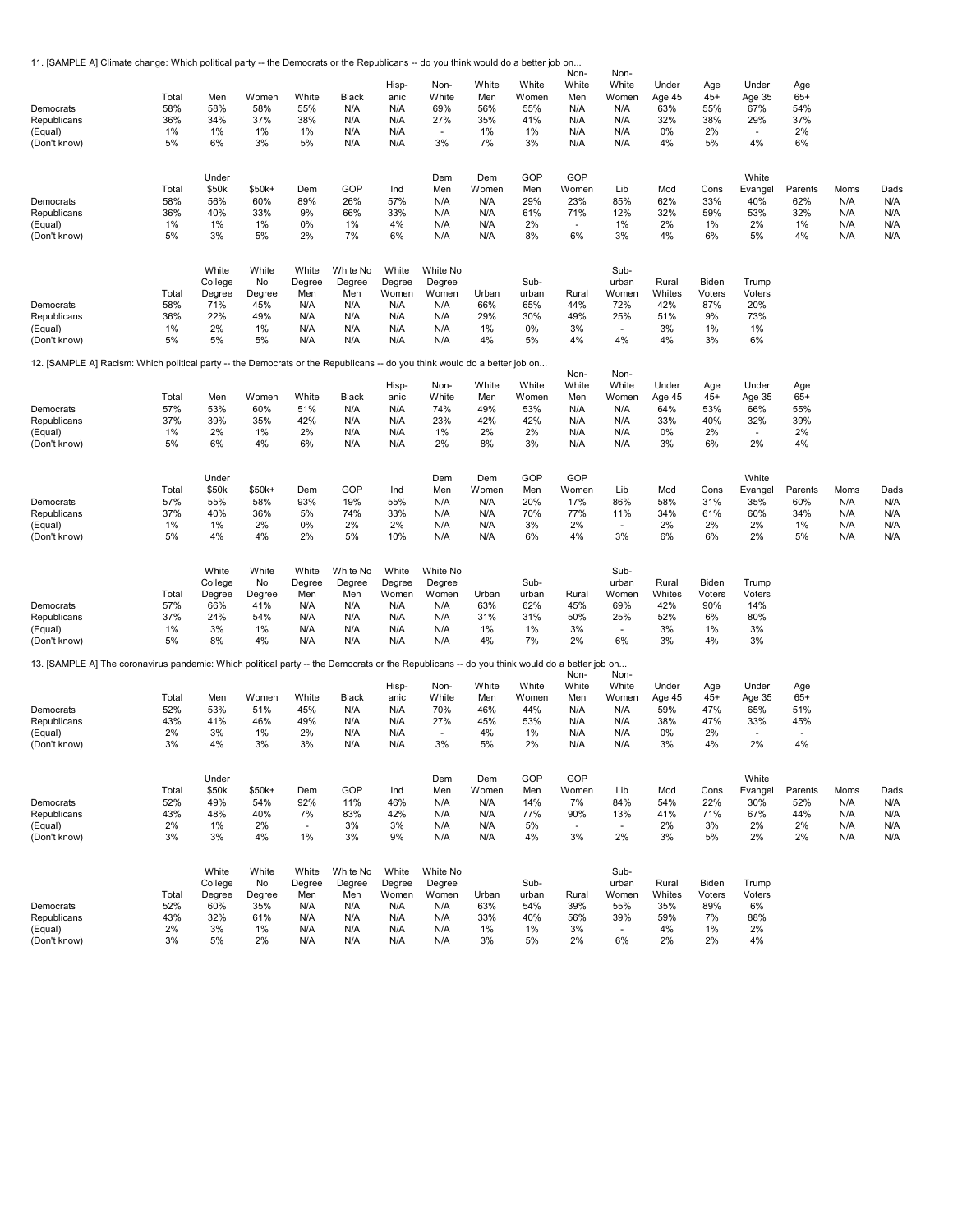| 14. [SAMPLE A] Bringing the country together: Which political party -- the Democrats or the Republicans -- do you think would do a better job on |            |                          |             |                 |                    |                          |                                 |            |                          | Non-       | Non-                     |                          |            |                |                          |      |      |
|--------------------------------------------------------------------------------------------------------------------------------------------------|------------|--------------------------|-------------|-----------------|--------------------|--------------------------|---------------------------------|------------|--------------------------|------------|--------------------------|--------------------------|------------|----------------|--------------------------|------|------|
|                                                                                                                                                  |            |                          |             |                 |                    | Hisp-                    | Non-                            | White      | White                    | White      | White                    | Under                    | Age        | Under          | Age                      |      |      |
|                                                                                                                                                  | Total      | Men                      | Women       | White           | Black              | anic                     | White                           | Men        | Women                    | Men        | Women                    | Age 45                   | $45+$      | Age 35         | $65+$                    |      |      |
| Democrats                                                                                                                                        | 51%        | 54%                      | 49%         | 46%             | N/A                | N/A                      | 67%                             | 48%        | 44%                      | N/A        | N/A                      | 59%                      | 47%        | 65%            | 51%                      |      |      |
| Republicans                                                                                                                                      | 42%        | 41%                      | 43%         | 47%             | N/A                | N/A                      | 27%                             | 45%        | 49%                      | N/A        | N/A                      | 35%                      | 46%        | 31%            | 43%                      |      |      |
| (Equal)                                                                                                                                          | 1%         | 2%                       | 1%          | 2%              | N/A                | N/A                      | $\overline{\phantom{a}}$        | 2%         | 2%                       | N/A        | N/A                      | 0%                       | 2%         | $\blacksquare$ | 3%                       |      |      |
| (Don't know)                                                                                                                                     | 5%         | 4%                       | 6%          | 5%              | N/A                | N/A                      | 6%                              | 5%         | 4%                       | N/A        | N/A                      | 6%                       | 4%         | 4%             | 3%                       |      |      |
|                                                                                                                                                  |            | Under                    |             |                 |                    |                          | Dem                             | Dem        | GOP                      | GOP        |                          |                          |            | White          |                          |      |      |
|                                                                                                                                                  | Total      | \$50k                    | $$50k+$     | Dem             | GOP                | Ind                      | Men                             | Women      | Men                      | Women      | Lib                      | Mod                      | Cons       | Evangel        | Parents                  | Moms | Dads |
| Democrats                                                                                                                                        | 51%        | 51%                      | 51%         | 91%             | 11%                | 46%                      | N/A                             | N/A        | 15%                      | 7%         | 86%                      | 50%                      | 23%        | 30%            | 52%                      | N/A  | N/A  |
| Republicans                                                                                                                                      | 42%        | 44%                      | 40%         | 6%              | 83%                | 38%                      | N/A                             | N/A        | 79%                      | 87%        | 9%                       | 42%                      | 70%        | 66%            | 42%                      | N/A  | N/A  |
| (Equal)                                                                                                                                          | 1%         | 1%                       | 2%          | 1%              | 2%                 | 3%                       | N/A                             | N/A        | 2%                       | 1%         | $\overline{\phantom{a}}$ | 3%                       | 2%         | 1%             | $1\%$                    | N/A  | N/A  |
| (Don't know)                                                                                                                                     | 5%         | 3%                       | 7%          | 2%              | 4%                 | 13%                      | N/A                             | N/A        | 3%                       | 5%         | 4%                       | 5%                       | 5%         | 3%             | 6%                       | N/A  | N/A  |
|                                                                                                                                                  |            |                          |             |                 |                    |                          |                                 |            |                          |            |                          |                          |            |                |                          |      |      |
|                                                                                                                                                  |            | White<br>College         | White<br>No | White<br>Degree | White No<br>Degree | White<br>Degree          | White No<br>Degree              |            | Sub-                     |            | Sub-<br>urban            | Rural                    | Biden      | Trump          |                          |      |      |
|                                                                                                                                                  | Total      | Degree                   | Degree      | Men             | Men                | Women                    | Women                           | Urban      | urban                    | Rural      | Women                    | Whites                   | Voters     | Voters         |                          |      |      |
| Democrats                                                                                                                                        | 51%        | 61%                      | 36%         | N/A             | N/A                | N/A                      | N/A                             | 65%        | 53%                      | 38%        | 56%                      | 34%                      | 90%        | 7%             |                          |      |      |
| Republicans                                                                                                                                      | 42%        | 29%                      | 59%         | N/A             | N/A                | N/A                      | N/A                             | 30%        | 40%                      | 55%        | 34%                      | 59%                      | 6%         | 85%            |                          |      |      |
| (Equal)                                                                                                                                          | 1%         | 4%                       | 0%          | N/A             | N/A                | N/A                      | N/A                             | 1%         | $\blacksquare$           | 4%         | ×.                       | 5%                       | 1%         | 2%             |                          |      |      |
| (Don't know)                                                                                                                                     | 5%         | 5%                       | 4%          | N/A             | N/A                | N/A                      | N/A                             | 4%         | 7%                       | 3%         | 10%                      | 3%                       | 3%         | 6%             |                          |      |      |
| 15. [SAMPLE B] National security: Which political party -- the Democrats or the Republicans -- do you think would do a better job on             |            |                          |             |                 |                    |                          |                                 |            |                          |            |                          |                          |            |                |                          |      |      |
|                                                                                                                                                  |            |                          |             |                 |                    |                          |                                 |            |                          | Non-       | Non-                     |                          |            |                |                          |      |      |
|                                                                                                                                                  |            |                          |             |                 |                    | Hisp-                    | Non-                            | White      | White                    | White      | White                    | Under                    | Age        | Under          | Age                      |      |      |
| Democrats                                                                                                                                        | Total      | Men<br>39%               | Women       | White           | Black              | anic                     | White                           | Men        | Women                    | Men        | Women                    | Age 45                   | $45+$      | Age 35         | $65+$                    |      |      |
| Republicans                                                                                                                                      | 40%<br>56% | 55%                      | 41%<br>56%  | 35%<br>61%      | N/A<br>N/A         | N/A<br>N/A               | 58%<br>39%                      | 32%<br>64% | 37%<br>60%               | N/A<br>N/A | N/A<br>N/A               | 48%<br>50%               | 35%<br>60% | 51%<br>46%     | 39%<br>58%               |      |      |
| (Equal)                                                                                                                                          | 0%         | ÷.                       | 0%          | 0%              | N/A                | N/A                      | ÷.                              |            | 0%                       | N/A        | N/A                      |                          | 0%         | ÷.             | 1%                       |      |      |
| (Don't know)                                                                                                                                     | 4%         | 5%                       | 2%          | 4%              | N/A                | N/A                      | 3%                              | 4%         | 3%                       | N/A        | N/A                      | 2%                       | 5%         | 3%             | 2%                       |      |      |
|                                                                                                                                                  |            |                          |             |                 |                    |                          |                                 |            |                          |            |                          |                          |            |                |                          |      |      |
|                                                                                                                                                  |            | Under                    |             |                 |                    |                          | Dem                             | Dem        | GOP                      | GOP        |                          |                          |            | White          |                          |      |      |
|                                                                                                                                                  | Total      | \$50k                    | \$50k+      | Dem             | GOP                | Ind                      | Men                             | Women      | Men                      | Women      | Lib                      | Mod                      | Cons       | Evangel        | Parents                  | Moms | Dads |
| Democrats                                                                                                                                        | 40%        | 44%                      | 38%         | 80%             | 6%                 | 31%                      | N/A                             | N/A        | 8%                       | 5%         | 75%                      | 34%                      | 20%        | 23%            | 42%                      | N/A  | N/A  |
| Republicans                                                                                                                                      | 56%        | 52%                      | 58%         | 18%             | 92%                | 59%                      | N/A                             | N/A        | 89%                      | 94%        | 23%                      | 57%                      | 77%        | 74%            | 55%                      | N/A  | N/A  |
| (Equal)                                                                                                                                          | 0%         | $\overline{\phantom{a}}$ | $\sim$      | 0%              | $\sim$             | $\sim$                   | N/A                             | N/A        | $\tilde{\phantom{a}}$    |            | $\sim$                   | 1%                       | $\sim$     | ٠              | $\sim$                   | N/A  | N/A  |
| (Don't know)                                                                                                                                     | 4%         | 3%                       | 4%          | 2%              | 2%                 | 11%                      | N/A                             | N/A        | 4%                       | 1%         | 2%                       | 8%                       | 3%         | 4%             | 3%                       | N/A  | N/A  |
|                                                                                                                                                  |            | White                    | White       | White           | White No           | White                    | White No                        |            |                          |            | Sub-                     |                          |            |                |                          |      |      |
|                                                                                                                                                  |            | College                  | No          | Degree          | Degree             | Degree                   | Degree                          |            | Sub-                     |            | urban                    | Rural                    | Biden      | Trump          |                          |      |      |
|                                                                                                                                                  | Total      | Degree                   | Degree      | Men             | Men                | Women                    | Women                           | Urban      | urban                    | Rural      | Women                    | Whites                   | Voters     | Voters         |                          |      |      |
| Democrats                                                                                                                                        | 40%        | 44%                      | 29%         | N/A             | N/A                | N/A                      | N/A                             | 48%        | 44%                      | 30%        | 41%                      | 27%                      | 75%        | 6%             |                          |      |      |
| Republicans                                                                                                                                      | 56%        | 52%                      | 68%         | N/A             | N/A                | N/A                      | N/A                             | 48%        | 52%                      | 68%        | 55%                      | 71%                      | 21%        | 93%            |                          |      |      |
| (Equal)                                                                                                                                          | 0%         | $\overline{\phantom{a}}$ | 0%          | N/A             | N/A                | N/A                      | N/A                             | ÷.         | 0%                       |            | 1%                       |                          | 0%         |                |                          |      |      |
| (Don't know)                                                                                                                                     | 4%         | 4%                       | 3%          | N/A             | N/A                | N/A                      | N/A                             | 5%         | 4%                       | 3%         | 3%                       | 2%                       | 4%         | 1%             |                          |      |      |
| 16. [SAMPLE B] Immigration: Which political party -- the Democrats or the Republicans -- do you think would do a better job on                   |            |                          |             |                 |                    |                          |                                 |            |                          |            |                          |                          |            |                |                          |      |      |
|                                                                                                                                                  |            |                          |             |                 |                    |                          |                                 |            |                          | Non-       | Non-                     |                          |            |                |                          |      |      |
|                                                                                                                                                  |            |                          |             |                 |                    | Hisp-                    | Non-                            | White      | White                    | White      | White                    | Under                    | Age        | Under          | Age                      |      |      |
|                                                                                                                                                  | Total      | Men                      | Women       | White           | Black              | anic                     | White                           | Men        | Women                    | Men        | Women                    | Age 45                   | $45+$      | Age 35         | $65+$                    |      |      |
| Democrats                                                                                                                                        | 41%<br>56% | 39%<br>57%               | 43%<br>54%  | 33%<br>63%      | N/A<br>N/A         | N/A<br>N/A               | 66%                             | 26%<br>70% | 38%<br>58%               | N/A<br>N/A | N/A<br>N/A               | 51%                      | 34%<br>61% | 55%            | 33%<br>59%               |      |      |
| Republicans<br>(Equal)                                                                                                                           | 1%         | 1%                       | 0%          | 1%              | N/A                | N/A                      | 32%<br>$\overline{\phantom{a}}$ | 1%         | 0%                       | N/A        | N/A                      | 48%                      | 1%         | 43%<br>٠       | 2%                       |      |      |
| (Don't know)                                                                                                                                     | 3%         | 3%                       | 2%          | 3%              | N/A                | N/A                      | 2%                              | 2%         | 3%                       | N/A        | N/A                      | 1%                       | 4%         | 2%             | 6%                       |      |      |
|                                                                                                                                                  |            |                          |             |                 |                    |                          |                                 |            |                          |            |                          |                          |            |                |                          |      |      |
|                                                                                                                                                  |            | Under                    |             |                 |                    |                          | Dem                             | Dem        | GOP                      | GOP        |                          |                          |            | White          |                          |      |      |
|                                                                                                                                                  | Total      | \$50k                    | $$50k+$     | Dem             | GOP                | Ind                      | Men                             | Women      | Men                      | Women      | Lib                      | Mod                      | Cons       | Evangel        | Parents                  | Moms | Dads |
| Democrats                                                                                                                                        | 41%        | 43%                      | 39%         | 79%             | 8%                 | 33%                      | N/A                             | N/A        | 10%                      | 6%         | 73%                      | 39%                      | 21%        | 20%            | 44%                      | N/A  | N/A  |
| Republicans                                                                                                                                      | 56%        | 52%                      | 59%         | 20%             | 89%                | 58%                      | N/A                             | N/A        | 87%                      | 92%        | 24%                      | 56%                      | 76%        | 76%            | 56%                      | N/A  | N/A  |
| (Equal)                                                                                                                                          | 1%         | $1\%$                    | $\sim$      | 1%              | 0%                 | $\overline{\phantom{a}}$ | N/A                             | N/A        | $\overline{\phantom{a}}$ | 1%         | 1%                       | $\overline{\phantom{a}}$ | 1%         | 1%             | $\overline{\phantom{a}}$ | N/A  | N/A  |
| (Don't know)                                                                                                                                     | 3%         | 4%                       | 2%          | 1%              | 2%                 | 9%                       | N/A                             | N/A        | 3%                       | 1%         | 2%                       | 5%                       | 2%         | 3%             | $\overline{\phantom{a}}$ | N/A  | N/A  |
|                                                                                                                                                  |            |                          |             |                 |                    |                          |                                 |            |                          |            |                          |                          |            |                |                          |      |      |
|                                                                                                                                                  |            | White<br>College         | White<br>No | White<br>Degree | White No<br>Degree | White<br>Degree          | White No<br>Degree              |            | Sub-                     |            | Sub-<br>urban            | Rural                    | Biden      | Trump          |                          |      |      |
|                                                                                                                                                  | Total      | Degree                   | Degree      | Men             | Men                | Women                    | Women                           | Urban      | urban                    | Rural      | Women                    | Whites                   | Voters     | Voters         |                          |      |      |
| Democrats                                                                                                                                        | 41%        | 41%                      | 28%         | N/A             | N/A                | N/A                      | N/A                             | 46%        | 46%                      | 31%        | 45%                      | 24%                      | 74%        | 7%             |                          |      |      |
| Republicans                                                                                                                                      | 56%        | 56%                      | 68%         | N/A             | N/A                | N/A                      | N/A                             | 52%        | 50%                      | 66%        | 52%                      | 73%                      | 22%        | 92%            |                          |      |      |
| (Equal)                                                                                                                                          | 1%         | $\blacksquare$           | 1%          | N/A             | N/A                | N/A                      | N/A                             | 1%         | 0%                       | 0%         | $\overline{\phantom{a}}$ | 1%                       | 1%         | 0%             |                          |      |      |
| (Don't know)                                                                                                                                     | 3%         | 3%                       | 3%          | N/A             | N/A                | N/A                      | N/A                             | 2%         | 3%                       | 3%         | 3%                       | 2%                       | 3%         | 0%             |                          |      |      |
|                                                                                                                                                  |            |                          |             |                 |                    |                          |                                 |            |                          |            |                          |                          |            |                |                          |      |      |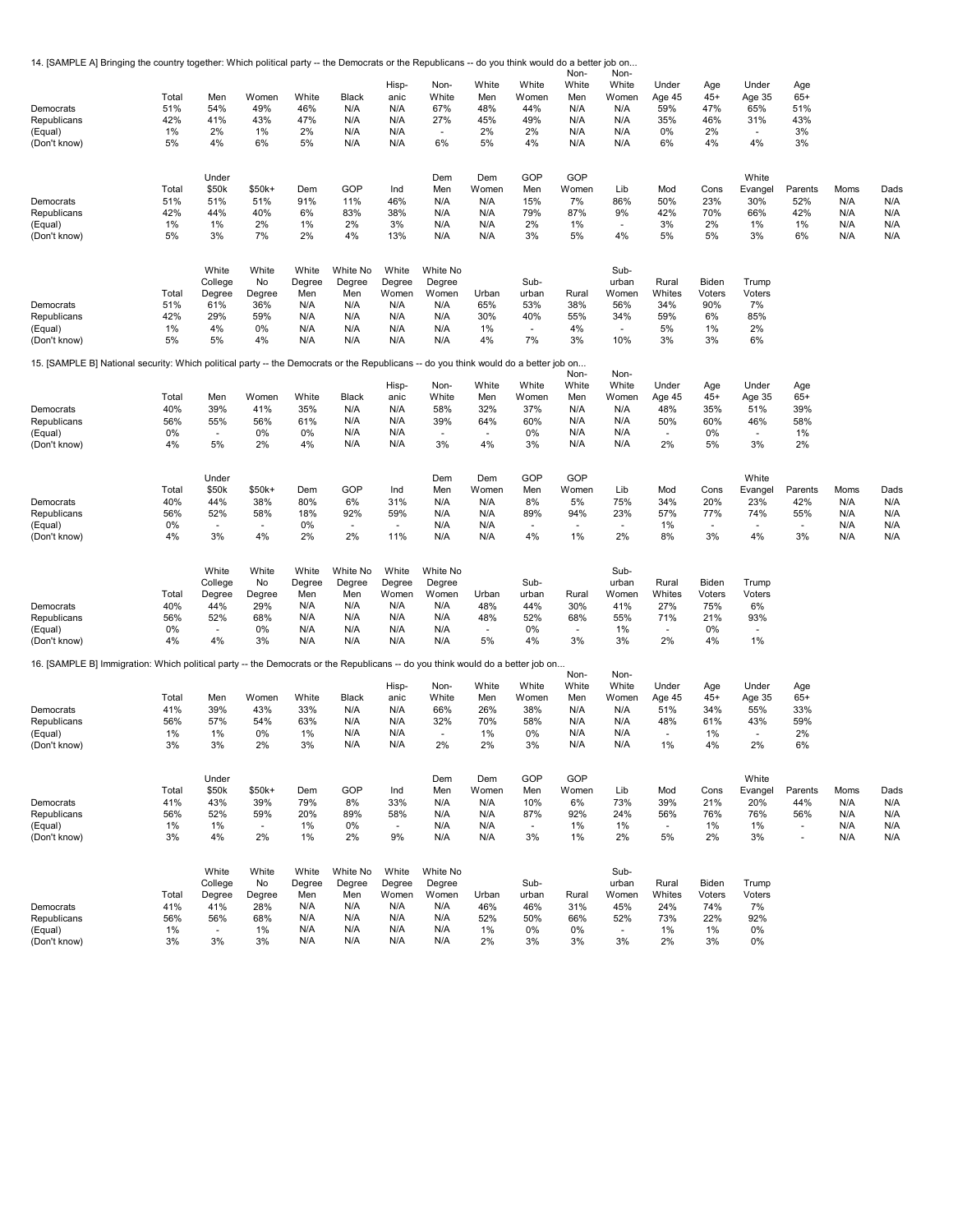17. [SAMPLE B] Education: Which political party -- the Democrats or the Republicans -- do you think would do a better job on...

| Democrats<br>Republicans<br>(Equal)<br>(Don't know)<br>Democrats<br>Republicans<br>(Equal)                               | Total<br>52%<br>45%<br>0%<br>2%<br>Total<br>52%<br>45%<br>0% | Men<br>49%<br>48%<br>0%<br>3%<br>Under<br>\$50k<br>56%<br>42%<br>÷.  | Women<br>55%<br>42%<br>٠<br>2%<br>$$50k+$<br>51%<br>47%<br>0%         | White<br>45%<br>53%<br>0%<br>2%<br>Dem<br>89%<br>10%<br>0% | Black<br>N/A<br>N/A<br>N/A<br>N/A<br>GOP<br>18%<br>81%<br>÷. | Hisp-<br>anic<br>N/A<br>N/A<br>N/A<br>N/A<br>Ind<br>50%<br>42%<br>÷. | Non-<br>White<br>76%<br>22%<br>$\sim$<br>2%<br>Dem<br>Men<br>N/A<br>N/A<br>N/A | White<br>Men<br>38%<br>59%<br>1%<br>2%<br>Dem<br>Women<br>N/A<br>N/A<br>N/A | White<br>Women<br>50%<br>48%<br>٠<br>3%<br>GOP<br>Men<br>16%<br>82%<br>÷. | Non-<br>White<br>Men<br>N/A<br>N/A<br>N/A<br>N/A<br>GOP<br>Women<br>19%<br>80%<br>$\sim$ | Non-<br>White<br>Women<br>N/A<br>N/A<br>N/A<br>N/A<br>Lib<br>84%<br>15%<br>÷. | Under<br>Age 45<br>62%<br>37%<br>÷.<br>2%<br>Mod<br>54%<br>39%<br>$\sim$ | Age<br>$45+$<br>46%<br>51%<br>0%<br>3%<br>Cons<br>30%<br>68%<br>0% | Under<br>Age 35<br>65%<br>32%<br>$\sim$<br>3%<br>White<br>Evangel<br>32%<br>65%<br>×. | Age<br>$65+$<br>45%<br>50%<br>1%<br>4%<br>Parents<br>56%<br>43% | Moms<br>N/A<br>N/A<br>N/A        | Dads<br>N/A<br>N/A<br>N/A        |
|--------------------------------------------------------------------------------------------------------------------------|--------------------------------------------------------------|----------------------------------------------------------------------|-----------------------------------------------------------------------|------------------------------------------------------------|--------------------------------------------------------------|----------------------------------------------------------------------|--------------------------------------------------------------------------------|-----------------------------------------------------------------------------|---------------------------------------------------------------------------|------------------------------------------------------------------------------------------|-------------------------------------------------------------------------------|--------------------------------------------------------------------------|--------------------------------------------------------------------|---------------------------------------------------------------------------------------|-----------------------------------------------------------------|----------------------------------|----------------------------------|
| (Don't know)                                                                                                             | 2%                                                           | 3%                                                                   | 2%                                                                    | 0%                                                         | 2%                                                           | 8%                                                                   | N/A                                                                            | N/A                                                                         | 2%                                                                        | 1%                                                                                       | 1%                                                                            | 6%                                                                       | 1%                                                                 | 3%                                                                                    | 1%                                                              | N/A                              | N/A                              |
| Democrats<br>Republicans<br>(Equal)                                                                                      | Total<br>52%<br>45%<br>0%                                    | White<br>College<br>Degree<br>53%<br>46%<br>$\overline{\phantom{a}}$ | White<br>No<br>Degree<br>39%<br>58%<br>0%                             | White<br>Degree<br>Men<br>N/A<br>N/A<br>N/A                | White No<br>Degree<br>Men<br>N/A<br>N/A<br>N/A               | White<br>Degree<br>Women<br>N/A<br>N/A<br>N/A                        | White No<br>Degree<br>Women<br>N/A<br>N/A<br>N/A                               | Urban<br>58%<br>42%                                                         | Sub-<br>urban<br>56%<br>40%                                               | Rural<br>43%<br>55%<br>1%                                                                | Sub-<br>urban<br>Women<br>54%<br>42%                                          | Rural<br>Whites<br>39%<br>59%<br>1%                                      | Biden<br>Voters<br>89%<br>10%<br>0%                                | Trump<br>Voters<br>11%<br>86%                                                         |                                                                 |                                  |                                  |
| (Don't know)                                                                                                             | 2%                                                           | 1%                                                                   | 3%                                                                    | N/A                                                        | N/A                                                          | N/A                                                                  | N/A                                                                            | 1%                                                                          | 4%                                                                        | 2%                                                                                       | 4%                                                                            | 1%                                                                       | 1%                                                                 | 3%                                                                                    |                                                                 |                                  |                                  |
| 18. [SAMPLE B] Taxes: Which political party -- the Democrats or the Republicans -- do you think would do a better job on |                                                              |                                                                      |                                                                       |                                                            |                                                              |                                                                      |                                                                                |                                                                             |                                                                           |                                                                                          |                                                                               |                                                                          |                                                                    |                                                                                       |                                                                 |                                  |                                  |
| Democrats<br>Republicans<br>(Equal)<br>(Don't know)                                                                      | Total<br>43%<br>54%<br>0%<br>3%                              | Men<br>40%<br>56%<br>0%<br>4%                                        | Women<br>46%<br>52%<br>0%<br>2%                                       | White<br>37%<br>60%<br>0%<br>2%                            | Black<br>N/A<br>N/A<br>N/A<br>N/A                            | Hisp-<br>anic<br>N/A<br>N/A<br>N/A<br>N/A                            | Non-<br>White<br>61%<br>35%<br>$\sim$<br>4%                                    | White<br>Men<br>33%<br>64%<br>1%<br>2%                                      | White<br>Women<br>40%<br>57%<br>0%<br>2%                                  | Non-<br>White<br>Men<br>N/A<br>N/A<br>N/A<br>N/A                                         | Non-<br>White<br>Women<br>N/A<br>N/A<br>N/A<br>N/A                            | Under<br>Age 45<br>52%<br>45%<br>$\sim$<br>3%                            | Age<br>$45+$<br>37%<br>60%<br>1%<br>3%                             | Under<br>Age 35<br>55%<br>40%<br>$\sim$<br>4%                                         | Age<br>$65+$<br>38%<br>59%<br>1%<br>1%                          |                                  |                                  |
| Democrats<br>Republicans<br>(Equal)<br>(Don't know)                                                                      | Total<br>43%<br>54%<br>0%<br>3%                              | Under<br>\$50k<br>50%<br>46%<br>1%<br>3%                             | \$50k+<br>39%<br>59%<br>$\sim$<br>2%                                  | Dem<br>81%<br>18%<br>0%<br>0%                              | GOP<br>8%<br>91%<br>0%<br>1%                                 | Ind<br>38%<br>50%<br>$\sim$<br>12%                                   | Dem<br>Men<br>N/A<br>N/A<br>N/A<br>N/A                                         | Dem<br>Women<br>N/A<br>N/A<br>N/A<br>N/A                                    | GOP<br>Men<br>8%<br>91%<br>$\tilde{\phantom{a}}$<br>1%                    | GOP<br>Women<br>8%<br>90%<br>1%<br>1%                                                    | Lib<br>76%<br>22%<br>$\sim$<br>2%                                             | Mod<br>42%<br>49%<br>9%                                                  | Cons<br>21%<br>78%<br>1%<br>0%                                     | White<br>Evangel<br>27%<br>69%<br>1%<br>3%                                            | Parents<br>49%<br>50%<br>$\sim$<br>2%                           | Moms<br>N/A<br>N/A<br>N/A<br>N/A | Dads<br>N/A<br>N/A<br>N/A<br>N/A |
| Democrats<br>Republicans<br>(Equal)<br>(Don't know)                                                                      | Total<br>43%<br>54%<br>0%<br>3%                              | White<br>College<br>Degree<br>47%<br>53%<br>$\blacksquare$<br>1%     | White<br>No<br>Degree<br>31%<br>65%<br>1%<br>3%                       | White<br>Degree<br>Men<br>N/A<br>N/A<br>N/A<br>N/A         | White No<br>Degree<br>Men<br>N/A<br>N/A<br>N/A<br>N/A        | White<br>Degree<br>Women<br>N/A<br>N/A<br>N/A<br>N/A                 | White No<br>Degree<br>Women<br>N/A<br>N/A<br>N/A<br>N/A                        | Urban<br>50%<br>46%<br>1%<br>3%                                             | Sub-<br>urban<br>48%<br>49%<br>$\overline{\phantom{a}}$<br>3%             | Rural<br>31%<br>66%<br>0%<br>3%                                                          | Sub-<br>urban<br>Women<br>48%<br>49%<br>$\overline{\phantom{a}}$<br>2%        | Rural<br>Whites<br>28%<br>69%<br>$1\%$<br>2%                             | Biden<br>Voters<br>75%<br>22%<br>0%<br>2%                          | Trump<br>Voters<br>7%<br>91%<br>0%<br>1%                                              |                                                                 |                                  |                                  |
| 19. [SAMPLE B] Crime: Which political party -- the Democrats or the Republicans -- do you think would do a better job on |                                                              |                                                                      |                                                                       |                                                            |                                                              |                                                                      |                                                                                |                                                                             |                                                                           |                                                                                          |                                                                               |                                                                          |                                                                    |                                                                                       |                                                                 |                                  |                                  |
| Democrats<br>Republicans<br>(Equal)<br>(Don't know)                                                                      | Total<br>41%<br>56%<br>0%<br>3%                              | Men<br>37%<br>57%<br>0%<br>5%                                        | Women<br>43%<br>54%<br>0%<br>2%                                       | White<br>34%<br>63%<br>0%<br>2%                            | Black<br>N/A<br>N/A<br>N/A<br>N/A                            | Hisp-<br>anic<br>N/A<br>N/A<br>N/A<br>N/A                            | Non-<br>White<br>61%<br>34%<br>$\overline{\phantom{a}}$<br>6%                  | White<br>Men<br>28%<br>68%<br>1%<br>3%                                      | White<br>Women<br>38%<br>60%<br>$\blacksquare$<br>2%                      | Non-<br>White<br>Men<br>N/A<br>N/A<br>N/A<br>N/A                                         | Non-<br>White<br>Women<br>N/A<br>N/A<br>N/A<br>N/A                            | Under<br>Age 45<br>50%<br>48%<br>$\overline{\phantom{a}}$<br>2%          | Age<br>$45+$<br>34%<br>61%<br>1%<br>4%                             | Under<br>Age 35<br>52%<br>45%<br>$\blacksquare$<br>4%                                 | Age<br>$65+$<br>35%<br>60%<br>2%<br>3%                          |                                  |                                  |
| Democrats<br>Republicans<br>(Equal)<br>(Don't know)                                                                      | Total<br>41%<br>56%<br>0%<br>3%                              | Under<br>\$50k<br>43%<br>53%<br>$\blacksquare$<br>4%                 | $$50k+$<br>40%<br>57%<br>1%<br>3%                                     | Dem<br>78%<br>20%<br>0%<br>2%                              | GOP<br>7%<br>91%<br>1%<br>1%                                 | Ind<br>34%<br>54%<br>$\sim$<br>12%                                   | Dem<br>Men<br>N/A<br>N/A<br>N/A<br>N/A                                         | Dem<br>Women<br>N/A<br>N/A<br>N/A<br>N/A                                    | GOP<br>Men<br>8%<br>90%<br>$\blacksquare$<br>2%                           | GOP<br>Women<br>7%<br>92%<br>1%<br>$\blacksquare$                                        | Lib<br>72%<br>26%<br>1%<br>2%                                                 | Mod<br>39%<br>53%<br>$\overline{\phantom{a}}$<br>8%                      | Cons<br>21%<br>77%<br>1%<br>2%                                     | White<br>Evangel<br>25%<br>74%<br>$\sim$<br>2%                                        | Parents<br>43%<br>54%<br>$\sim$<br>3%                           | Moms<br>N/A<br>N/A<br>N/A<br>N/A | Dads<br>N/A<br>N/A<br>N/A<br>N/A |
| Democrats<br>Republicans<br>(Equal)<br>(Don't know)                                                                      | Total<br>41%<br>56%<br>0%<br>3%                              | White<br>College<br>Degree<br>39%<br>58%<br>1%<br>3%                 | White<br>No<br>Degree<br>31%<br>67%<br>$\overline{\phantom{a}}$<br>2% | White<br>Degree<br>Men<br>N/A<br>N/A<br>N/A<br>N/A         | White No<br>Degree<br>Men<br>N/A<br>N/A<br>N/A<br>N/A        | White<br>Degree<br>Women<br>N/A<br>N/A<br>N/A<br>N/A                 | White No<br>Degree<br>Women<br>N/A<br>N/A<br>N/A<br>N/A                        | Urban<br>44%<br>51%<br>1%<br>4%                                             | Sub-<br>urban<br>43%<br>52%<br>$\overline{\phantom{a}}$<br>4%             | Rural<br>33%<br>64%<br>1%<br>2%                                                          | Sub-<br>urban<br>Women<br>44%<br>53%<br>$\sim$<br>3%                          | Rural<br>Whites<br>30%<br>69%<br>$\sim$<br>1%                            | Biden<br>Voters<br>71%<br>25%<br>0%<br>4%                          | Trump<br>Voters<br>9%<br>90%<br>1%<br>0%                                              |                                                                 |                                  |                                  |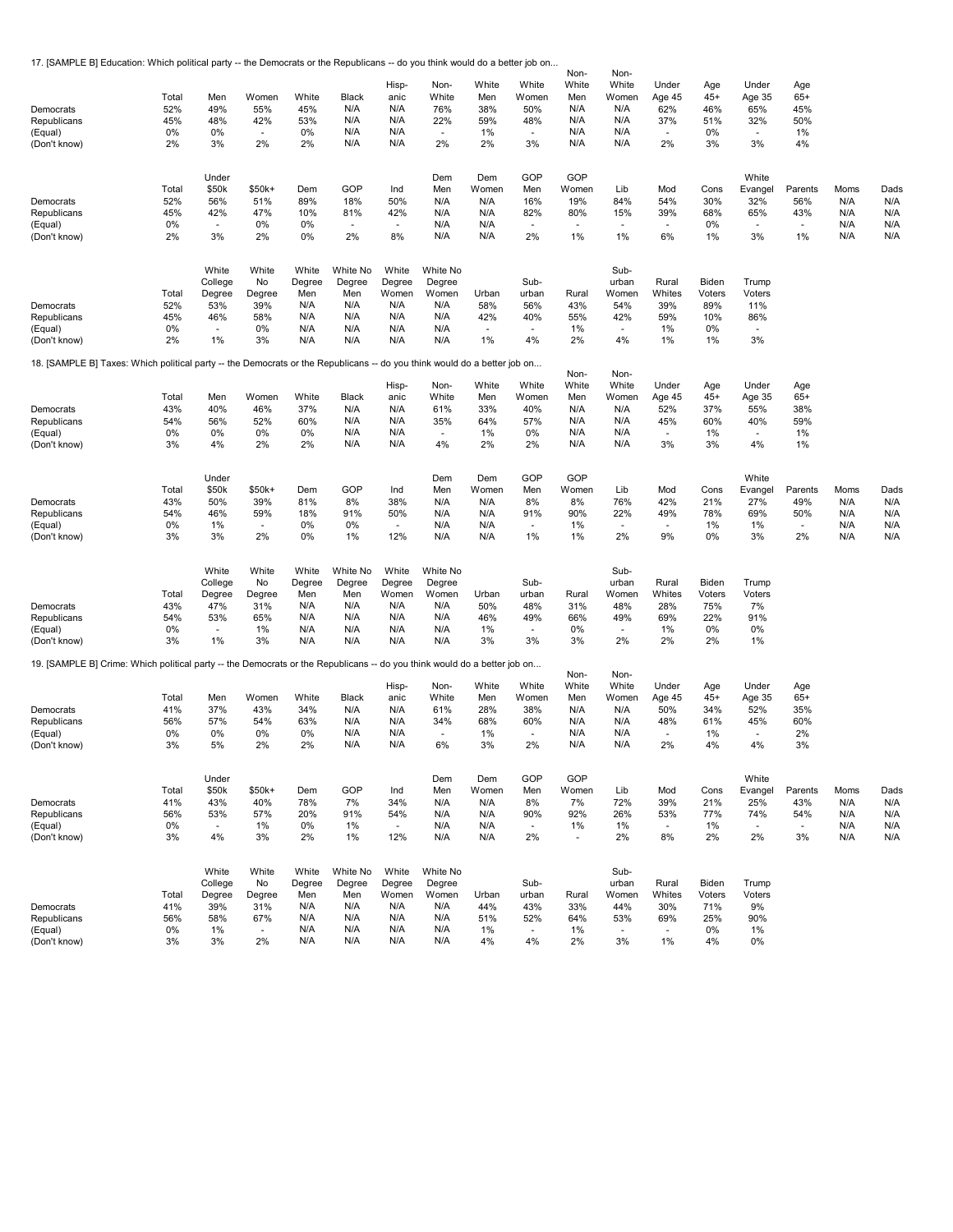20. [SAMPLE B] The economy: Which political party -- the Democrats or the Republicans -- do you think would do a better job on...

|                                                                                                                                                  |                          |                          |                          |                          |                |        |          |                          |                | Non-           | Non-                     |                          |                          |              |              |      |      |
|--------------------------------------------------------------------------------------------------------------------------------------------------|--------------------------|--------------------------|--------------------------|--------------------------|----------------|--------|----------|--------------------------|----------------|----------------|--------------------------|--------------------------|--------------------------|--------------|--------------|------|------|
|                                                                                                                                                  |                          |                          |                          |                          |                | Hisp-  | Non-     | White                    | White          | White          | White                    | Under                    | Age                      | Under        | Age          |      |      |
|                                                                                                                                                  | Total                    | Men                      | Women                    | White                    | Black          | anic   | White    | Men                      | Women          | Men            | Women                    | Age 45                   | $45+$                    | Age 35       | $65+$        |      |      |
|                                                                                                                                                  | 41%                      | 38%                      |                          | 37%                      | N/A            | N/A    |          |                          |                |                |                          |                          |                          | 41%          | 42%          |      |      |
| Democrats                                                                                                                                        |                          |                          | 44%                      |                          |                |        | 55%      | 32%                      | 40%            | N/A            | N/A                      | 43%                      | 40%                      |              |              |      |      |
| Republicans                                                                                                                                      | 56%                      | 59%                      | 54%                      | 61%                      | N/A            | N/A    | 42%      | 66%                      | 57%            | N/A            | N/A                      | 54%                      | 58%                      | 52%          | 56%          |      |      |
| (Equal)                                                                                                                                          | $\sim$                   | $\sim$                   | $\overline{\phantom{a}}$ | $\sim$                   | N/A            | N/A    | $\sim$   | $\sim$                   | $\sim$         | N/A            | N/A                      | $\sim$                   | $\sim$                   | $\sim$       | $\sim$       |      |      |
| (Don't know)                                                                                                                                     | 3%                       | 3%                       | 2%                       | 2%                       | N/A            | N/A    | 3%       | 2%                       | 3%             | N/A            | N/A                      | 3%                       | 2%                       | 6%           | 2%           |      |      |
|                                                                                                                                                  |                          |                          |                          |                          |                |        |          |                          |                |                |                          |                          |                          |              |              |      |      |
|                                                                                                                                                  |                          | Under                    |                          |                          |                |        | Dem      | Dem                      | GOP            | GOP            |                          |                          |                          | White        |              |      |      |
|                                                                                                                                                  | Total                    | \$50k                    | $$50k+$                  | Dem                      | GOP            | Ind    | Men      | Women                    | Men            | Women          | Lib                      | Mod                      | Cons                     | Evangel      | Parents      | Moms | Dads |
| Democrats                                                                                                                                        | 41%                      | 45%                      | 40%                      | 78%                      | 8%             | 35%    | N/A      | N/A                      | 8%             | 8%             | 73%                      | 43%                      | 19%                      | 25%          | 39%          | N/A  | N/A  |
| Republicans                                                                                                                                      | 56%                      | 52%                      | 58%                      | 19%                      | 91%            | 57%    | N/A      | N/A                      | 91%            | 92%            | 24%                      | 52%                      | 79%                      | 72%          | 60%          | N/A  | N/A  |
| (Equal)                                                                                                                                          | $\sim$                   | $\overline{\phantom{a}}$ | $\sim$                   | $\sim$                   | $\sim$         | ÷.     | N/A      | N/A                      | ٠              | <b>Co</b>      | $\sim$                   | ÷.                       | $\sim$                   | $\sim$       | $\sim$       | N/A  | N/A  |
| (Don't know)                                                                                                                                     | 3%                       | 3%                       | 2%                       | 2%                       | 1%             | 8%     | N/A      | N/A                      | 1%             | $\sim$         | 3%                       | 5%                       | 2%                       | 3%           | 1%           | N/A  | N/A  |
|                                                                                                                                                  |                          |                          |                          |                          |                |        |          |                          |                |                |                          |                          |                          |              |              |      |      |
|                                                                                                                                                  |                          | White                    | White                    | White                    | White No       | White  | White No |                          |                |                | Sub-                     |                          |                          |              |              |      |      |
|                                                                                                                                                  |                          | College                  | No                       | Degree                   | Degree         | Degree | Degree   |                          | Sub-           |                | urban                    | Rural                    | Biden                    | Trump        |              |      |      |
|                                                                                                                                                  | Total                    | Degree                   | Degree                   | Men                      | Men            | Women  | Women    | Urban                    | urban          | Rural          | Women                    | Whites                   | Voters                   | Voters       |              |      |      |
| Democrats                                                                                                                                        | 41%                      | 43%                      | 33%                      | N/A                      | N/A            | N/A    | N/A      | 46%                      | 46%            | 31%            | 44%                      | 30%                      | 77%                      | 5%           |              |      |      |
| Republicans                                                                                                                                      | 56%                      | 56%                      | 64%                      | N/A                      | N/A            | N/A    | N/A      | 50%                      | 51%            | 67%            | 52%                      | 69%                      | 20%                      | 94%          |              |      |      |
| (Equal)                                                                                                                                          | $\blacksquare$           | $\overline{\phantom{a}}$ | $\sim$                   | N/A                      | N/A            | N/A    | N/A      | $\overline{\phantom{a}}$ | $\sim$         | $\blacksquare$ | $\overline{\phantom{a}}$ | $\overline{\phantom{a}}$ | $\overline{\phantom{a}}$ | $\mathbf{r}$ |              |      |      |
| (Don't know)                                                                                                                                     | 3%                       | 2%                       | 3%                       | N/A                      | N/A            | N/A    | N/A      | 4%                       | 3%             | 2%             | 3%                       | 1%                       | 3%                       | 0%           |              |      |      |
| 21. [SAMPLE B] Protecting American democracy: Which political party -- the Democrats or the Republicans -- do you think would do a better job on |                          |                          |                          |                          |                |        |          |                          |                |                |                          |                          |                          |              |              |      |      |
|                                                                                                                                                  |                          |                          |                          |                          |                |        |          |                          |                | Non-           | Non-                     |                          |                          |              |              |      |      |
|                                                                                                                                                  |                          |                          |                          |                          |                | Hisp-  | Non-     | White                    | White          | White          | White                    | Under                    | Age                      | Under        | Age          |      |      |
|                                                                                                                                                  | Total                    | Men                      | Women                    | White                    | Black          | anic   | White    | Men                      | Women          | Men            | Women                    | Age 45                   | $45+$                    | Age 35       | $65+$        |      |      |
| Democrats                                                                                                                                        | 50%                      | 48%                      | 52%                      | 42%                      | N/A            | N/A    | 76%      | 36%                      | 46%            | N/A            | N/A                      | 56%                      | 46%                      | 59%          | 44%          |      |      |
| Republicans                                                                                                                                      | 48%                      | 50%                      | 47%                      | 57%                      | N/A            | N/A    | 21%      | 63%                      | 53%            | N/A            | N/A                      | 43%                      | 52%                      | 37%          | 55%          |      |      |
| (Equal)                                                                                                                                          | $\sim$                   | $\blacksquare$           | $\sim$                   | $\overline{\phantom{a}}$ | N/A            | N/A    | $\sim$   | $\sim$                   | $\blacksquare$ | N/A            | N/A                      | $\overline{\phantom{a}}$ | $\sim$                   | $\mathbf{r}$ | $\sim$       |      |      |
|                                                                                                                                                  | 2%                       | 2%                       | 2%                       | 1%                       | N/A            | N/A    | 2%       | $1\%$                    | 2%             | N/A            | N/A                      | 2%                       | 2%                       | 3%           | 1%           |      |      |
| (Don't know)                                                                                                                                     |                          |                          |                          |                          |                |        |          |                          |                |                |                          |                          |                          |              |              |      |      |
|                                                                                                                                                  |                          | Under                    |                          |                          |                |        | Dem      | Dem                      | GOP            | GOP            |                          |                          |                          | White        |              |      |      |
|                                                                                                                                                  | Total                    | \$50k                    | $$50k+$                  | Dem                      | GOP            | Ind    | Men      | Women                    | Men            | Women          | Lib                      | Mod                      | Cons                     | Evangel      | Parents      | Moms | Dads |
| Democrats                                                                                                                                        | 50%                      | 52%                      | 49%                      | 92%                      | 12%            | 44%    | N/A      | N/A                      | 15%            | 10%            | 87%                      | 48%                      | 27%                      | 28%          | 54%          | N/A  | N/A  |
|                                                                                                                                                  |                          |                          |                          |                          |                |        |          |                          |                |                |                          |                          |                          |              |              |      |      |
| Republicans                                                                                                                                      | 48%                      | 45%                      | 50%                      | 8%                       | 88%            | 49%    | N/A      | N/A                      | 85%            | 90%            | 12%                      | 47%                      | 73%                      | 70%          | 45%          | N/A  | N/A  |
| (Equal)                                                                                                                                          | $\blacksquare$           | $\blacksquare$           | $\blacksquare$           | $\overline{\phantom{a}}$ | $\sim$         | $\sim$ | N/A      | N/A                      | $\frac{1}{2}$  |                | $\blacksquare$           | $\overline{\phantom{a}}$ | $\overline{\phantom{a}}$ | $\mathbf{r}$ | $\mathbf{r}$ | N/A  | N/A  |
| (Don't know)                                                                                                                                     | 2%                       | 3%                       | 1%                       | 1%                       | $\overline{a}$ | 7%     | N/A      | N/A                      | $\overline{a}$ | $\overline{a}$ | 1%                       | 5%                       | $\sim$                   | 2%           | $1\%$        | N/A  | N/A  |
|                                                                                                                                                  |                          | White                    | White                    | White                    | White No       | White  | White No |                          |                |                | Sub-                     |                          |                          |              |              |      |      |
|                                                                                                                                                  |                          |                          |                          |                          |                |        |          |                          |                |                |                          |                          |                          |              |              |      |      |
|                                                                                                                                                  |                          | College                  | No                       | Degree                   | Degree         | Degree | Degree   |                          | Sub-           |                | urban                    | Rural                    | Biden                    | Trump        |              |      |      |
|                                                                                                                                                  | Total                    | Degree                   | Degree                   | Men                      | Men            | Women  | Women    | Urban                    | urban          | Rural          | Women                    | Whites                   | Voters                   | Voters       |              |      |      |
| Democrats                                                                                                                                        | 50%                      | 50%                      | 36%                      | N/A                      | N/A            | N/A    | N/A      | 58%                      | 56%            | 35%            | 55%                      | 32%                      | 91%                      | 8%           |              |      |      |
| Republicans                                                                                                                                      | 48%                      | 49%                      | 62%                      | N/A                      | N/A            | N/A    | N/A      | 40%                      | 42%            | 63%            | 44%                      | 67%                      | 7%                       | 91%          |              |      |      |
| (Equal)                                                                                                                                          | $\overline{\phantom{a}}$ | $\sim$                   | $\overline{\phantom{a}}$ | N/A                      | N/A            | N/A    | N/A      | $\overline{\phantom{a}}$ | $\frac{1}{2}$  |                | $\sim$                   | $\overline{\phantom{a}}$ | $\overline{\phantom{a}}$ | ٠            |              |      |      |
| (Don't know)                                                                                                                                     | 2%                       | 1%                       | 1%                       | N/A                      | N/A            | N/A    | N/A      | 2%                       | 1%             | 2%             | 2%                       | 1%                       | 2%                       | 0%           |              |      |      |
|                                                                                                                                                  |                          |                          |                          |                          |                |        |          |                          |                |                |                          |                          |                          |              |              |      |      |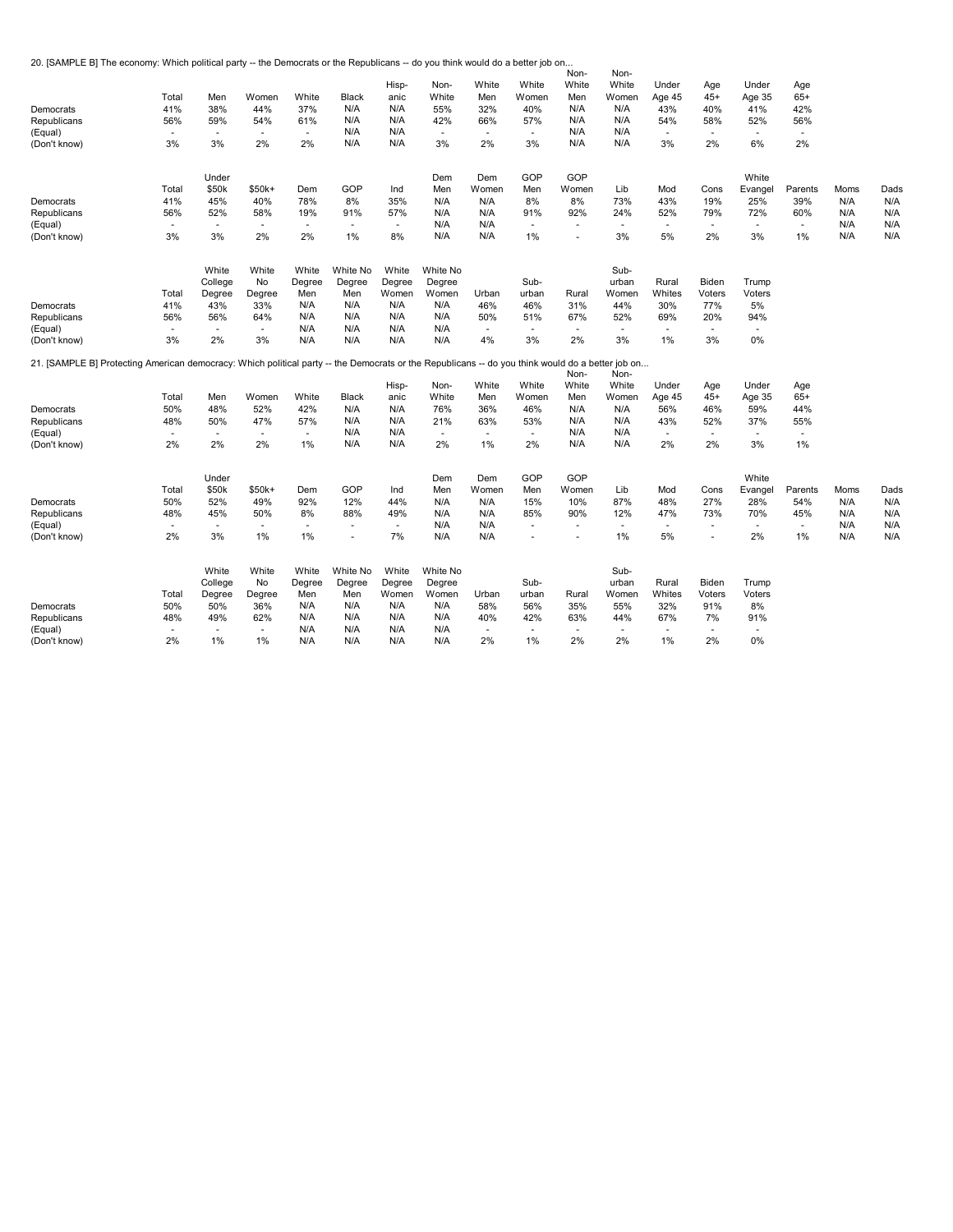|  |  |  | 22. If the 2024 presidential election were held today, would you: |  |  |
|--|--|--|-------------------------------------------------------------------|--|--|
|--|--|--|-------------------------------------------------------------------|--|--|

|                                                                                                       |             |                                |                          |                          |                          |                                |                          |                          |                          | Non-                     | Non-                           |                          |                                |                          |              |      |                          |
|-------------------------------------------------------------------------------------------------------|-------------|--------------------------------|--------------------------|--------------------------|--------------------------|--------------------------------|--------------------------|--------------------------|--------------------------|--------------------------|--------------------------------|--------------------------|--------------------------------|--------------------------|--------------|------|--------------------------|
|                                                                                                       | Total       | Men                            | Women                    | White                    | Black                    | Hisp-<br>anic                  | Non-<br>White            | White<br>Men             | White<br>Women           | White<br>Men             | White<br>Women                 | Under<br>Age 45          | Age<br>$45+$                   | Under<br>Age 35          | Age<br>$65+$ |      |                          |
| Definitely vote to re-elect<br>Joe Biden                                                              | 21%         | 21%                            | 22%                      | 18%                      | 42%                      | 27%                            | 32%                      | 17%                      | 19%                      | 31%                      | 33%                            | 21%                      | 21%                            | 21%                      | 24%          |      |                          |
| Probably vote to re-elect<br>Biden                                                                    | 15%         | 17%                            | 13%                      | 14%                      | 15%                      | 20%                            | 17%                      | 14%                      | 13%                      | 23%                      | 12%                            | 17%                      | 13%                            | 18%                      | 14%          |      |                          |
| Probably vote for someone<br>else                                                                     | 16%         | 15%                            | 17%                      | 13%                      | 23%                      | 23%                            | 23%                      | 13%                      | 13%                      | 19%                      | 28%                            | 22%                      | 12%                            | 27%                      | 10%          |      |                          |
| Definitely vote for someone<br>else                                                                   | 44%         | 44%                            | 44%                      | 51%                      | 14%                      | 28%                            | 23%                      | 52%                      | 51%                      | 23%                      | 22%                            | 34%                      | 50%                            | 29%                      | 48%          |      |                          |
| (Too soon to say)                                                                                     | 3%          | 3%                             | 4%                       | 3%                       | 4%                       | 3%                             | 4%                       | 3%                       | 3%                       | 3%                       | 4%                             | 4%                       | 3%                             | 4%                       | 3%           |      |                          |
| (Would not vote)<br>(Don't know)                                                                      | 0%<br>0%    | $\overline{\phantom{a}}$<br>1% | 0%<br>0%                 | $\sim$<br>0%             | $1\%$<br>1%              | $\overline{\phantom{a}}$<br>×. | 1%<br>0%                 | $\sim$<br>0%             | $\blacksquare$<br>0%     | $\blacksquare$<br>1%     | 1%<br>$\overline{\phantom{a}}$ | 0%<br>0%                 | $\overline{\phantom{a}}$<br>0% | 0%<br>1%                 | $\sim$<br>1% |      |                          |
| <b>TOTAL BIDEN</b>                                                                                    | 36%         | 38%                            | 34%                      | 32%                      | 56%                      | 47%                            | 50%                      | 31%                      | 33%                      | 54%                      | 45%                            | 39%                      | 34%                            | 39%                      | 38%          |      |                          |
| TOTAL SOMEONE ELSE                                                                                    | 60%         | 59%                            | 62%                      | 65%                      | 38%                      | 50%                            | 46%                      | 65%                      | 64%                      | 42%                      | 50%                            | 57%                      | 62%                            | 56%                      | 58%          |      |                          |
|                                                                                                       |             | Under                          |                          |                          |                          |                                | Dem                      | Dem                      | GOP                      | GOP                      |                                |                          |                                | White                    |              |      |                          |
|                                                                                                       | Total       | \$50k                          | \$50k+                   | Dem                      | GOP                      | Ind                            | Men                      | Women                    | Men                      | Women                    | Lib                            | Mod                      | Cons                           | Evangel                  | Parents      | Moms | Dads                     |
| Definitely vote to re-elect<br>Joe Biden                                                              | 21%         | 20%                            | 23%                      | 48%                      | 1%                       | 6%                             | 51%                      | 46%                      | 1%                       | 1%                       | 43%                            | 15%                      | 9%                             | 13%                      | 23%          | 27%  | 19%                      |
| Probably vote to re-elect<br>Biden                                                                    | 15%         | 13%                            | 16%                      | 24%                      | 5%                       | 15%                            | 27%                      | 22%                      | 7%                       | 3%                       | 24%                            | 17%                      | 6%                             | 10%                      | 16%          | 11%  | 21%                      |
| Probably vote for someone<br>else                                                                     | 16%         | 19%                            | 14%                      | 15%                      | 11%                      | 29%                            | 11%                      | 17%                      | 10%                      | 12%                      | 18%                            | 19%                      | 13%                            | 10%                      | 17%          | 17%  | 16%                      |
| Definitely vote for someone<br>else                                                                   | 44%         | 44%                            | 44%                      | 8%                       | 81%                      | 43%                            | 8%                       | 9%                       | 79%                      | 83%                      | 11%                            | 44%                      | 69%                            | 65%                      | 41%          | 41%  | 42%                      |
| (Too soon to say)                                                                                     | 3%          | 3%                             | 3%                       | 4%                       | 2%                       | 5%                             | 3%                       | 5%                       | 3%                       | 1%                       | 4%                             | 4%                       | 3%                             | 2%                       | 3%           | 4%   | 2%                       |
| (Would not vote)                                                                                      | 0%          | 0%                             | 0%                       | $\overline{\phantom{a}}$ | $\overline{\phantom{a}}$ | 1%                             | $\overline{\phantom{a}}$ | $\overline{\phantom{a}}$ | $\overline{\phantom{a}}$ | $\overline{\phantom{a}}$ | 0%                             | 0%                       | $\overline{\phantom{a}}$       | $\overline{\phantom{a}}$ | 0%           | 0%   | $\overline{\phantom{a}}$ |
| (Don't know)<br><b>TOTAL BIDEN</b>                                                                    | 0%<br>36%   | 0%<br>33%                      | 0%<br>39%                | 0%<br>72%                | ÷.<br>6%                 | 1%<br>21%                      | ٠<br>78%                 | $0\%$<br>68%             | $\sim$<br>8%             | 4%                       | $0\%$<br>67%                   | ×,<br>32%                | 0%<br>15%                      | 0%<br>23%                | 0%<br>39%    | 38%  | 1%<br>39%                |
| TOTAL SOMEONE ELSE                                                                                    | 60%         | 63%                            | 58%                      | 23%                      | 92%                      | 72%                            | 19%                      | 26%                      | 89%                      | 95%                      | 29%                            | 63%                      | 82%                            | 75%                      | 58%          | 58%  | 58%                      |
|                                                                                                       |             | White                          | White                    | White                    | White No                 | White                          | White No                 |                          |                          |                          | Sub-                           |                          |                                |                          |              |      |                          |
|                                                                                                       |             | College                        | No                       | Degree                   | Degree                   | Degree                         | Degree                   |                          | Sub-                     |                          | urban                          | Rural                    | Biden                          | Trump                    |              |      |                          |
|                                                                                                       | Total       | Degree                         | Degree                   | Men                      | Men                      | Women                          | Women                    | Urban                    | urban                    | Rural                    | Women                          | Whites                   | Voters                         | Voters                   |              |      |                          |
| Definitely vote to re-elect<br>Joe Biden                                                              | 21%         | 28%                            | 11%                      | 23%                      | 12%                      | 34%                            | 10%                      | 29%                      | 22%                      | 14%                      | 24%                            | 12%                      | 44%                            | 1%                       |              |      |                          |
| Probably vote to re-elect<br>Biden                                                                    | 15%         | 18%                            | 11%                      | 19%                      | 11%                      | 18%                            | 11%                      | 16%                      | 17%                      | 10%                      | 14%                            | 10%                      | 27%                            | 2%                       |              |      |                          |
| Probably vote for someone<br>else                                                                     | 16%         | 13%                            | 14%                      | 13%                      | 13%                      | 13%                            | 14%                      | 17%                      | 17%                      | 14%                      | 20%                            | 13%                      | 16%                            | 7%                       |              |      |                          |
| Definitely vote for someone<br>else                                                                   | 44%         | 37%                            | 61%                      | 40%                      | 61%                      | 34%                            | 61%                      | 32%                      | 40%                      | 59%                      | 38%                            | 63%                      | 7%                             | 89%                      |              |      |                          |
| (Too soon to say)                                                                                     | 3%          | 3%                             | 3%                       | 5%                       | 2%                       | 1%                             | 4%                       | 5%                       | 4%                       | 2%                       | 4%                             | 1%                       | 6%                             | 1%                       |              |      |                          |
| (Would not vote)                                                                                      | 0%          | $\sim$                         | $\sim$                   | $\sim$                   | $\overline{a}$           | ٠                              | ×.                       | 1%                       | $\mathbf{r}$             | $\sim$                   | $\sim$                         | ÷.                       | $\overline{\phantom{a}}$       |                          |              |      |                          |
| (Don't know)                                                                                          | 0%          | $\sim$                         | 1%                       | ×.                       | 1%                       | ÷.                             | 0%                       | 1%                       | ä,                       | 1%                       | $\mathbf{r}$                   | 1%                       | 0%                             | 0%                       |              |      |                          |
| <b>TOTAL BIDEN</b><br>TOTAL SOMEONE ELSE                                                              | 36%<br>60%  | 47%<br>50%                     | 22%<br>74%               | 41%<br>53%               | 23%<br>74%               | 51%<br>47%                     | 21%<br>75%               | 45%<br>49%               | 39%<br>57%               | 25%<br>73%               | 38%<br>58%                     | 22%<br>76%               | 71%<br>22%                     | 3%<br>96%                |              |      |                          |
|                                                                                                       |             |                                |                          |                          |                          |                                |                          |                          |                          |                          |                                |                          |                                |                          |              |      |                          |
| 23. On a scale of excellent, good, only fair, and poor, how would you rate economic conditions today? |             |                                |                          |                          |                          |                                |                          |                          |                          | Non-                     | Non-                           |                          |                                |                          |              |      |                          |
|                                                                                                       |             |                                |                          |                          |                          | Hisp-                          | Non-                     | White                    | White                    | White                    | White                          | Under                    | Age                            | Under                    | Age          |      |                          |
|                                                                                                       | Total       | Men                            | Women                    | White                    | Black                    | anic                           | White                    | Men                      | Women                    | Men                      | Women                          | Age 45                   | $45+$                          | Age 35                   | $65+$        |      |                          |
| Excellent                                                                                             | 6%          | 7%                             | 5%                       | 4%                       | 13%                      | 11%                            | 12%                      | 5%                       | 3%                       | 12%                      | 11%                            | 9%                       | 4%                             | 10%                      | 4%           |      |                          |
| Good                                                                                                  | 21%         | 23%                            | 19%                      | 20%                      | 27%                      | 25%                            | 25%                      | 22%                      | 19%                      | 26%                      | 24%                            | 21%                      | 21%                            | 21%                      | 26%          |      |                          |
| Only fair<br>Poor                                                                                     | 35%<br>38%  | 33%<br>37%                     | 36%<br>39%               | 34%<br>41%               | 36%<br>24%               | 33%<br>30%                     | 36%<br>27%               | 32%<br>41%               | 36%<br>41%               | 36%<br>25%               | 35%<br>29%                     | 32%<br>37%               | 36%<br>38%                     | 34%<br>34%               | 38%<br>32%   |      |                          |
| (Don't know)                                                                                          | 0%          | 0%                             | 0%                       | 0%                       | 1%                       |                                | 0%                       | 0%                       | 0%                       |                          | 1%                             | 0%                       | 0%                             |                          | 0%           |      |                          |
|                                                                                                       |             | Under                          |                          |                          |                          |                                | Dem                      | Dem                      | GOP                      | GOP                      |                                |                          |                                | White                    |              |      |                          |
|                                                                                                       | Total       | \$50k                          | $$50k+$                  | Dem                      | GOP                      | Ind                            | Men                      | Women                    | Men                      | Women                    | Lib                            | Mod                      | Cons                           | Evangel                  | Parents      | Moms | Dads                     |
| Excellent                                                                                             | 6%          | 4%                             | 8%                       | 11%                      | 2%                       | 4%                             | 13%                      | 10%                      | 3%                       | 2%                       | 9%                             | 5%                       | 5%                             | 5%                       | 10%          | 10%  | 10%                      |
| Good                                                                                                  | 21%         | 18%                            | 23%                      | 33%                      | 12%                      | 15%                            | 36%                      | 31%                      | 15%                      | 8%                       | 31%                            | 18%                      | 15%                            | 15%                      | 21%          | 18%  | 24%                      |
| Only fair                                                                                             | 35%         | 35%                            | 35%                      | 36%                      | 32%                      | 38%                            | 35%                      | 37%                      | 30%                      | 33%                      | 36%                            | 39%                      | 31%                            | 29%                      | 29%          | 29%  | 28%                      |
| Poor                                                                                                  | 38%         | 42%                            | 34%                      | 19%                      | 54%                      | 43%                            | 16%                      | 21%                      | 52%                      | 56%                      | 24%                            | 37%                      | 49%                            | 51%                      | 40%          | 43%  | 38%                      |
| (Don't know)                                                                                          | 0%          | $1\%$                          | $\overline{\phantom{a}}$ | 1%                       | $\sim$                   | $\sim$                         | 1%                       | $1\%$                    | $\tilde{\phantom{a}}$    | $\mathbf{r}$             | 1%                             | 0%                       | ٠                              | $\blacksquare$           | 0%           | 1%   | $\overline{\phantom{a}}$ |
|                                                                                                       |             | White                          | White                    | White                    | White No                 | White                          | White No                 |                          |                          |                          | Sub-                           |                          |                                |                          |              |      |                          |
|                                                                                                       |             | College                        | No                       | Degree                   | Degree                   | Degree                         | Degree                   |                          | Sub-                     |                          | urban                          | Rural                    | Biden                          | Trump                    |              |      |                          |
| Excellent                                                                                             | Total<br>6% | Degree<br>7%                   | Degree<br>3%             | Men<br>8%                | Men<br>4%                | Women<br>6%                    | Women<br>2%              | Urban<br>11%             | urban<br>5%              | Rural<br>4%              | Women<br>4%                    | Whites<br>3%             | Voters<br>11%                  | Voters<br>2%             |              |      |                          |
| Good                                                                                                  | 21%         | 30%                            | 14%                      | 29%                      | 16%                      | 30%                            | 12%                      | 22%                      | 24%                      | 16%                      | 25%                            | 15%                      | 35%                            | 9%                       |              |      |                          |
| Only fair                                                                                             | 35%         | 37%                            | 32%                      | 34%                      | 30%                      | 41%                            | 33%                      | 35%                      | 36%                      | 34%                      | 34%                            | 34%                      | 36%                            | 29%                      |              |      |                          |
| Poor                                                                                                  | 38%         | 26%                            | 52%                      | 29%                      | 50%                      | 23%                            | 53%                      | 31%                      | 35%                      | 47%                      | 36%                            | 48%                      | 17%                            | 60%                      |              |      |                          |
| (Don't know)                                                                                          | 0%          | $0\%$                          | $0\%$                    | $\overline{\phantom{a}}$ | 0%                       | 1%                             | $\overline{\phantom{a}}$ | 1%                       | 0%                       |                          | 0%                             | $\overline{\phantom{a}}$ | 1%                             | $\sim$                   |              |      |                          |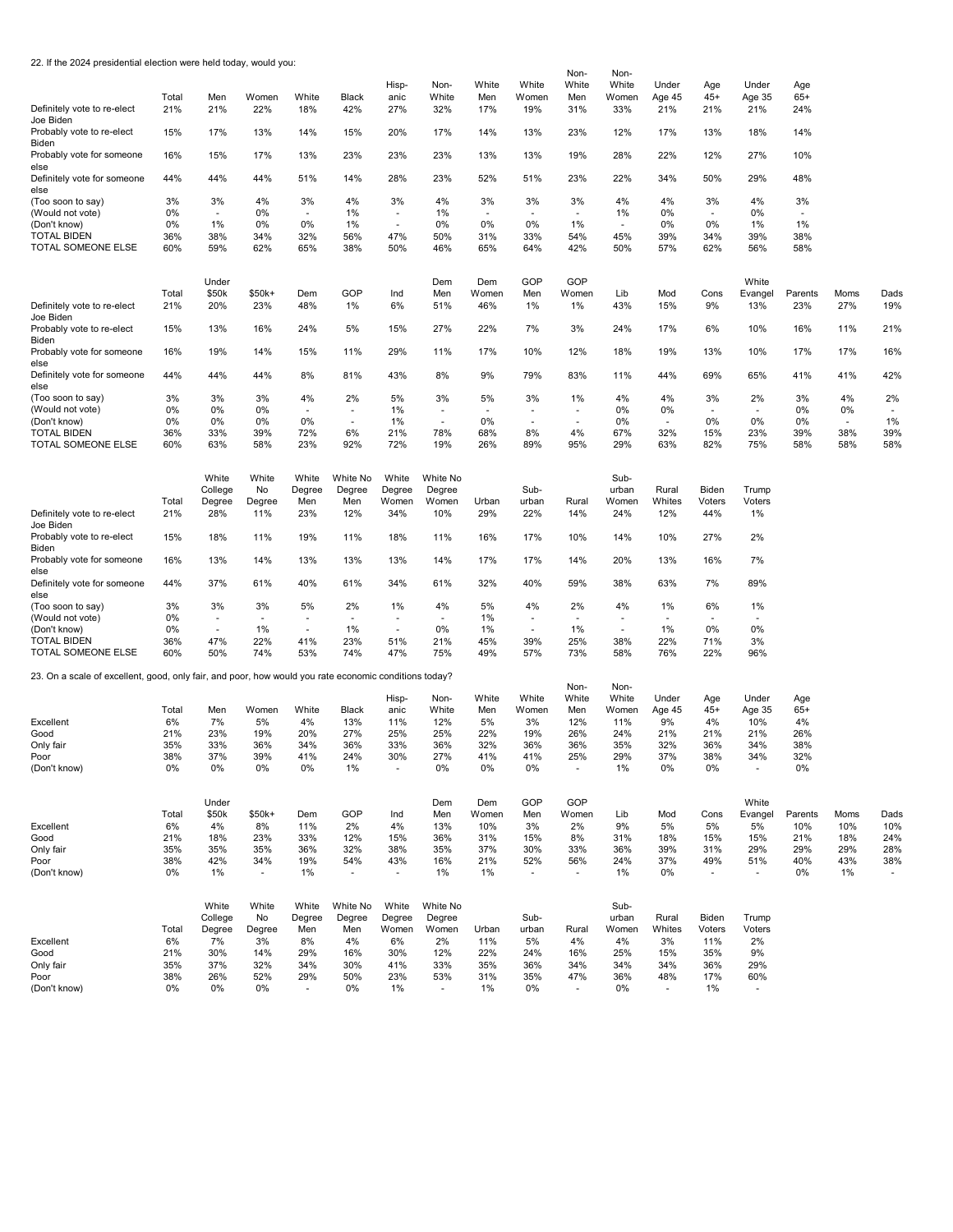24. On a scale of excellent, good, only fair, and poor, how would you rate your personal financial situation?

|                                                                         |       |         |        |                          |          |        |          |       |                | Non-   | Non-   |                          |        |         |         |                          |      |
|-------------------------------------------------------------------------|-------|---------|--------|--------------------------|----------|--------|----------|-------|----------------|--------|--------|--------------------------|--------|---------|---------|--------------------------|------|
|                                                                         |       |         |        |                          |          | Hisp-  | Non-     | White | White          | White  | White  | Under                    | Age    | Under   | Age     |                          |      |
|                                                                         | Total | Men     | Women  | White                    | Black    | anic   | White    | Men   | Women          | Men    | Women  | Age 45                   | $45+$  | Age 35  | $65+$   |                          |      |
| Excellent                                                               | 12%   | 14%     | 10%    | 11%                      | 9%       | 16%    | 13%      | 15%   | 9%             | 12%    | 14%    | 12%                      | 12%    | 13%     | 18%     |                          |      |
| Good                                                                    | 37%   | 39%     | 35%    | 37%                      | 39%      | 34%    | 36%      | 40%   | 34%            | 37%    | 36%    | 32%                      | 40%    | 29%     | 44%     |                          |      |
| Only fair                                                               | 31%   | 30%     | 33%    | 31%                      | 33%      | 26%    | 31%      | 28%   | 34%            | 36%    | 25%    | 33%                      | 30%    | 38%     | 27%     |                          |      |
| Poor                                                                    | 20%   | 16%     | 22%    | 20%                      | 18%      | 24%    | 20%      | 17%   | 22%            | 15%    | 26%    | 22%                      | 18%    | 20%     | 10%     |                          |      |
| (Don't know)                                                            | 1%    | 0%      | 1%     | 1%                       | ÷.       | ä,     | $\sim$   | 0%    | 1%             | $\sim$ | $\sim$ | 0%                       | 1%     | 0%      | 1%      |                          |      |
|                                                                         |       |         |        |                          |          |        |          |       |                |        |        |                          |        |         |         |                          |      |
|                                                                         |       | Under   |        |                          |          |        | Dem      | Dem   | GOP            | GOP    |        |                          |        | White   |         |                          |      |
|                                                                         | Total | \$50k   | \$50k+ | Dem                      | GOP      | Ind    | Men      | Women | Men            | Women  | Lib    | Mod                      | Cons   | Evangel | Parents | Moms                     | Dads |
|                                                                         |       |         |        |                          |          |        |          |       |                |        |        |                          |        |         |         |                          |      |
| Excellent                                                               | 12%   | 6%      | 17%    | 14%                      | 10%      | 10%    | 17%      | 12%   | 14%            | 7%     | 13%    | 10%                      | 12%    | 8%      | 13%     | 11%                      | 14%  |
| Good                                                                    | 37%   | 25%     | 47%    | 43%                      | 36%      | 26%    | 44%      | 43%   | 39%            | 32%    | 41%    | 31%                      | 37%    | 36%     | 36%     | 33%                      | 38%  |
| Only fair                                                               | 31%   | 37%     | 26%    | 27%                      | 31%      | 40%    | 26%      | 27%   | 28%            | 34%    | 28%    | 39%                      | 30%    | 30%     | 28%     | 30%                      | 26%  |
| Poor                                                                    | 20%   | 32%     | 10%    | 15%                      | 22%      | 24%    | 13%      | 17%   | 18%            | 25%    | 18%    | 20%                      | 20%    | 26%     | 23%     | 25%                      | 22%  |
| (Don't know)                                                            | 1%    | 0%      | 0%     | 0%                       | 1%       |        | ÷        | 1%    | 0%             | 1%     | 1%     | $\overline{\phantom{a}}$ | 1%     | 0%      | 0%      | 1%                       |      |
|                                                                         |       |         |        |                          |          |        |          |       |                |        |        |                          |        |         |         |                          |      |
|                                                                         |       | White   | White  | White                    | White No | White  | White No |       |                |        | Sub-   |                          |        |         |         |                          |      |
|                                                                         |       | College | No     | Degree                   | Degree   | Degree | Degree   |       | Sub-           |        | urban  | Rural                    | Biden  | Trump   |         |                          |      |
|                                                                         | Total | Degree  | Degree | Men                      | Men      | Women  | Women    | Urban | urban          | Rural  | Women  | Whites                   | Voters | Voters  |         |                          |      |
| Excellent                                                               | 12%   | 18%     | 7%     | 23%                      | 9%       | 14%    | 5%       | 14%   | 11%            | 11%    | 9%     | 11%                      | 17%    | 8%      |         |                          |      |
| Good                                                                    | 37%   | 47%     | 30%    | 48%                      | 34%      | 46%    | 27%      | 33%   | 42%            | 33%    | 41%    | 33%                      | 43%    | 33%     |         |                          |      |
| Only fair                                                               | 31%   | 25%     | 36%    | 19%                      | 34%      | 29%    | 38%      | 31%   | 30%            | 34%    | 31%    | 32%                      | 27%    | 34%     |         |                          |      |
| Poor                                                                    | 20%   | 9%      | 27%    | 10%                      | 22%      | 9%     | 30%      | 21%   | 17%            | 22%    | 18%    | 23%                      | 13%    | 25%     |         |                          |      |
| (Don't know)                                                            | 1%    | 1%      | 0%     | $\overline{\phantom{a}}$ | 0%       | 1%     | 0%       | 0%    | 1%             | 1%     | 1%     | 0%                       | 1%     | 1%      |         |                          |      |
| 25. Political divisions within the country: How concerned are you about |       |         |        |                          |          |        |          |       |                |        |        |                          |        |         |         |                          |      |
|                                                                         |       |         |        |                          |          |        |          |       |                | Non-   | Non-   |                          |        |         |         |                          |      |
|                                                                         |       |         |        |                          |          | Hisp-  | Non-     | White | White          | White  | White  | Under                    | Age    | Under   | Age     |                          |      |
|                                                                         | Total | Men     | Women  | White                    | Black    | anic   | White    | Men   | Women          | Men    | Women  | Age 45                   | $45+$  | Age 35  | $65+$   |                          |      |
| Extremely                                                               | 42%   | 41%     | 43%    | 43%                      | 35%      | 37%    | 38%      | 43%   | 43%            | 37%    | 38%    | 35%                      | 46%    | 31%     | 46%     |                          |      |
| Very                                                                    | 36%   | 36%     | 37%    | 36%                      | 40%      | 36%    | 37%      | 34%   | 37%            | 37%    | 37%    | 34%                      | 38%    | 35%     | 39%     |                          |      |
| Not very                                                                | 16%   | 17%     | 15%    | 15%                      | 18%      | 19%    | 19%      | 18%   | 13%            | 17%    | 21%    | 23%                      | 12%    | 24%     | 11%     |                          |      |
| Not at all                                                              | 5%    | 5%      | 5%     | 5%                       | 6%       | 7%     | 6%       | 4%    | 5%             | 8%     | 3%     | 7%                       | 4%     | 8%      | 4%      |                          |      |
| (Don't know)                                                            | 1%    | 1%      | 0%     | 1%                       | 1%       | 1%     | 1%       | 1%    | 0%             | 1%     | 1%     | 2%                       | 0%     | 2%      | 0%      |                          |      |
| TOTAL CONCERNED                                                         | 78%   | 77%     | 79%    | 79%                      | 75%      | 73%    | 74%      | 77%   | 81%            | 74%    | 75%    | 69%                      | 84%    | 66%     | 85%     |                          |      |
| TOTAL NOT CONCERNED                                                     | 21%   | 22%     | 20%    | 20%                      | 24%      | 26%    | 25%      | 22%   | 19%            | 25%    | 24%    | 30%                      | 16%    | 32%     | 15%     |                          |      |
|                                                                         |       |         |        |                          |          |        |          |       |                |        |        |                          |        |         |         |                          |      |
|                                                                         |       | Under   |        |                          |          |        | Dem      | Dem   | GOP            | GOP    |        |                          |        | White   |         |                          |      |
|                                                                         | Total | \$50k   | \$50k+ | Dem                      | GOP      | Ind    | Men      | Women | Men            | Women  | Lib    | Mod                      | Cons   | Evangel | Parents | Moms                     | Dads |
| Extremely                                                               | 42%   | 37%     | 46%    | 44%                      | 44%      | 32%    | 42%      | 45%   | 45%            | 44%    | 42%    | 40%                      | 43%    | 44%     | 40%     | 37%                      | 43%  |
| Very                                                                    | 36%   | 38%     | 35%    | 37%                      | 33%      | 41%    | 37%      | 36%   | 32%            | 34%    | 38%    | 35%                      | 35%    | 36%     | 34%     | 38%                      | 30%  |
|                                                                         |       |         |        |                          |          | 17%    |          |       |                |        |        |                          |        |         |         |                          |      |
| Not very                                                                | 16%   | 19%     | 15%    | 15%                      | 18%      |        | 14%      | 15%   | 19%            | 16%    | 16%    | 17%                      | 16%    | 15%     | 20%     | 20%                      | 20%  |
| Not at all                                                              | 5%    | 5%      | 5%     | 3%                       | 4%       | 9%     | 5%       | 2%    | 3%             | 6%     | 2%     | 7%                       | 6%     | 5%      | 5%      | 4%                       | 6%   |
| (Don't know)                                                            | 1%    | 1%      | 0%     | 1%                       | 0%       | 0%     | 2%       | 1%    | $\blacksquare$ | 0%     | 1%     | 1%                       | 0%     | 0%      | 0%      | $\overline{\phantom{a}}$ | 1%   |
| <b>TOTAL CONCERNED</b>                                                  | 78%   | 75%     | 80%    | 81%                      | 78%      | 73%    | 79%      | 82%   | 77%            | 78%    | 81%    | 75%                      | 78%    | 80%     | 74%     | 75%                      | 73%  |
| TOTAL NOT CONCERNED                                                     | 21%   | 24%     | 19%    | 18%                      | 22%      | 27%    | 18%      | 17%   | 23%            | 21%    | 19%    | 24%                      | 21%    | 20%     | 26%     | 25%                      | 26%  |
|                                                                         |       |         |        |                          |          |        |          |       |                |        |        |                          |        |         |         |                          |      |
|                                                                         |       | White   | White  | White                    | White No | White  | White No |       |                |        | Sub-   |                          |        |         |         |                          |      |
|                                                                         |       | College | No     | Degree                   | Degree   | Degree | Degree   |       | Sub-           |        | urban  | Rural                    | Biden  | Trump   |         |                          |      |
|                                                                         | Total | Degree  | Degree | Men                      | Men      | Women  | Women    | Urban | urban          | Rural  | Women  | Whites                   | Voters | Voters  |         |                          |      |
| Extremely                                                               | 42%   | 46%     | 41%    | 44%                      | 42%      | 48%    | 41%      | 37%   | 44%            | 42%    | 46%    | 42%                      | 44%    | 45%     |         |                          |      |
| Very                                                                    | 36%   | 33%     | 38%    | 31%                      | 36%      | 35%    | 39%      | 35%   | 39%            | 33%    | 39%    | 34%                      | 37%    | 35%     |         |                          |      |
| Not very                                                                | 16%   | 15%     | 16%    | 18%                      | 18%      | 12%    | 14%      | 21%   | 14%            | 16%    | 13%    | 16%                      | 14%    | 15%     |         |                          |      |
| Not at all                                                              | 5%    | 5%      | 5%     | 5%                       | 3%       | 5%     | 6%       | 6%    | 2%             | 9%     | 2%     | 8%                       | 4%     | 5%      |         |                          |      |
| (Don't know)                                                            | 1%    | 1%      | 1%     | 2%                       | 0%       |        | 1%       | 2%    | 1%             | 0%     | 0%     | 0%                       | 1%     | 0%      |         |                          |      |
| <b>TOTAL CONCERNED</b>                                                  | 78%   | 79%     | 79%    | 75%                      | 78%      | 83%    | 79%      | 72%   | 84%            | 75%    | 85%    | 76%                      | 81%    | 79%     |         |                          |      |
| TOTAL NOT CONCERNED                                                     | 21%   | 20%     | 20%    | 23%                      | 21%      | 17%    | 20%      | 26%   | 16%            | 25%    | 15%    | 24%                      | 18%    | 20%     |         |                          |      |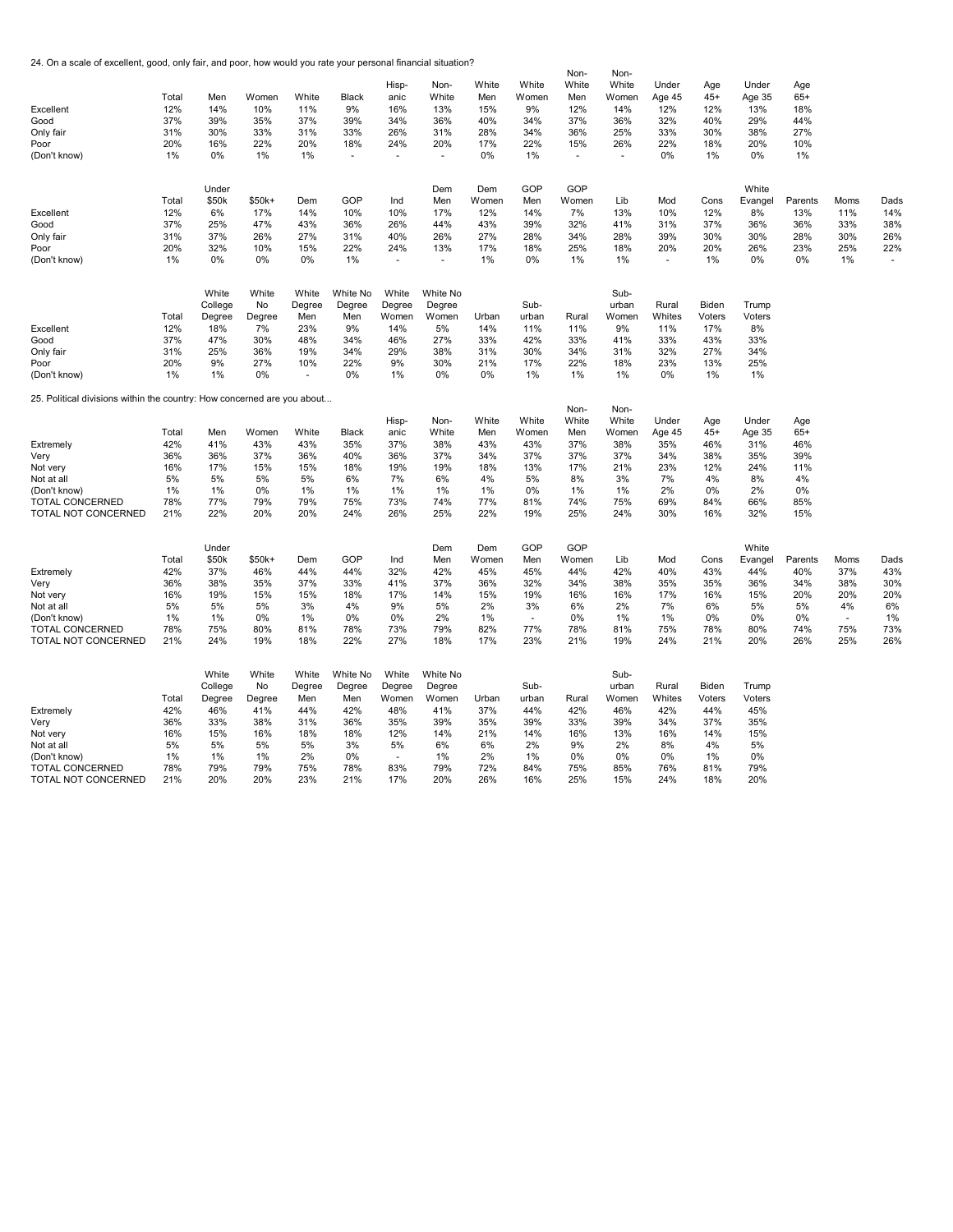26. Inflation and higher prices: How concerned are you about...

| Extremely<br>Very<br>Not very<br>Not at all<br>(Don't know)<br><b>TOTAL CONCERNED</b><br>TOTAL NOT CONCERNED<br>Extremely<br>Very<br>Not very<br>Not at all<br>(Don't know)<br><b>TOTAL CONCERNED</b> | Total<br>54%<br>32%<br>11%<br>3%<br>0%<br>85%<br>14%<br>Total<br>54%<br>32%<br>11%<br>3%<br>0%<br>85% | Men<br>51%<br>33%<br>12%<br>3%<br>1%<br>84%<br>15%<br>Under<br>\$50k<br>54%<br>32%<br>11%<br>3%<br>0%<br>86% | Women<br>55%<br>31%<br>11%<br>3%<br>0%<br>86%<br>13%<br>\$50k+<br>54%<br>32%<br>12%<br>3%<br>1%<br>85% | White<br>55%<br>32%<br>11%<br>2%<br>1%<br>86%<br>13%<br>Dem<br>44%<br>37%<br>15%<br>3%<br>1%<br>81% | Black<br>48%<br>35%<br>13%<br>3%<br>1%<br>83%<br>16%<br>GOP<br>62%<br>29%<br>6%<br>3%<br>91% | Hisp-<br>anic<br>51%<br>30%<br>15%<br>4%<br>81%<br>19%<br>Ind<br>57%<br>27%<br>12%<br>4%<br>0%<br>83% | Non-<br>White<br>50%<br>34%<br>12%<br>3%<br>0%<br>84%<br>16%<br>Dem<br>Men<br>43%<br>34%<br>18%<br>4%<br>2%<br>77% | White<br>Men<br>53%<br>32%<br>12%<br>2%<br>1%<br>85%<br>14%<br>Dem<br>Women<br>45%<br>40%<br>14%<br>2%<br>$0\%$<br>84% | White<br>Women<br>56%<br>31%<br>10%<br>3%<br>87%<br>13%<br>GOP<br>Men<br>58%<br>36%<br>4%<br>1%<br>94% | Non-<br>White<br>Men<br>49%<br>36%<br>12%<br>3%<br>85%<br>15%<br>GOP<br>Women<br>65%<br>23%<br>8%<br>4%<br>88% | Non-<br>White<br>Women<br>51%<br>32%<br>13%<br>3%<br>1%<br>83%<br>16%<br>Lib<br>44%<br>36%<br>17%<br>3%<br>0%<br>80% | Under<br>Age 45<br>53%<br>30%<br>14%<br>3%<br>1%<br>82%<br>17%<br>Mod<br>51%<br>33%<br>11%<br>4%<br>0%<br>85% | Age<br>$45+$<br>54%<br>33%<br>10%<br>3%<br>0%<br>87%<br>12%<br>Cons<br>62%<br>28%<br>7%<br>2%<br>1%<br>90% | Under<br>Age 35<br>48%<br>33%<br>15%<br>3%<br>2%<br>81%<br>18%<br>White<br>Evangel<br>58%<br>29%<br>9%<br>4%<br>87% | Age<br>$65+$<br>44%<br>40%<br>13%<br>2%<br>1%<br>84%<br>16%<br>Parents<br>62%<br>27%<br>9%<br>2%<br>89% | Moms<br>64%<br>24%<br>9%<br>3%<br>88%               | Dads<br>60%<br>30%<br>10%<br>1%<br>89%               |
|-------------------------------------------------------------------------------------------------------------------------------------------------------------------------------------------------------|-------------------------------------------------------------------------------------------------------|--------------------------------------------------------------------------------------------------------------|--------------------------------------------------------------------------------------------------------|-----------------------------------------------------------------------------------------------------|----------------------------------------------------------------------------------------------|-------------------------------------------------------------------------------------------------------|--------------------------------------------------------------------------------------------------------------------|------------------------------------------------------------------------------------------------------------------------|--------------------------------------------------------------------------------------------------------|----------------------------------------------------------------------------------------------------------------|----------------------------------------------------------------------------------------------------------------------|---------------------------------------------------------------------------------------------------------------|------------------------------------------------------------------------------------------------------------|---------------------------------------------------------------------------------------------------------------------|---------------------------------------------------------------------------------------------------------|-----------------------------------------------------|------------------------------------------------------|
| TOTAL NOT CONCERNED                                                                                                                                                                                   | 14%                                                                                                   | 14%                                                                                                          | 14%                                                                                                    | 18%                                                                                                 | 9%                                                                                           | 16%                                                                                                   | 22%                                                                                                                | 15%                                                                                                                    | 6%                                                                                                     | 12%                                                                                                            | 19%                                                                                                                  | 15%                                                                                                           | 9%                                                                                                         | 13%                                                                                                                 | 11%                                                                                                     | 12%                                                 | 11%                                                  |
| Extremely<br>Very<br>Not very<br>Not at all<br>(Don't know)<br><b>TOTAL CONCERNED</b><br>TOTAL NOT CONCERNED                                                                                          | Total<br>54%<br>32%<br>11%<br>3%<br>0%<br>85%<br>14%                                                  | White<br>College<br>Degree<br>49%<br>33%<br>15%<br>2%<br>1%<br>82%<br>17%                                    | White<br>No<br>Degree<br>59%<br>31%<br>8%<br>2%<br>0%<br>89%<br>10%                                    | White<br>Degree<br>Men<br>46%<br>30%<br>19%<br>2%<br>2%<br>76%<br>22%                               | White No<br>Degree<br>Men<br>58%<br>33%<br>6%<br>1%<br>1%<br>91%<br>8%                       | White<br>Degree<br>Women<br>51%<br>36%<br>12%<br>2%<br>$\overline{\phantom{a}}$<br>86%<br>14%         | White No<br>Degree<br>Women<br>59%<br>29%<br>9%<br>3%<br>$\overline{\phantom{a}}$<br>87%<br>13%                    | Urban<br>49%<br>31%<br>14%<br>4%<br>1%<br>80%<br>18%                                                                   | Sub-<br>urban<br>54%<br>37%<br>8%<br>1%<br>$\sim$<br>91%<br>9%                                         | Rural<br>57%<br>25%<br>12%<br>5%<br>1%<br>82%<br>17%                                                           | Sub-<br>urban<br>Women<br>55%<br>36%<br>9%<br>0%<br>$\overline{\phantom{a}}$<br>91%<br>9%                            | Rural<br>Whites<br>57%<br>26%<br>12%<br>4%<br>0%<br>83%<br>17%                                                | Biden<br>Voters<br>42%<br>38%<br>16%<br>3%<br>1%<br>80%<br>19%                                             | Trump<br>Voters<br>67%<br>26%<br>4%<br>2%<br>$\overline{\phantom{a}}$<br>94%<br>6%                                  |                                                                                                         |                                                     |                                                      |
| 27. North Korea conducting missile tests: How concerned are you about                                                                                                                                 |                                                                                                       |                                                                                                              |                                                                                                        |                                                                                                     |                                                                                              |                                                                                                       |                                                                                                                    |                                                                                                                        |                                                                                                        |                                                                                                                |                                                                                                                      |                                                                                                               |                                                                                                            |                                                                                                                     |                                                                                                         |                                                     |                                                      |
| Extremely<br>Very<br>Not very<br>Not at all<br>(Don't know)<br><b>TOTAL CONCERNED</b><br><b>TOTAL NOT CONCERNED</b>                                                                                   | Total<br>31%<br>37%<br>25%<br>7%<br>1%<br>68%<br>31%                                                  | Men<br>26%<br>37%<br>26%<br>10%<br>1%<br>63%<br>36%                                                          | Women<br>35%<br>36%<br>23%<br>4%<br>1%<br>72%<br>28%                                                   | White<br>30%<br>39%<br>24%<br>6%<br>1%<br>70%<br>30%                                                | Black<br>39%<br>27%<br>22%<br>10%<br>2%<br>66%<br>32%                                        | Hisp-<br>anic<br>34%<br>33%<br>28%<br>5%<br>$\sim$<br>67%<br>33%                                      | Non-<br>White<br>35%<br>28%<br>28%<br>8%<br>1%<br>63%<br>36%                                                       | White<br>Men<br>25%<br>41%<br>24%<br>9%<br>1%<br>66%<br>34%                                                            | White<br>Women<br>34%<br>39%<br>23%<br>4%<br>1%<br>73%<br>27%                                          | Non-<br>White<br>Men<br>31%<br>26%<br>30%<br>11%<br>1%<br>57%<br>41%                                           | Non-<br>White<br>Women<br>38%<br>30%<br>26%<br>5%<br>1%<br>68%<br>31%                                                | Under<br>Age 45<br>29%<br>32%<br>28%<br>9%<br>2%<br>61%<br>37%                                                | Age<br>$45+$<br>33%<br>39%<br>23%<br>5%<br>0%<br>72%<br>28%                                                | Under<br>Age 35<br>32%<br>28%<br>29%<br>8%<br>3%<br>60%<br>37%                                                      | Age<br>$65+$<br>33%<br>45%<br>20%<br>3%<br>77%<br>23%                                                   |                                                     |                                                      |
| Extremely<br>Very<br>Not very<br>Not at all<br>(Don't know)<br><b>TOTAL CONCERNED</b><br>TOTAL NOT CONCERNED                                                                                          | Total<br>31%<br>37%<br>25%<br>7%<br>1%<br>68%<br>31%                                                  | Under<br>\$50k<br>31%<br>38%<br>23%<br>7%<br>1%<br>69%<br>30%                                                | \$50k+<br>30%<br>37%<br>26%<br>7%<br>0%<br>67%<br>32%                                                  | Dem<br>29%<br>40%<br>24%<br>5%<br>2%<br>69%<br>30%                                                  | GOP<br>35%<br>37%<br>21%<br>7%<br>$\sim$<br>72%<br>28%                                       | Ind<br>28%<br>30%<br>31%<br>10%<br>1%<br>58%<br>41%                                                   | Dem<br>Men<br>25%<br>40%<br>26%<br>6%<br>2%<br>65%<br>33%                                                          | Dem<br>Women<br>32%<br>40%<br>23%<br>4%<br>2%<br>71%<br>27%                                                            | GOP<br>Men<br>31%<br>39%<br>21%<br>9%<br>$\sim$<br>70%<br>30%                                          | GOP<br>Women<br>39%<br>35%<br>22%<br>5%<br>$\sim$<br>74%<br>26%                                                | Lib<br>25%<br>41%<br>27%<br>6%<br>1%<br>65%<br>33%                                                                   | Mod<br>32%<br>31%<br>27%<br>9%<br>1%<br>63%<br>36%                                                            | Cons<br>35%<br>37%<br>21%<br>6%<br>1%<br>73%<br>27%                                                        | White<br>Evangel<br>37%<br>38%<br>20%<br>5%<br>0%<br>75%<br>24%                                                     | Parents<br>31%<br>32%<br>28%<br>9%<br>0%<br>62%<br>37%                                                  | Moms<br>35%<br>30%<br>28%<br>6%<br>1%<br>65%<br>34% | Dads<br>27%<br>33%<br>29%<br>11%<br>J.<br>60%<br>40% |
| Extremely<br>Very<br>Not very<br>Not at all<br>(Don't know)<br><b>TOTAL CONCERNED</b><br>TOTAL NOT CONCERNED                                                                                          | Total<br>31%<br>37%<br>25%<br>7%<br>1%<br>68%<br>31%                                                  | White<br>College<br>Degree<br>24%<br>42%<br>27%<br>6%<br>1%<br>66%<br>33%                                    | White<br>No<br>Degree<br>35%<br>37%<br>21%<br>6%<br>1%<br>72%<br>27%                                   | White<br>Degree<br>Men<br>15%<br>43%<br>29%<br>11%<br>1%<br>58%<br>40%                              | White No<br>Degree<br>Men<br>33%<br>39%<br>21%<br>8%<br>0%<br>71%<br>29%                     | White<br>Degree<br>Women<br>31%<br>42%<br>25%<br>1%<br>1%<br>73%<br>26%                               | White No<br>Degree<br>Women<br>36%<br>37%<br>21%<br>5%<br>1%<br>73%<br>27%                                         | Urban<br>31%<br>40%<br>21%<br>7%<br>2%<br>71%<br>28%                                                                   | Sub-<br>urban<br>28%<br>37%<br>28%<br>6%<br>1%<br>65%<br>34%                                           | Rural<br>35%<br>34%<br>22%<br>8%<br>0%<br>69%<br>31%                                                           | Sub-<br>urban<br>Women<br>32%<br>37%<br>27%<br>3%<br>1%<br>68%<br>30%                                                | Rural<br>Whites<br>34%<br>34%<br>24%<br>9%<br>68%<br>32%                                                      | Biden<br>Voters<br>27%<br>40%<br>25%<br>6%<br>2%<br>67%<br>31%                                             | Trump<br>Voters<br>37%<br>35%<br>22%<br>6%<br>72%<br>28%                                                            |                                                                                                         |                                                     |                                                      |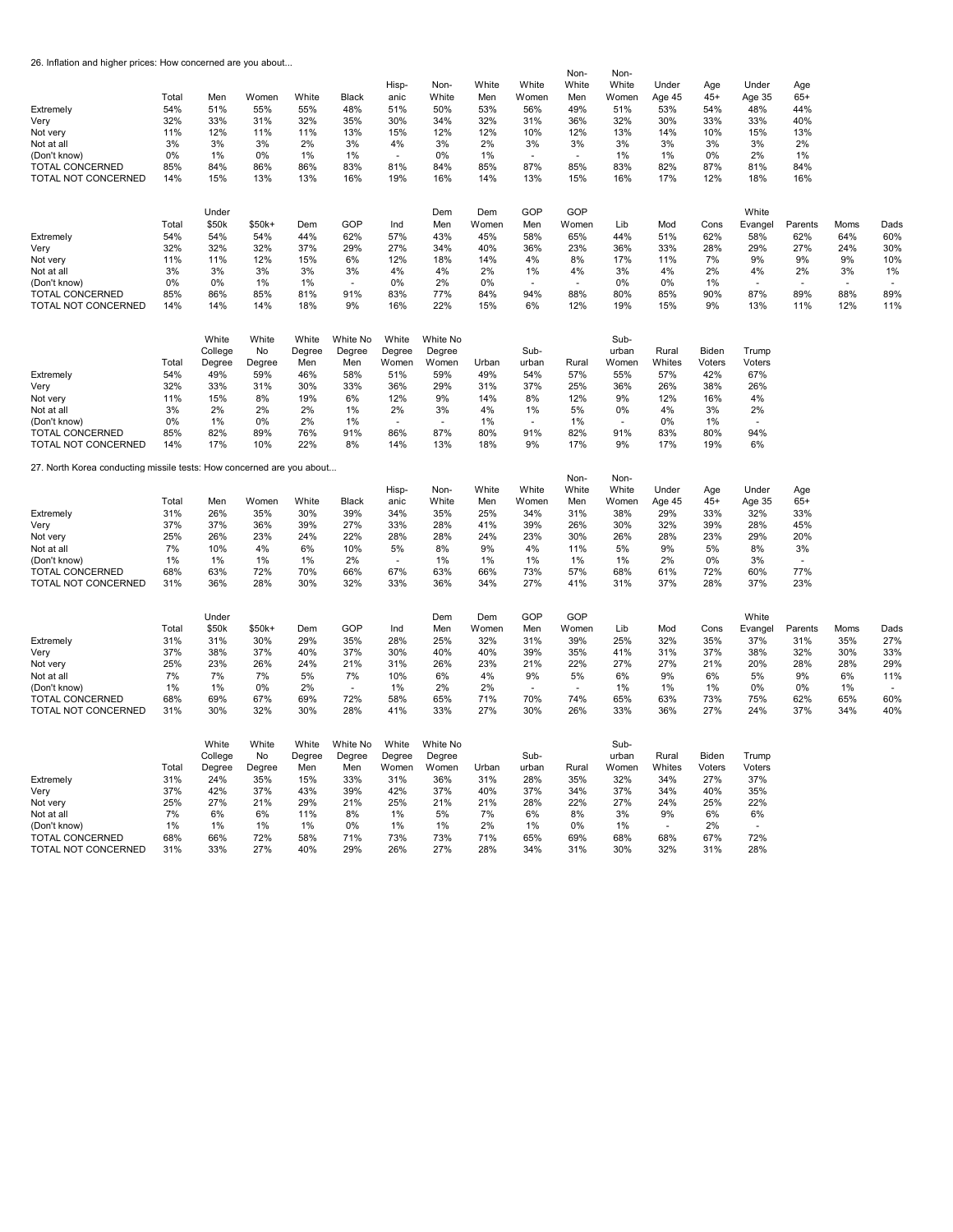28. The situation between Russia and Ukraine: How concerned are you about...

| Extremely<br>Very<br>Not very<br>Not at all<br>(Don't know)<br><b>TOTAL CONCERNED</b><br>TOTAL NOT CONCERNED<br>Extremely<br>Very<br>Not very<br>Not at all<br>(Don't know)<br>TOTAL CONCERNED | Total<br>24%<br>38%<br>27%<br>9%<br>2%<br>62%<br>36%<br>Total<br>24%<br>38%<br>27%<br>9%<br>2%<br>62% | Men<br>21%<br>38%<br>30%<br>10%<br>1%<br>60%<br>39%<br>Under<br>\$50k<br>21%<br>40%<br>26%<br>11%<br>2%<br>61% | Women<br>25%<br>38%<br>26%<br>8%<br>3%<br>63%<br>34%<br>$$50k+$<br>26%<br>37%<br>29%<br>7%<br>1%<br>63% | White<br>24%<br>41%<br>27%<br>8%<br>1%<br>64%<br>34%<br>Dem<br>24%<br>39%<br>27%<br>7%<br>3%<br>63% | Black<br>25%<br>30%<br>27%<br>16%<br>1%<br>55%<br>44%<br>GOP<br>28%<br>38%<br>26%<br>7%<br>1%<br>66% | Hisp-<br>anic<br>25%<br>35%<br>28%<br>9%<br>4%<br>59%<br>37%<br>Ind<br>14%<br>35%<br>31%<br>16%<br>3%<br>50% | Non-<br>White<br>24%<br>31%<br>29%<br>13%<br>3%<br>55%<br>42%<br>Dem<br>Men<br>23%<br>39%<br>28%<br>9%<br>1%<br>62% | White<br>Men<br>22%<br>42%<br>29%<br>7%<br>0%<br>63%<br>36%<br>Dem<br>Women<br>25%<br>39%<br>27%<br>6%<br>4%<br>64% | White<br>Women<br>25%<br>40%<br>25%<br>8%<br>3%<br>65%<br>33%<br>GOP<br>Men<br>27%<br>38%<br>28%<br>7%<br>65% | Non-<br>White<br>Men<br>22%<br>29%<br>31%<br>15%<br>3%<br>51%<br>46%<br>GOP<br>Women<br>29%<br>39%<br>23%<br>8%<br>1%<br>67% | Non-<br>White<br>Women<br>26%<br>33%<br>28%<br>10%<br>4%<br>59%<br>38%<br>Lib<br>20%<br>40%<br>31%<br>7%<br>3%<br>60% | Under<br>Age 45<br>20%<br>30%<br>35%<br>12%<br>4%<br>50%<br>46%<br>Mod<br>22%<br>31%<br>30%<br>14%<br>3%<br>53% | Age<br>$45+$<br>26%<br>43%<br>23%<br>7%<br>1%<br>69%<br>30%<br>Cons<br>27%<br>41%<br>24%<br>8%<br>1%<br>68% | Under<br>Age 35<br>21%<br>27%<br>34%<br>14%<br>4%<br>48%<br>48%<br>White<br>Evangel<br>30%<br>41%<br>24%<br>4%<br>0%<br>72% | Age<br>$65+$<br>29%<br>46%<br>20%<br>4%<br>1%<br>75%<br>24%<br>Parents<br>22%<br>34%<br>33%<br>9%<br>2%<br>56% | Moms<br>25%<br>30%<br>31%<br>10%<br>4%<br>55%        | Dads<br>19%<br>39%<br>34%<br>9%<br>57%                          |
|------------------------------------------------------------------------------------------------------------------------------------------------------------------------------------------------|-------------------------------------------------------------------------------------------------------|----------------------------------------------------------------------------------------------------------------|---------------------------------------------------------------------------------------------------------|-----------------------------------------------------------------------------------------------------|------------------------------------------------------------------------------------------------------|--------------------------------------------------------------------------------------------------------------|---------------------------------------------------------------------------------------------------------------------|---------------------------------------------------------------------------------------------------------------------|---------------------------------------------------------------------------------------------------------------|------------------------------------------------------------------------------------------------------------------------------|-----------------------------------------------------------------------------------------------------------------------|-----------------------------------------------------------------------------------------------------------------|-------------------------------------------------------------------------------------------------------------|-----------------------------------------------------------------------------------------------------------------------------|----------------------------------------------------------------------------------------------------------------|------------------------------------------------------|-----------------------------------------------------------------|
| TOTAL NOT CONCERNED                                                                                                                                                                            | 36%                                                                                                   | 37%                                                                                                            | 36%                                                                                                     | 35%                                                                                                 | 33%                                                                                                  | 47%                                                                                                          | 37%                                                                                                                 | 33%                                                                                                                 | 35%                                                                                                           | 31%                                                                                                                          | 37%                                                                                                                   | 44%                                                                                                             | 31%                                                                                                         | 28%                                                                                                                         | 42%                                                                                                            | 41%                                                  | 43%                                                             |
| Extremely<br>Very<br>Not very<br>Not at all<br>(Don't know)<br>TOTAL CONCERNED<br>TOTAL NOT CONCERNED                                                                                          | Total<br>24%<br>38%<br>27%<br>9%<br>2%<br>62%<br>36%                                                  | White<br>College<br>Degree<br>23%<br>41%<br>29%<br>6%<br>1%<br>64%<br>35%                                      | White<br>No<br>Degree<br>24%<br>40%<br>25%<br>9%<br>2%<br>64%<br>34%                                    | White<br>Degree<br>Men<br>21%<br>41%<br>30%<br>8%<br>$\sim$<br>62%<br>38%                           | White No<br>Degree<br>Men<br>22%<br>42%<br>29%<br>6%<br>0%<br>65%<br>35%                             | White<br>Degree<br>Women<br>25%<br>40%<br>28%<br>4%<br>2%<br>66%<br>32%                                      | White No<br>Degree<br>Women<br>25%<br>39%<br>22%<br>11%<br>3%<br>64%<br>33%                                         | Urban<br>25%<br>37%<br>28%<br>9%<br>1%<br>62%<br>37%                                                                | Sub-<br>urban<br>21%<br>37%<br>31%<br>7%<br>3%<br>59%<br>39%                                                  | Rural<br>25%<br>40%<br>22%<br>12%<br>1%<br>65%<br>34%                                                                        | Sub-<br>urban<br>Women<br>22%<br>38%<br>30%<br>6%<br>4%<br>60%<br>36%                                                 | Rural<br>Whites<br>25%<br>42%<br>22%<br>10%<br>1%<br>67%<br>32%                                                 | Biden<br>Voters<br>22%<br>40%<br>29%<br>7%<br>2%<br>62%<br>36%                                              | Trump<br>Voters<br>28%<br>38%<br>25%<br>8%<br>0%<br>66%<br>33%                                                              |                                                                                                                |                                                      |                                                                 |
| 29. The coronavirus pandemic: How concerned are you about                                                                                                                                      |                                                                                                       |                                                                                                                |                                                                                                         |                                                                                                     |                                                                                                      |                                                                                                              |                                                                                                                     |                                                                                                                     |                                                                                                               |                                                                                                                              |                                                                                                                       |                                                                                                                 |                                                                                                             |                                                                                                                             |                                                                                                                |                                                      |                                                                 |
| Extremely<br>Very<br>Not very<br>Not at all<br>(Don't know)<br><b>TOTAL CONCERNED</b><br>TOTAL NOT CONCERNED                                                                                   | Total<br>41%<br>31%<br>20%<br>8%<br>1%<br>72%<br>28%                                                  | Men<br>38%<br>30%<br>24%<br>8%<br>0%<br>68%<br>32%                                                             | Women<br>43%<br>32%<br>16%<br>8%<br>1%<br>75%<br>24%                                                    | White<br>37%<br>32%<br>21%<br>9%<br>1%<br>69%<br>30%                                                | Black<br>56%<br>30%<br>12%<br>1%<br>$\sim$<br>87%<br>13%                                             | Hisp-<br>anic<br>45%<br>30%<br>19%<br>5%<br>÷.<br>75%<br>25%                                                 | Non-<br>White<br>50%<br>30%<br>16%<br>3%<br>$\sim$<br>81%<br>19%                                                    | White<br>Men<br>33%<br>31%<br>26%<br>9%<br>0%<br>65%<br>35%                                                         | White<br>Women<br>40%<br>33%<br>17%<br>9%<br>1%<br>73%<br>27%                                                 | Non-<br>White<br>Men<br>51%<br>26%<br>20%<br>3%<br>$\overline{\phantom{a}}$<br>77%<br>23%                                    | Non-<br>White<br>Women<br>50%<br>35%<br>12%<br>4%<br>$\sim$<br>84%<br>16%                                             | Under<br>Age 45<br>45%<br>27%<br>20%<br>8%<br>1%<br>72%<br>28%                                                  | Age<br>$45+$<br>38%<br>34%<br>20%<br>8%<br>0%<br>72%<br>27%                                                 | Under<br>Age 35<br>48%<br>23%<br>22%<br>5%<br>1%<br>72%<br>27%                                                              | Age<br>$65+$<br>37%<br>40%<br>18%<br>4%<br>1%<br>78%<br>21%                                                    |                                                      |                                                                 |
| Extremely<br>Very<br>Not very<br>Not at all<br>(Don't know)<br>TOTAL CONCERNED<br>TOTAL NOT CONCERNED                                                                                          | Total<br>41%<br>31%<br>20%<br>8%<br>1%<br>72%<br>28%                                                  | Under<br>\$50k<br>44%<br>32%<br>16%<br>7%<br>1%<br>76%<br>24%                                                  | $$50k+$<br>38%<br>30%<br>23%<br>8%<br>1%<br>68%<br>31%                                                  | Dem<br>52%<br>35%<br>11%<br>2%<br>0%<br>87%<br>13%                                                  | GOP<br>30%<br>30%<br>27%<br>13%<br>1%<br>60%<br>39%                                                  | Ind<br>38%<br>27%<br>23%<br>11%<br>1%<br>65%<br>34%                                                          | Dem<br>Men<br>51%<br>37%<br>11%<br>1%<br>$\sim$<br>88%<br>12%                                                       | Dem<br>Women<br>53%<br>33%<br>11%<br>2%<br>0%<br>86%<br>14%                                                         | GOP<br>Men<br>28%<br>27%<br>33%<br>12%<br>0%<br>55%<br>44%                                                    | GOP<br>Women<br>32%<br>33%<br>21%<br>14%<br>1%<br>65%<br>35%                                                                 | Lib<br>51%<br>33%<br>13%<br>2%<br>0%<br>84%<br>16%                                                                    | Mod<br>38%<br>34%<br>19%<br>8%<br>0%<br>72%<br>28%                                                              | Cons<br>35%<br>28%<br>25%<br>12%<br>1%<br>63%<br>37%                                                        | White<br>Evangel<br>34%<br>31%<br>22%<br>12%<br>1%<br>65%<br>34%                                                            | Parents<br>44%<br>25%<br>21%<br>9%<br>0%<br>69%<br>30%                                                         | Moms<br>48%<br>24%<br>17%<br>10%<br>1%<br>72%<br>27% | Dads<br>41%<br>26%<br>26%<br>8%<br>$\overline{a}$<br>66%<br>34% |
| Extremely<br>Very<br>Not very<br>Not at all<br>(Don't know)<br>TOTAL CONCERNED<br>TOTAL NOT CONCERNED                                                                                          | Total<br>41%<br>31%<br>20%<br>8%<br>1%<br>72%<br>28%                                                  | White<br>College<br>Degree<br>38%<br>34%<br>19%<br>9%<br>73%<br>27%                                            | White<br>No<br>Degree<br>36%<br>30%<br>23%<br>10%<br>1%<br>66%<br>32%                                   | White<br>Degree<br>Men<br>36%<br>30%<br>23%<br>11%<br>67%<br>33%                                    | White No<br>Degree<br>Men<br>31%<br>32%<br>28%<br>8%<br>1%<br>63%<br>36%                             | White<br>Degree<br>Women<br>40%<br>38%<br>15%<br>7%<br>78%<br>22%                                            | White No<br>Degree<br>Women<br>40%<br>29%<br>19%<br>11%<br>1%<br>69%<br>30%                                         | Urban<br>43%<br>31%<br>20%<br>5%<br>0%<br>74%<br>25%                                                                | Sub-<br>urban<br>41%<br>32%<br>19%<br>7%<br>1%<br>73%<br>26%                                                  | Rural<br>38%<br>30%<br>20%<br>11%<br>1%<br>68%<br>32%                                                                        | Sub-<br>urban<br>Women<br>43%<br>32%<br>16%<br>7%<br>1%<br>76%<br>23%                                                 | Rural<br>Whites<br>34%<br>32%<br>22%<br>12%<br>1%<br>66%<br>34%                                                 | Biden<br>Voters<br>50%<br>34%<br>14%<br>2%<br>0%<br>84%<br>16%                                              | Trump<br>Voters<br>31%<br>27%<br>26%<br>15%<br>1%<br>58%<br>41%                                                             |                                                                                                                |                                                      |                                                                 |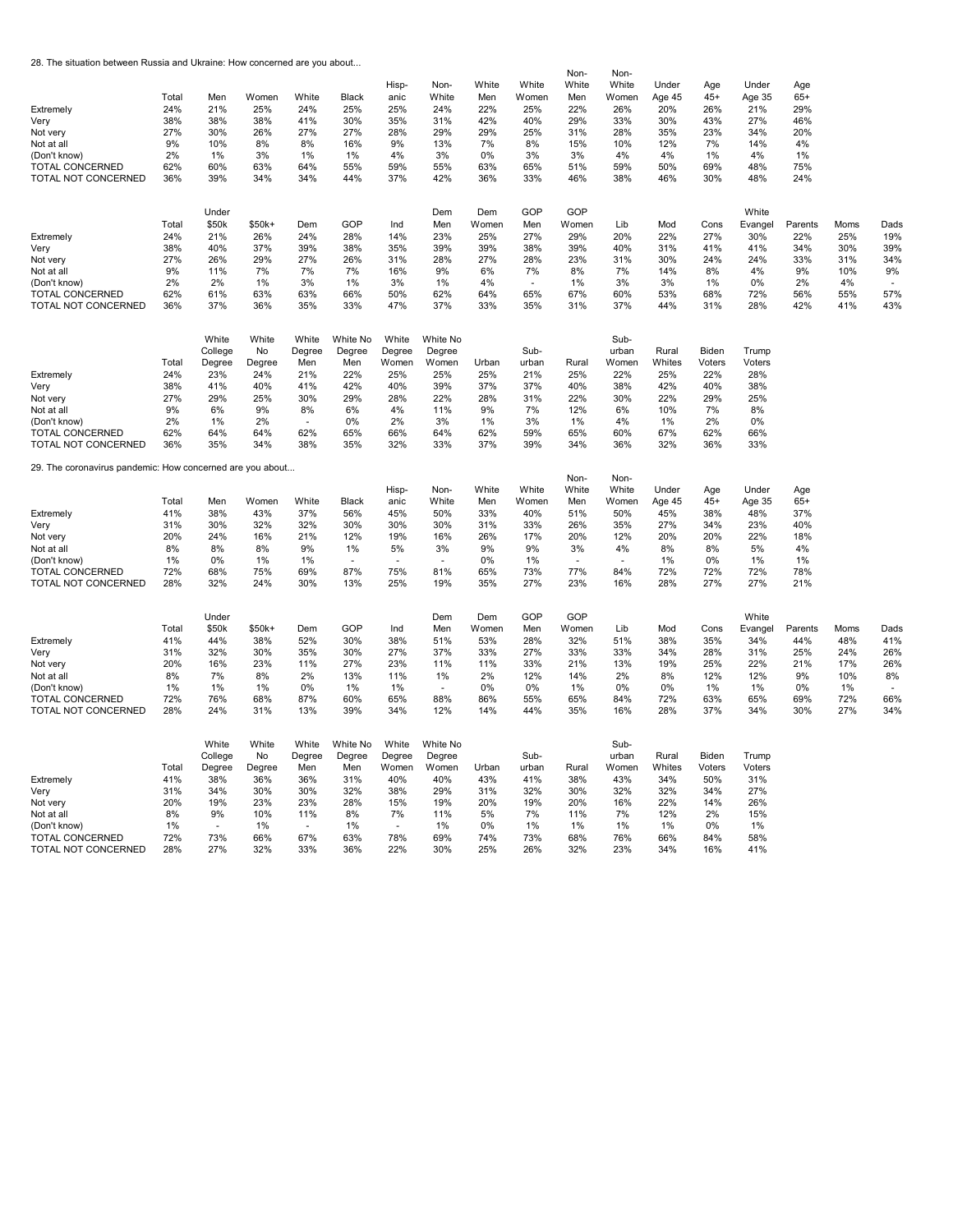30. Higher crime rates across the country: How concerned are you about...

|                                                    |            |                |            |            |            | Hisp-      | Non-       | White        | White      | Non-<br>White            | Non-<br>White            | Under      | Age        | Under            | Age        |        |        |
|----------------------------------------------------|------------|----------------|------------|------------|------------|------------|------------|--------------|------------|--------------------------|--------------------------|------------|------------|------------------|------------|--------|--------|
|                                                    | Total      | Men            | Women      | White      | Black      | anic       | White      | Men          | Women      | Men                      | Women                    | Age 45     | $45+$      | Age 35           | $65+$      |        |        |
| Extremely                                          | 43%        | 41%            | 45%        | 42%        | 56%        | 43%        | 48%        | 38%          | 44%        | 51%                      | 45%                      | 41%        | 45%        | 42%              | 44%        |        |        |
| Very                                               | 37%        | 36%            | 39%        | 38%        | 27%        | 40%        | 35%        | 38%          | 38%        | 29%                      | 41%                      | 36%        | 38%        | 33%              | 40%        |        |        |
| Not very                                           | 15%<br>4%  | 17%<br>6%      | 13%<br>3%  | 16%        | 16%        | 10%        | 13%        | 18%          | 14%        | 16%                      | 10%<br>4%                | 17%        | 13%<br>4%  | 19%<br>5%        | 12%<br>3%  |        |        |
| Not at all                                         | 0%         | 0%             | 0%         | 4%<br>0%   | 2%         | 7%<br>÷    | 4%         | 6%           | 3%<br>0%   | 5%                       | ÷.                       | 5%         | 0%         |                  | 1%         |        |        |
| (Don't know)<br><b>TOTAL CONCERNED</b>             | 81%        | 77%            | 84%        | 80%        | 82%        | 83%        | 83%        | 1%<br>76%    | 83%        | 79%                      | 87%                      | 1%<br>77%  | 83%        | 1%<br>75%        | 84%        |        |        |
| TOTAL NOT CONCERNED                                | 19%        | 23%            | 16%        | 20%        | 18%        | 17%        | 17%        | 23%          | 17%        | 21%                      | 13%                      | 22%        | 17%        | 24%              | 15%        |        |        |
|                                                    |            |                |            |            |            |            |            |              |            |                          |                          |            |            |                  |            |        |        |
|                                                    |            | Under          |            |            |            |            | Dem        | Dem          | GOP        | GOP                      |                          |            |            | White            |            |        |        |
|                                                    | Total      | \$50k          | \$50k+     | Dem        | GOP        | Ind        | Men        | Women        | Men        | Women                    | Lib                      | Mod        | Cons       | Evangel          | Parents    | Moms   | Dads   |
| Extremely                                          | 43%        | 44%            | 43%        | 36%        | 54%        | 38%        | 33%        | 38%          | 53%        | 54%                      | 33%                      | 42%        | 52%        | 48%              | 45%        | 46%    | 43%    |
| Very                                               | 37%        | 39%            | 36%        | 39%        | 34%        | 39%        | 34%        | 44%          | 35%        | 32%                      | 38%                      | 37%        | 37%        | 39%              | 36%        | 39%    | 34%    |
| Not very                                           | 15%        | 13%            | 16%        | 19%        | 9%         | 17%        | 24%        | 15%          | 9%         | 10%                      | 23%                      | 16%        | 8%         | 9%               | 13%        | 10%    | 17%    |
| Not at all                                         | 4%         | 4%             | 5%         | 5%         | 3%         | 6%         | 8%         | 4%           | 3%         | 3%                       | 6%                       | 5%         | 3%         | 3%               | 6%         | 5%     | 6%     |
| (Don't know)<br><b>TOTAL CONCERNED</b>             | 0%<br>81%  | 0%<br>83%      | 0%<br>79%  | 0%<br>75%  | 0%<br>87%  | 0%<br>77%  | 1%<br>67%  | 81%          | 88%        | 1%<br>87%                | 0%<br>71%                | 79%        | 1%<br>89%  | 1%<br>88%        | 81%        | 85%    | 77%    |
| TOTAL NOT CONCERNED                                | 19%        | 17%            | 21%        | 24%        | 12%        | 22%        | 32%        | 19%          | 12%        | 13%                      | 29%                      | 21%        | 11%        | 12%              | 19%        | 15%    | 23%    |
|                                                    |            |                |            |            |            |            |            |              |            |                          |                          |            |            |                  |            |        |        |
|                                                    |            | White          | White      | White      | White No   | White      | White No   |              |            |                          | Sub-                     |            |            |                  |            |        |        |
|                                                    |            | College        | No         | Degree     | Degree     | Degree     | Degree     |              | Sub-       |                          | urban                    | Rural      | Biden      | Trump            |            |        |        |
|                                                    | Total      | Degree         | Degree     | Men        | Men        | Women      | Women      | Urban        | urban      | Rural                    | Women                    | Whites     | Voters     | Voters           |            |        |        |
| Extremely                                          | 43%        | 33%            | 47%        | 32%        | 43%        | 34%        | 51%        | 46%          | 41%        | 46%                      | 42%                      | 46%        | 34%        | 56%              |            |        |        |
| Very                                               | 37%        | 42%            | 36%        | 37%        | 39%        | 46%        | 33%        | 32%          | 42%        | 35%                      | 44%                      | 35%        | 41%        | 33%              |            |        |        |
| Not very<br>Not at all                             | 15%<br>4%  | 19%<br>6%      | 13%<br>3%  | 20%<br>10% | 15%<br>2%  | 17%<br>2%  | 12%<br>4%  | 16%<br>6%    | 14%<br>3%  | 14%<br>5%                | 13%<br>2%                | 15%<br>4%  | 19%<br>6%  | 8%<br>3%         |            |        |        |
| (Don't know)                                       | 0%         | 1%             | 0%         | 1%         | 0%         | 1%         |            | 1%           | $\sim$     | 0%                       | $\overline{\phantom{a}}$ | 0%         | 0%         | 0%               |            |        |        |
| TOTAL CONCERNED                                    | 81%        | 75%            | 83%        | 68%        | 82%        | 80%        | 84%        | 77%          | 83%        | 80%                      | 86%                      | 80%        | 75%        | 89%              |            |        |        |
| TOTAL NOT CONCERNED                                | 19%        | 24%            | 17%        | 31%        | 18%        | 19%        | 16%        | 22%          | 17%        | 19%                      | 14%                      | 19%        | 25%        | 11%              |            |        |        |
|                                                    |            |                |            |            |            |            |            |              |            |                          |                          |            |            |                  |            |        |        |
| 31. Voter suppression: How concerned are you about |            |                |            |            |            |            |            |              |            | Non-                     | Non-                     |            |            |                  |            |        |        |
|                                                    |            |                |            |            |            | Hisp-      | Non-       | White        | White      | White                    | White                    | Under      | Age        | Under            | Age        |        |        |
|                                                    | Total      | Men            | Women      | White      | Black      | anic       | White      | Men          | Women      | Men                      | Women                    | Age 45     | $45+$      | Age 35           | $65+$      |        |        |
| Extremely                                          | 32%<br>25% | 29%            | 35%<br>27% | 30%<br>25% | 42%        | 34%        | 36%<br>28% | 25%<br>23%   | 34%        | 39%<br>29%               | 33%                      | 29%<br>30% | 34%<br>22% | 28%              | 36%<br>25% |        |        |
| Very<br>Not very                                   | 26%        | 24%<br>25%     | 26%        | 26%        | 28%<br>19% | 30%<br>29% | 26%        | 27%          | 26%<br>25% | 21%                      | 27%<br>32%               | 29%        | 24%        | 28%<br>31%       | 21%        |        |        |
| Not at all                                         | 16%        | 20%            | 12%        | 18%        | 11%        | 7%         | 9%         | 23%          | 13%        | 11%                      | 7%                       | 12%        | 18%        | 12%              | 16%        |        |        |
| (Don't know)                                       | 1%         | 1%             | 1%         | 1%         | 1%         |            | 0%         | 2%           | 0%         | $\overline{\phantom{a}}$ | 1%                       | 1%         | 1%         | 1%               | 2%         |        |        |
| <b>TOTAL CONCERNED</b>                             | 58%        | 54%            | 61%        | 55%        | 69%        | 64%        | 64%        | 48%          | 61%        | 69%                      | 60%                      | 59%        | 57%        | 56%              | 61%        |        |        |
| TOTAL NOT CONCERNED                                | 42%        | 45%            | 38%        | 44%        | 30%        | 36%        | 35%        | 50%          | 39%        | 31%                      | 39%                      | 41%        | 42%        | 43%              | 37%        |        |        |
|                                                    |            |                |            |            |            |            |            |              |            |                          |                          |            |            |                  |            |        |        |
|                                                    | Total      | Under<br>\$50k | \$50k+     | Dem        | GOP        | Ind        | Dem<br>Men | Dem<br>Women | GOP<br>Men | GOP<br>Women             | Lib                      | Mod        | Cons       | White<br>Evangel | Parents    | Moms   | Dads   |
| Extremely                                          | 32%        | 34%            | 30%        | 44%        | 25%        | 22%        | 47%        | 42%          | 22%        | 28%                      | 42%                      | 28%        | 27%        | 29%              | 28%        | 34%    | 23%    |
| Very                                               | 25%        | 24%            | 26%        | 28%        | 21%        | 28%        | 28%        | 29%          | 20%        | 22%                      | 29%                      | 31%        | 20%        | 27%              | 28%        | 27%    | 28%    |
| Not very                                           | 26%        | 27%            | 25%        | 20%        | 29%        | 32%        | 16%        | 22%          | 28%        | 31%                      | 20%                      | 29%        | 28%        | 24%              | 30%        | 29%    | 30%    |
| Not at all                                         | 16%        | 13%            | 18%        | 7%         | 24%        | 17%        | 8%         | 7%           | 29%        | 19%                      | 9%                       | 12%        | 24%        | 18%              | 14%        | 10%    | 19%    |
| (Don't know)                                       | $1\%$      | 1%             | 1%         | 1%         | 1%         | 0%         | 1%         | 1%           | 2%         | 0%                       | 0%                       | 0%         | 2%         | 2%               |            | $\sim$ | $\sim$ |
| <b>TOTAL CONCERNED</b>                             | 58%        | 59%            | 56%        | 72%        | 46%        | 50%        | 75%        | 70%          | 41%        | 50%                      | 71%                      | 59%        | 47%        | 56%              | 56%        | 61%    | 51%    |
| TOTAL NOT CONCERNED                                | 42%        | 41%            | 43%        | 27%        | 53%        | 49%        | 24%        | 29%          | 57%        | 49%                      | 29%                      | 41%        | 52%        | 42%              | 44%        | 39%    | 49%    |
|                                                    |            | White          | White      | White      | White No   | White      | White No   |              |            |                          | Sub-                     |            |            |                  |            |        |        |
|                                                    |            | College        | No         | Degree     | Degree     | Degree     | Degree     |              | Sub-       |                          | urban                    | Rural      | Biden      | Trump            |            |        |        |
|                                                    | Total      | Degree         | Degree     | Men        | Men        | Women      | Women      | Urban        | urban      | Rural                    | Women                    | Whites     | Voters     | Voters           |            |        |        |
| Extremely                                          | 32%        | 30%            | 30%        | 22%        | 27%        | 37%        | 33%        | 36%          | 29%        | 33%                      | 32%                      | 33%        | 42%        | 24%              |            |        |        |
| Very                                               | 25%        | 25%            | 25%        | 26%        | 21%        | 24%        | 28%        | 26%          | 28%        | 21%                      | 32%                      | 21%        | 29%        | 21%              |            |        |        |
| Not very                                           | 26%        | 23%            | 28%        | 20%        | 32%        | 25%        | 25%        | 24%          | 28%        | 25%                      | 25%                      | 24%        | 20%        | 28%              |            |        |        |
| Not at all                                         | 16%        | 21%            | 16%        | 31%        | 18%        | 13%        | 14%        | 12%          | 16%        | 19%                      | 10%                      | 20%        | 8%         | 25%              |            |        |        |
| (Don't know)                                       | 1%         | 1%             | 1%         | 1%         | 2%         | 1%         | 0%         | 2%           | $\sim$     | 1%                       | ÷.                       | 1%         | 1%         | 1%               |            |        |        |
| <b>TOTAL CONCERNED</b>                             | 58%        | 55%            | 55%        | 48%        | 48%        | 62%        | 60%        | 63%          | 56%        | 55%                      | 64%                      | 54%        | 71%        | 46%              |            |        |        |
| TOTAL NOT CONCERNED                                | 42%        | 44%            | 44%        | 51%        | 50%        | 38%        | 39%        | 36%          | 44%        | 44%                      | 36%                      | 44%        | 29%        | 53%              |            |        |        |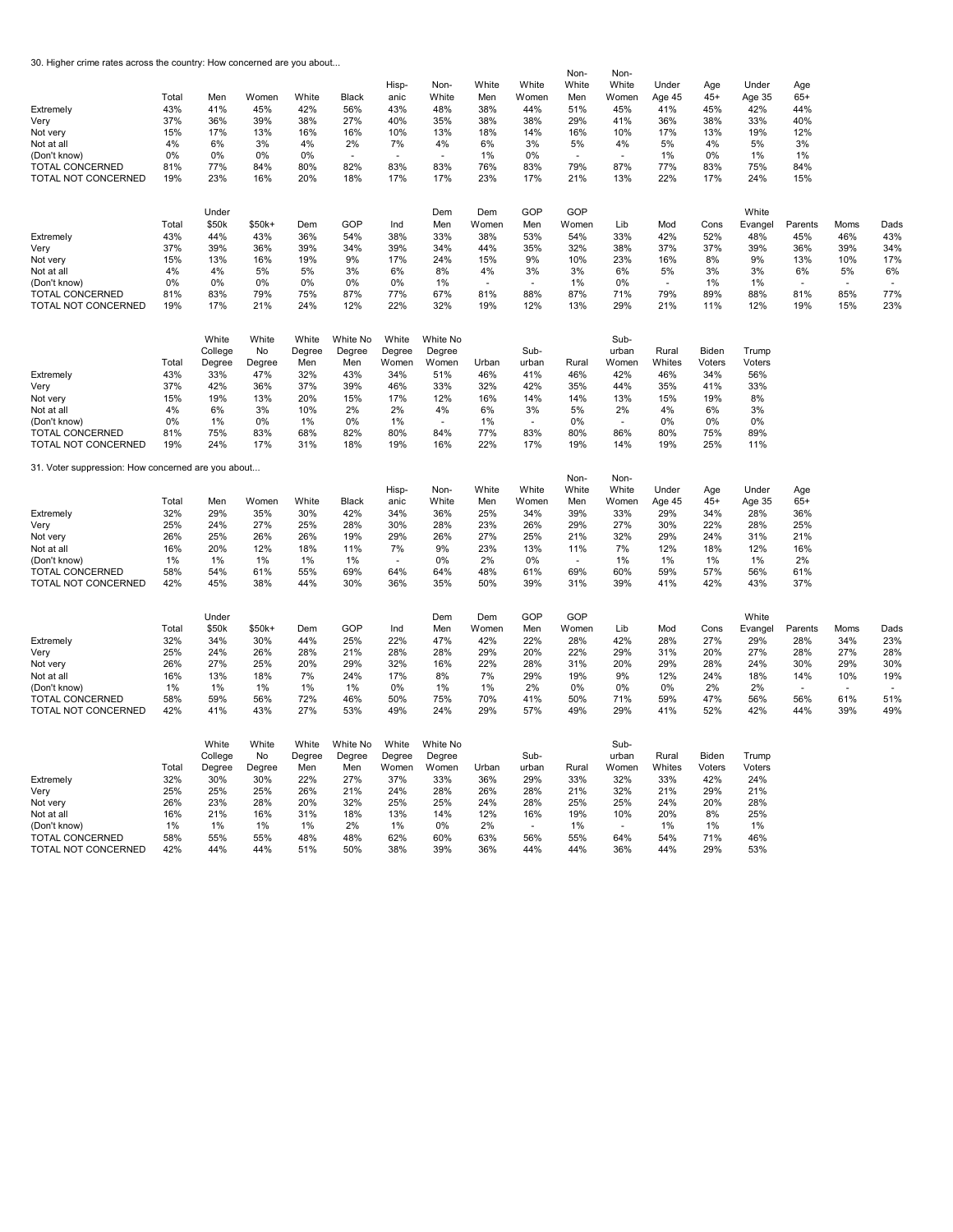32. Voter fraud: How concerned are you about...

| Extremely<br>Very<br>Not very<br>Not at all<br>(Don't know)<br><b>TOTAL CONCERNED</b><br>TOTAL NOT CONCERNED<br>Extremely<br>Very<br>Not very<br>Not at all<br>(Don't know)<br><b>TOTAL CONCERNED</b><br>TOTAL NOT CONCERNED | Total<br>31%<br>22%<br>26%<br>20%<br>1%<br>53%<br>45%<br>Total<br>31%<br>22%<br>26%<br>20%<br>1%<br>53%<br>45% | Men<br>30%<br>22%<br>24%<br>22%<br>1%<br>52%<br>47%<br>Under<br>\$50k<br>29%<br>23%<br>27%<br>20%<br>1%<br>52%<br>47% | Women<br>32%<br>22%<br>27%<br>17%<br>1%<br>55%<br>44%<br>\$50k+<br>33%<br>22%<br>24%<br>20%<br>1%<br>55%<br>44% | White<br>31%<br>21%<br>26%<br>20%<br>1%<br>52%<br>46%<br>Dem<br>22%<br>19%<br>30%<br>29%<br>1%<br>40%<br>59% | Black<br>30%<br>22%<br>24%<br>23%<br>1%<br>52%<br>47%<br>GOP<br>44%<br>27%<br>19%<br>9%<br>1%<br>71%<br>28% | Hisp-<br>anic<br>29%<br>31%<br>26%<br>12%<br>1%<br>60%<br>38%<br>Ind<br>27%<br>20%<br>31%<br>22%<br>1%<br>47%<br>53% | Non-<br>White<br>29%<br>27%<br>25%<br>18%<br>1%<br>56%<br>43%<br>Dem<br>Men<br>22%<br>16%<br>25%<br>36%<br>1%<br>38%<br>61% | White<br>Men<br>29%<br>21%<br>27%<br>21%<br>1%<br>51%<br>48%<br>Dem<br>Women<br>21%<br>20%<br>34%<br>23%<br>1%<br>42%<br>57% | White<br>Women<br>32%<br>21%<br>26%<br>19%<br>1%<br>54%<br>45%<br>GOP<br>Men<br>40%<br>31%<br>18%<br>10%<br>1%<br>71%<br>28% | Non-<br>White<br>Men<br>29%<br>26%<br>19%<br>25%<br>1%<br>55%<br>44%<br>GOP<br>Women<br>47%<br>24%<br>19%<br>8%<br>2%<br>70%<br>28% | Non-<br>White<br>Women<br>29%<br>27%<br>32%<br>11%<br>2%<br>56%<br>42%<br>Lib<br>20%<br>20%<br>30%<br>30%<br>1%<br>39%<br>60% | Under<br>Age 45<br>28%<br>24%<br>30%<br>17%<br>1%<br>52%<br>47%<br>Mod<br>28%<br>20%<br>30%<br>21%<br>1%<br>48%<br>51% | Age<br>$45+$<br>33%<br>21%<br>23%<br>21%<br>1%<br>55%<br>44%<br>Cons<br>42%<br>25%<br>20%<br>11%<br>2%<br>67%<br>31% | Under<br>Age 35<br>27%<br>26%<br>29%<br>17%<br>1%<br>53%<br>46%<br>White<br>Evangel<br>42%<br>26%<br>20%<br>12%<br>1%<br>68%<br>31% | Age<br>$65+$<br>33%<br>22%<br>22%<br>21%<br>2%<br>54%<br>43%<br>Parents<br>30%<br>24%<br>29%<br>17%<br>0%<br>54%<br>46% | Moms<br>32%<br>25%<br>28%<br>14%<br>1%<br>57%<br>42% | Dads<br>27%<br>24%<br>30%<br>19%<br>51%<br>49% |
|------------------------------------------------------------------------------------------------------------------------------------------------------------------------------------------------------------------------------|----------------------------------------------------------------------------------------------------------------|-----------------------------------------------------------------------------------------------------------------------|-----------------------------------------------------------------------------------------------------------------|--------------------------------------------------------------------------------------------------------------|-------------------------------------------------------------------------------------------------------------|----------------------------------------------------------------------------------------------------------------------|-----------------------------------------------------------------------------------------------------------------------------|------------------------------------------------------------------------------------------------------------------------------|------------------------------------------------------------------------------------------------------------------------------|-------------------------------------------------------------------------------------------------------------------------------------|-------------------------------------------------------------------------------------------------------------------------------|------------------------------------------------------------------------------------------------------------------------|----------------------------------------------------------------------------------------------------------------------|-------------------------------------------------------------------------------------------------------------------------------------|-------------------------------------------------------------------------------------------------------------------------|------------------------------------------------------|------------------------------------------------|
|                                                                                                                                                                                                                              |                                                                                                                | White<br>College                                                                                                      | White<br>No                                                                                                     | White<br>Degree                                                                                              | White No<br>Degree                                                                                          | White<br>Degree                                                                                                      | White No<br>Degree                                                                                                          |                                                                                                                              | Sub-                                                                                                                         |                                                                                                                                     | Sub-<br>urban                                                                                                                 | Rural                                                                                                                  | Biden                                                                                                                | Trump                                                                                                                               |                                                                                                                         |                                                      |                                                |
| Extremely                                                                                                                                                                                                                    | Total<br>31%                                                                                                   | Degree<br>24%                                                                                                         | Degree<br>36%                                                                                                   | Men<br>25%                                                                                                   | Men<br>33%                                                                                                  | Women<br>23%                                                                                                         | Women<br>38%                                                                                                                | Urban<br>29%                                                                                                                 | urban<br>29%                                                                                                                 | Rural<br>35%                                                                                                                        | Women<br>29%                                                                                                                  | Whites<br>34%                                                                                                          | Voters<br>20%                                                                                                        | Voters<br>48%                                                                                                                       |                                                                                                                         |                                                      |                                                |
| Very                                                                                                                                                                                                                         | 22%                                                                                                            | 17%                                                                                                                   | 24%                                                                                                             | 16%                                                                                                          | 25%                                                                                                         | 18%                                                                                                                  | 24%                                                                                                                         | 24%                                                                                                                          | 21%                                                                                                                          | 22%                                                                                                                                 | 21%                                                                                                                           | 22%                                                                                                                    | 18%                                                                                                                  | 27%                                                                                                                                 |                                                                                                                         |                                                      |                                                |
| Not very                                                                                                                                                                                                                     | 26%                                                                                                            | 30%                                                                                                                   | 24%                                                                                                             | 27%                                                                                                          | 26%                                                                                                         | 32%                                                                                                                  | 23%                                                                                                                         | 23%                                                                                                                          | 28%                                                                                                                          | 24%                                                                                                                                 | 29%                                                                                                                           | 25%                                                                                                                    | 30%                                                                                                                  | 16%                                                                                                                                 |                                                                                                                         |                                                      |                                                |
| Not at all                                                                                                                                                                                                                   | 20%                                                                                                            | 27%                                                                                                                   | 15%                                                                                                             | 29%                                                                                                          | 15%                                                                                                         | 24%                                                                                                                  | 16%                                                                                                                         | 23%                                                                                                                          | 20%                                                                                                                          | 18%                                                                                                                                 | 18%                                                                                                                           | 18%                                                                                                                    | 30%                                                                                                                  | 8%                                                                                                                                  |                                                                                                                         |                                                      |                                                |
| (Don't know)<br><b>TOTAL CONCERNED</b>                                                                                                                                                                                       | 1%<br>53%                                                                                                      | 2%<br>41%                                                                                                             | 1%<br>60%                                                                                                       | 2%<br>41%                                                                                                    | 1%<br>58%                                                                                                   | 2%<br>41%                                                                                                            | 0%<br>62%                                                                                                                   | 1%<br>53%                                                                                                                    | 1%<br>51%                                                                                                                    | 1%<br>57%                                                                                                                           | 2%<br>51%                                                                                                                     | 1%<br>56%                                                                                                              | 1%<br>38%                                                                                                            | 1%<br>75%                                                                                                                           |                                                                                                                         |                                                      |                                                |
| TOTAL NOT CONCERNED                                                                                                                                                                                                          | 45%                                                                                                            | 56%                                                                                                                   | 40%                                                                                                             | 57%                                                                                                          | 41%                                                                                                         | 56%                                                                                                                  | 38%                                                                                                                         | 46%                                                                                                                          | 48%                                                                                                                          | 42%                                                                                                                                 | 48%                                                                                                                           | 43%                                                                                                                    | 61%                                                                                                                  | 24%                                                                                                                                 |                                                                                                                         |                                                      |                                                |
|                                                                                                                                                                                                                              |                                                                                                                |                                                                                                                       |                                                                                                                 |                                                                                                              |                                                                                                             |                                                                                                                      |                                                                                                                             |                                                                                                                              |                                                                                                                              |                                                                                                                                     |                                                                                                                               |                                                                                                                        |                                                                                                                      |                                                                                                                                     |                                                                                                                         |                                                      |                                                |
| 33. Migrants at the southern border: How concerned are you about                                                                                                                                                             |                                                                                                                |                                                                                                                       |                                                                                                                 |                                                                                                              |                                                                                                             |                                                                                                                      |                                                                                                                             |                                                                                                                              |                                                                                                                              | Non-                                                                                                                                | Non-                                                                                                                          |                                                                                                                        |                                                                                                                      |                                                                                                                                     |                                                                                                                         |                                                      |                                                |
|                                                                                                                                                                                                                              |                                                                                                                |                                                                                                                       |                                                                                                                 |                                                                                                              |                                                                                                             | Hisp-                                                                                                                | Non-                                                                                                                        | White                                                                                                                        | White                                                                                                                        | White                                                                                                                               | White                                                                                                                         | Under                                                                                                                  | Age                                                                                                                  | Under                                                                                                                               | Age                                                                                                                     |                                                      |                                                |
|                                                                                                                                                                                                                              | Total                                                                                                          | Men                                                                                                                   | Women                                                                                                           | White                                                                                                        | Black                                                                                                       | anic                                                                                                                 | White                                                                                                                       | Men                                                                                                                          | Women                                                                                                                        | Men                                                                                                                                 | Women                                                                                                                         | Age 45                                                                                                                 | $45+$                                                                                                                | Age 35                                                                                                                              | $65+$                                                                                                                   |                                                      |                                                |
| Extremely<br>Very                                                                                                                                                                                                            | 34%<br>25%                                                                                                     | 33%<br>23%                                                                                                            | 35%<br>26%                                                                                                      | 36%<br>25%                                                                                                   | 25%<br>25%                                                                                                  | 29%<br>26%                                                                                                           | 26%<br>26%                                                                                                                  | 35%<br>23%                                                                                                                   | 37%<br>26%                                                                                                                   | 26%<br>24%                                                                                                                          | 27%<br>28%                                                                                                                    | 23%<br>25%                                                                                                             | 41%<br>25%                                                                                                           | 19%<br>24%                                                                                                                          | 39%<br>30%                                                                                                              |                                                      |                                                |
| Not very                                                                                                                                                                                                                     | 29%                                                                                                            | 32%                                                                                                                   | 27%                                                                                                             | 29%                                                                                                          | 35%                                                                                                         | 29%                                                                                                                  | 33%                                                                                                                         | 32%                                                                                                                          | 26%                                                                                                                          | 34%                                                                                                                                 | 32%                                                                                                                           | 35%                                                                                                                    | 25%                                                                                                                  | 35%                                                                                                                                 | 25%                                                                                                                     |                                                      |                                                |
| Not at all                                                                                                                                                                                                                   | 11%                                                                                                            | 11%                                                                                                                   | 10%                                                                                                             | 10%                                                                                                          | 13%                                                                                                         | 14%                                                                                                                  | 13%                                                                                                                         | 9%                                                                                                                           | 10%                                                                                                                          | 16%                                                                                                                                 | 11%                                                                                                                           | 15%                                                                                                                    | 8%                                                                                                                   | 19%                                                                                                                                 | 6%                                                                                                                      |                                                      |                                                |
| (Don't know)                                                                                                                                                                                                                 | 1%                                                                                                             | 1%                                                                                                                    | $1\%$                                                                                                           | 1%                                                                                                           | 2%                                                                                                          | 1%                                                                                                                   | 2%                                                                                                                          | 1%                                                                                                                           | 1%                                                                                                                           | 1%                                                                                                                                  | 2%                                                                                                                            | 2%                                                                                                                     | 0%                                                                                                                   | 3%                                                                                                                                  | 0%                                                                                                                      |                                                      |                                                |
| <b>TOTAL CONCERNED</b><br>TOTAL NOT CONCERNED                                                                                                                                                                                | 59%<br>40%                                                                                                     | 56%<br>43%                                                                                                            | 61%<br>37%                                                                                                      | 61%<br>38%                                                                                                   | 50%<br>48%                                                                                                  | 55%<br>43%                                                                                                           | 52%<br>46%                                                                                                                  | 58%<br>41%                                                                                                                   | 63%<br>36%                                                                                                                   | 50%<br>49%                                                                                                                          | 55%<br>43%                                                                                                                    | 47%<br>50%                                                                                                             | 66%<br>34%                                                                                                           | 43%<br>54%                                                                                                                          | 69%<br>31%                                                                                                              |                                                      |                                                |
|                                                                                                                                                                                                                              |                                                                                                                |                                                                                                                       |                                                                                                                 |                                                                                                              |                                                                                                             |                                                                                                                      |                                                                                                                             |                                                                                                                              |                                                                                                                              |                                                                                                                                     |                                                                                                                               |                                                                                                                        |                                                                                                                      |                                                                                                                                     |                                                                                                                         |                                                      |                                                |
|                                                                                                                                                                                                                              |                                                                                                                | Under                                                                                                                 |                                                                                                                 |                                                                                                              |                                                                                                             |                                                                                                                      | Dem                                                                                                                         | Dem                                                                                                                          | GOP                                                                                                                          | GOP                                                                                                                                 |                                                                                                                               |                                                                                                                        |                                                                                                                      | White                                                                                                                               |                                                                                                                         |                                                      |                                                |
| Extremely                                                                                                                                                                                                                    | Total<br>34%                                                                                                   | \$50k<br>31%                                                                                                          | \$50k+<br>36%                                                                                                   | Dem<br>18%                                                                                                   | GOP<br>53%                                                                                                  | Ind<br>29%                                                                                                           | Men<br>14%                                                                                                                  | Women<br>20%                                                                                                                 | Men<br>53%                                                                                                                   | Women<br>53%                                                                                                                        | Lib<br>16%                                                                                                                    | Mod<br>28%                                                                                                             | Cons<br>51%                                                                                                          | Evangel<br>45%                                                                                                                      | Parents<br>35%                                                                                                          | Moms<br>32%                                          | Dads<br>37%                                    |
| Very                                                                                                                                                                                                                         | 25%                                                                                                            | 27%                                                                                                                   | 24%                                                                                                             | 22%                                                                                                          | 27%                                                                                                         | 26%                                                                                                                  | 19%                                                                                                                         | 25%                                                                                                                          | 27%                                                                                                                          | 27%                                                                                                                                 | 21%                                                                                                                           | 24%                                                                                                                    | 28%                                                                                                                  | 30%                                                                                                                                 | 22%                                                                                                                     | 26%                                                  | 17%                                            |
| Not very                                                                                                                                                                                                                     | 29%                                                                                                            | 27%                                                                                                                   | 32%                                                                                                             | 44%                                                                                                          | 16%                                                                                                         | 26%                                                                                                                  | 48%                                                                                                                         | 41%                                                                                                                          | 16%                                                                                                                          | 15%                                                                                                                                 | 45%                                                                                                                           | 33%                                                                                                                    | 15%                                                                                                                  | 18%                                                                                                                                 | 33%                                                                                                                     | 30%                                                  | 35%                                            |
| Not at all                                                                                                                                                                                                                   | 11%                                                                                                            | 14%                                                                                                                   | 8%                                                                                                              | 14%                                                                                                          | 5%                                                                                                          | 17%                                                                                                                  | 18%                                                                                                                         | 11%                                                                                                                          | 4%                                                                                                                           | 5%                                                                                                                                  | 16%                                                                                                                           | 14%                                                                                                                    | 5%                                                                                                                   | 7%                                                                                                                                  | 10%                                                                                                                     | 10%                                                  | 10%                                            |
| (Don't know)                                                                                                                                                                                                                 | 1%                                                                                                             | 2%                                                                                                                    | 0%                                                                                                              | 2%                                                                                                           | 0%                                                                                                          | 1%                                                                                                                   | 1%                                                                                                                          | 3%                                                                                                                           | 0%                                                                                                                           | ÷.                                                                                                                                  | $1\%$                                                                                                                         | 1%                                                                                                                     | 1%                                                                                                                   | 0%                                                                                                                                  | 1%                                                                                                                      | 2%                                                   | 1%                                             |
| <b>TOTAL CONCERNED</b><br>TOTAL NOT CONCERNED                                                                                                                                                                                | 59%<br>40%                                                                                                     | 58%<br>40%                                                                                                            | 60%<br>40%                                                                                                      | 40%<br>58%                                                                                                   | 80%<br>20%                                                                                                  | 55%<br>44%                                                                                                           | 33%<br>66%                                                                                                                  | 45%<br>52%                                                                                                                   | 79%<br>20%                                                                                                                   | 80%<br>20%                                                                                                                          | 37%<br>61%                                                                                                                    | 52%<br>47%                                                                                                             | 79%<br>20%                                                                                                           | 75%<br>25%                                                                                                                          | 56%<br>42%                                                                                                              | 58%<br>40%                                           | 54%<br>45%                                     |
|                                                                                                                                                                                                                              |                                                                                                                |                                                                                                                       |                                                                                                                 |                                                                                                              |                                                                                                             |                                                                                                                      |                                                                                                                             |                                                                                                                              |                                                                                                                              |                                                                                                                                     |                                                                                                                               |                                                                                                                        |                                                                                                                      |                                                                                                                                     |                                                                                                                         |                                                      |                                                |
|                                                                                                                                                                                                                              |                                                                                                                | White                                                                                                                 | White                                                                                                           | White                                                                                                        | White No                                                                                                    | White                                                                                                                | White No                                                                                                                    |                                                                                                                              |                                                                                                                              |                                                                                                                                     | Sub-                                                                                                                          |                                                                                                                        |                                                                                                                      |                                                                                                                                     |                                                                                                                         |                                                      |                                                |
|                                                                                                                                                                                                                              |                                                                                                                | College                                                                                                               | No                                                                                                              | Degree                                                                                                       | Degree                                                                                                      | Degree                                                                                                               | Degree                                                                                                                      |                                                                                                                              | Sub-                                                                                                                         |                                                                                                                                     | urban                                                                                                                         | Rural                                                                                                                  | Biden                                                                                                                | Trump                                                                                                                               |                                                                                                                         |                                                      |                                                |
|                                                                                                                                                                                                                              | Total<br>34%                                                                                                   | Degree<br>31%                                                                                                         | Degree<br>40%                                                                                                   | Men                                                                                                          | Men<br>39%                                                                                                  | Women<br>31%                                                                                                         | Women<br>41%                                                                                                                | Urban<br>30%                                                                                                                 | urban<br>32%                                                                                                                 | Rural<br>40%                                                                                                                        | Women<br>33%                                                                                                                  | Whites<br>42%                                                                                                          | Voters                                                                                                               | Voters<br>59%                                                                                                                       |                                                                                                                         |                                                      |                                                |
| Extremely<br>Very                                                                                                                                                                                                            | 25%                                                                                                            | 22%                                                                                                                   | 26%                                                                                                             | 30%<br>19%                                                                                                   | 26%                                                                                                         | 24%                                                                                                                  | 27%                                                                                                                         | 26%                                                                                                                          | 24%                                                                                                                          | 25%                                                                                                                                 | 24%                                                                                                                           | 26%                                                                                                                    | 16%<br>24%                                                                                                           | 25%                                                                                                                                 |                                                                                                                         |                                                      |                                                |
| Not very                                                                                                                                                                                                                     | 29%                                                                                                            | 36%                                                                                                                   | 24%                                                                                                             | 40%                                                                                                          | 26%                                                                                                         | 33%                                                                                                                  | 22%                                                                                                                         | 31%                                                                                                                          | 32%                                                                                                                          | 23%                                                                                                                                 | 32%                                                                                                                           | 22%                                                                                                                    | 43%                                                                                                                  | 11%                                                                                                                                 |                                                                                                                         |                                                      |                                                |
| Not at all                                                                                                                                                                                                                   | 11%                                                                                                            | 11%                                                                                                                   | 9%                                                                                                              | 10%                                                                                                          | 9%                                                                                                          | 12%                                                                                                                  | 9%                                                                                                                          | 10%                                                                                                                          | 11%                                                                                                                          | 12%                                                                                                                                 | 10%                                                                                                                           | 10%                                                                                                                    | 15%                                                                                                                  | 5%                                                                                                                                  |                                                                                                                         |                                                      |                                                |
| (Don't know)                                                                                                                                                                                                                 | 1%                                                                                                             | 1%                                                                                                                    | 1%                                                                                                              | 1%                                                                                                           | 1%                                                                                                          | 1%                                                                                                                   | 1%                                                                                                                          | 2%                                                                                                                           | 1%                                                                                                                           | 1%                                                                                                                                  | 1%                                                                                                                            |                                                                                                                        | 2%                                                                                                                   |                                                                                                                                     |                                                                                                                         |                                                      |                                                |
| <b>TOTAL CONCERNED</b><br>TOTAL NOT CONCERNED                                                                                                                                                                                | 59%<br>40%                                                                                                     | 52%<br>47%                                                                                                            | 66%<br>32%                                                                                                      | 49%<br>49%                                                                                                   | 65%<br>35%                                                                                                  | 55%<br>44%                                                                                                           | 68%<br>31%                                                                                                                  | 56%<br>41%                                                                                                                   | 56%<br>43%                                                                                                                   | 65%<br>35%                                                                                                                          | 57%<br>42%                                                                                                                    | 68%<br>32%                                                                                                             | 40%<br>58%                                                                                                           | 84%<br>16%                                                                                                                          |                                                                                                                         |                                                      |                                                |
|                                                                                                                                                                                                                              |                                                                                                                |                                                                                                                       |                                                                                                                 |                                                                                                              |                                                                                                             |                                                                                                                      |                                                                                                                             |                                                                                                                              |                                                                                                                              |                                                                                                                                     |                                                                                                                               |                                                                                                                        |                                                                                                                      |                                                                                                                                     |                                                                                                                         |                                                      |                                                |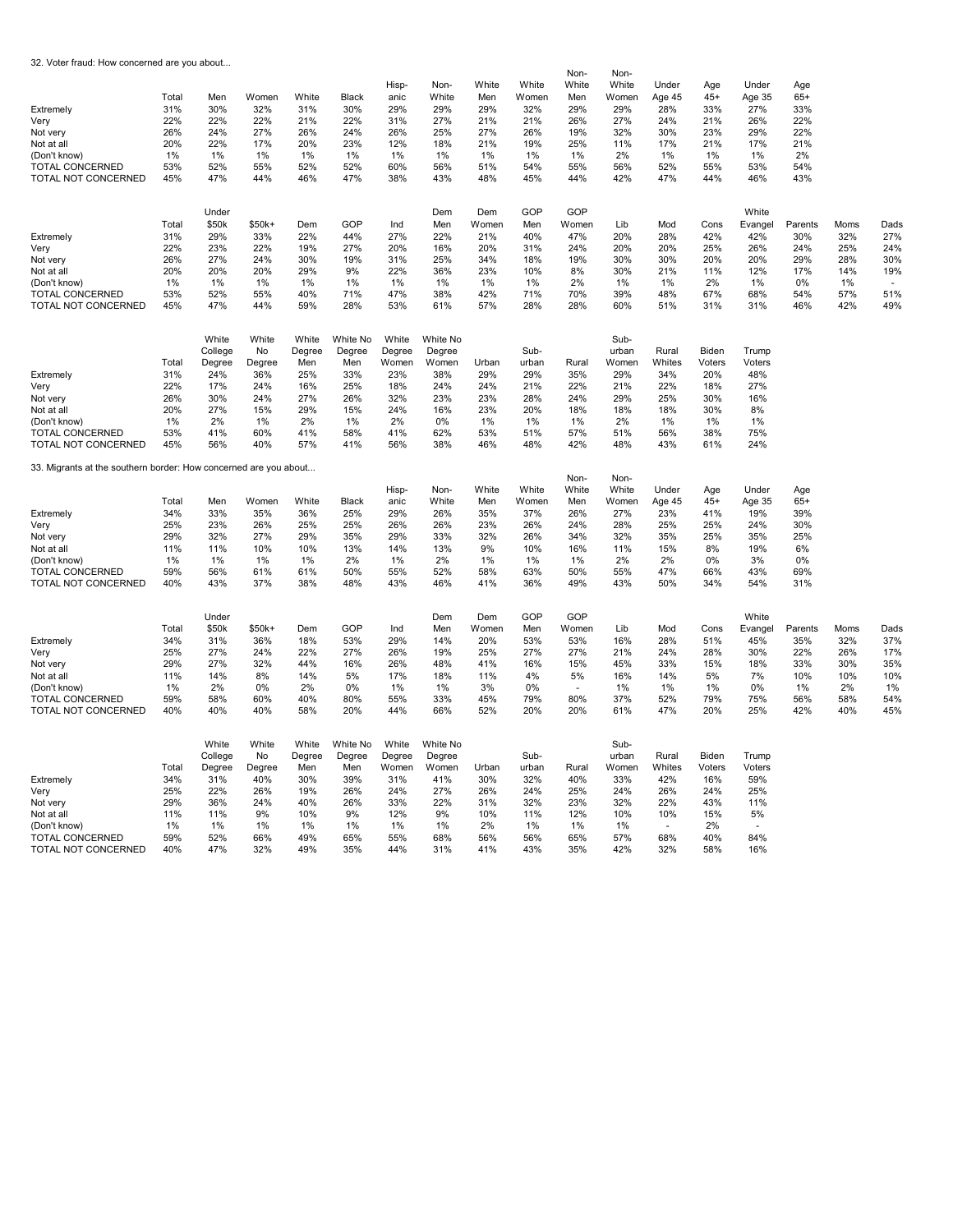34. How much longer do you think inflation and rising prices will continue to be a major issue in the U.S.?

| A couple more months<br>Several more months<br>Another year<br>More than a year<br>(Forever)<br>(Don't know)                                                                                                | Total<br>7%<br>19%<br>26%<br>43%<br>2%<br>2%  | Men<br>7%<br>20%<br>26%<br>44%<br>1%<br>2%                        | Women<br>8%<br>18%<br>26%<br>43%<br>3%<br>2%                 | White<br>6%<br>18%<br>26%<br>47%<br>2%<br>2%                  | Black<br>13%<br>30%<br>26%<br>27%<br>3%<br>1%                    | Hisp-<br>anic<br>13%<br>22%<br>30%<br>33%<br>2%<br>1%           | Non-<br>White<br>12%<br>24%<br>30%<br>31%<br>2%<br>1%               | White<br>Men<br>6%<br>18%<br>26%<br>48%<br>1%<br>2%  | White<br>Women<br>6%<br>18%<br>26%<br>46%<br>3%<br>2%   | Non-<br>White<br>Men<br>10%<br>25%<br>31%<br>34%<br>1%<br>$\overline{a}$ | Non-<br>White<br>Women<br>15%<br>22%<br>28%<br>28%<br>4%<br>2% | Under<br>Age 45<br>10%<br>25%<br>25%<br>35%<br>2%<br>2% | Age<br>$45+$<br>6%<br>15%<br>27%<br>48%<br>2%<br>2%     | Under<br>Age 35<br>11%<br>22%<br>24%<br>38%<br>2%<br>2%  | Age<br>$65+$<br>4%<br>20%<br>28%<br>46%<br>1%<br>2% |                                              |                                             |
|-------------------------------------------------------------------------------------------------------------------------------------------------------------------------------------------------------------|-----------------------------------------------|-------------------------------------------------------------------|--------------------------------------------------------------|---------------------------------------------------------------|------------------------------------------------------------------|-----------------------------------------------------------------|---------------------------------------------------------------------|------------------------------------------------------|---------------------------------------------------------|--------------------------------------------------------------------------|----------------------------------------------------------------|---------------------------------------------------------|---------------------------------------------------------|----------------------------------------------------------|-----------------------------------------------------|----------------------------------------------|---------------------------------------------|
| A couple more months<br>Several more months<br>Another year<br>More than a year<br>(Forever)<br>(Don't know)                                                                                                | Total<br>7%<br>19%<br>26%<br>43%<br>2%<br>2%  | Under<br>\$50k<br>6%<br>19%<br>24%<br>45%<br>4%<br>2%             | $$50k+$<br>8%<br>20%<br>28%<br>42%<br>1%<br>1%               | Dem<br>12%<br>28%<br>26%<br>30%<br>2%<br>2%                   | GOP<br>4%<br>12%<br>24%<br>56%<br>2%<br>2%                       | Ind<br>5%<br>14%<br>31%<br>45%<br>3%<br>2%                      | Dem<br>Men<br>14%<br>29%<br>22%<br>33%<br>1%<br>2%                  | Dem<br>Women<br>11%<br>27%<br>29%<br>27%<br>3%<br>2% | GOP<br>Men<br>3%<br>13%<br>29%<br>52%<br>1%<br>1%       | GOP<br>Women<br>4%<br>11%<br>19%<br>60%<br>2%<br>3%                      | Lib<br>11%<br>26%<br>27%<br>32%<br>3%<br>1%                    | Mod<br>6%<br>19%<br>30%<br>42%<br>3%<br>1%              | Cons<br>6%<br>14%<br>23%<br>53%<br>1%<br>3%             | White<br>Evangel<br>5%<br>14%<br>22%<br>55%<br>1%<br>3%  | Parents<br>10%<br>24%<br>22%<br>40%<br>3%<br>1%     | Moms<br>12%<br>26%<br>18%<br>38%<br>5%<br>1% | Dads<br>8%<br>22%<br>26%<br>42%<br>1%<br>1% |
| A couple more months<br>Several more months<br>Another year<br>More than a year<br>(Forever)<br>(Don't know)                                                                                                | Total<br>7%<br>19%<br>26%<br>43%<br>2%<br>2%  | White<br>College<br>Degree<br>7%<br>23%<br>28%<br>39%<br>1%<br>2% | White<br>No<br>Degree<br>5%<br>14%<br>24%<br>52%<br>3%<br>2% | White<br>Degree<br>Men<br>7%<br>23%<br>28%<br>40%<br>1%<br>1% | White No<br>Degree<br>Men<br>5%<br>14%<br>24%<br>54%<br>1%<br>2% | White<br>Degree<br>Women<br>7%<br>23%<br>27%<br>39%<br>1%<br>3% | White No<br>Degree<br>Women<br>5%<br>14%<br>25%<br>50%<br>4%<br>2%  | Urban<br>12%<br>24%<br>27%<br>31%<br>3%<br>4%        | Sub-<br>urban<br>8%<br>15%<br>29%<br>45%<br>2%<br>1%    | Rural<br>4%<br>19%<br>22%<br>50%<br>2%<br>2%                             | Sub-<br>urban<br>Women<br>7%<br>19%<br>26%<br>43%<br>3%<br>1%  | Rural<br>Whites<br>3%<br>18%<br>23%<br>52%<br>2%<br>2%  | Biden<br>Voters<br>12%<br>27%<br>29%<br>28%<br>2%<br>1% | Trump<br>Voters<br>2%<br>11%<br>22%<br>61%<br>2%<br>2%   |                                                     |                                              |                                             |
| 35. How much longer do you think coronavirus will continue to be a major issue in the U.S.?<br>A couple more months<br>Several more months<br>Another year<br>More than a year<br>(Forever)<br>(Don't know) | Total<br>10%<br>17%<br>25%<br>44%<br>3%<br>2% | Men<br>8%<br>17%<br>24%<br>47%<br>2%<br>2%                        | Women<br>11%<br>17%<br>25%<br>41%<br>4%<br>2%                | White<br>9%<br>16%<br>25%<br>44%<br>4%<br>2%                  | Black<br>11%<br>16%<br>29%<br>43%<br>$\blacksquare$<br>2%        | Hisp-<br>anic<br>14%<br>19%<br>22%<br>43%<br>1%<br>1%           | Non-<br>White<br>12%<br>18%<br>26%<br>43%<br>1%<br>1%               | White<br>Men<br>8%<br>16%<br>24%<br>47%<br>4%<br>2%  | White<br>Women<br>9%<br>17%<br>25%<br>42%<br>5%<br>2%   | Non-<br>White<br>Men<br>7%<br>19%<br>27%<br>47%<br>$\blacksquare$        | Non-<br>White<br>Women<br>17%<br>16%<br>24%<br>39%<br>2%<br>2% | Under<br>Age 45<br>11%<br>20%<br>23%<br>42%<br>2%<br>2% | Age<br>$45+$<br>9%<br>15%<br>26%<br>45%<br>4%<br>2%     | Under<br>Age 35<br>11%<br>20%<br>22%<br>42%<br>2%<br>2%  | Age<br>$65+$<br>7%<br>19%<br>29%<br>40%<br>2%<br>2% |                                              |                                             |
| A couple more months<br>Several more months<br>Another year<br>More than a year<br>(Forever)<br>(Don't know)                                                                                                | Total<br>10%<br>17%<br>25%<br>44%<br>3%<br>2% | Under<br>\$50k<br>8%<br>16%<br>23%<br>46%<br>4%<br>2%             | \$50k+<br>11%<br>17%<br>26%<br>42%<br>3%<br>2%               | Dem<br>8%<br>20%<br>28%<br>40%<br>3%<br>2%                    | GOP<br>12%<br>15%<br>22%<br>45%<br>4%<br>2%                      | Ind<br>10%<br>14%<br>23%<br>49%<br>3%<br>1%                     | Dem<br>Men<br>5%<br>18%<br>24%<br>49%<br>1%<br>2%                   | Dem<br>Women<br>9%<br>21%<br>30%<br>33%<br>4%<br>2%  | GOP<br>Men<br>10%<br>16%<br>25%<br>43%<br>4%<br>1%      | GOP<br>Women<br>13%<br>13%<br>19%<br>47%<br>4%<br>3%                     | Lib<br>5%<br>20%<br>28%<br>42%<br>4%<br>1%                     | Mod<br>9%<br>15%<br>25%<br>46%<br>3%<br>2%              | Cons<br>14%<br>15%<br>22%<br>44%<br>4%<br>2%            | White<br>Evangel<br>10%<br>15%<br>18%<br>49%<br>4%<br>2% | Parents<br>11%<br>17%<br>20%<br>46%<br>4%<br>1%     | Moms<br>13%<br>19%<br>20%<br>41%<br>5%<br>2% | Dads<br>9%<br>16%<br>20%<br>51%<br>3%<br>1% |
| A couple more months<br>Several more months<br>Another year<br>More than a year<br>(Forever)<br>(Don't know)                                                                                                | Total<br>10%<br>17%<br>25%<br>44%<br>3%<br>2% | White<br>College<br>Degree<br>8%<br>20%<br>26%<br>41%<br>4%<br>1% | White<br>No<br>Degree<br>9%<br>14%<br>24%<br>46%<br>5%<br>3% | White<br>Degree<br>Men<br>7%<br>21%<br>27%<br>40%<br>4%<br>1% | White No<br>Degree<br>Men<br>9%<br>12%<br>21%<br>51%<br>3%<br>3% | White<br>Degree<br>Women<br>9%<br>19%<br>25%<br>41%<br>4%<br>1% | White No<br>Degree<br>Women<br>10%<br>15%<br>26%<br>42%<br>6%<br>2% | Urban<br>10%<br>19%<br>27%<br>38%<br>3%<br>3%        | Sub-<br>urban<br>10%<br>15%<br>23%<br>47%<br>3%<br>1%   | Rural<br>9%<br>17%<br>25%<br>44%<br>3%<br>2%                             | Sub-<br>urban<br>Women<br>11%<br>17%<br>24%<br>42%<br>5%<br>1% | Rural<br>Whites<br>9%<br>18%<br>24%<br>44%<br>4%<br>1%  | Biden<br>Voters<br>9%<br>21%<br>28%<br>37%<br>3%<br>2%  | Trump<br>Voters<br>12%<br>13%<br>21%<br>48%<br>4%<br>2%  |                                                     |                                              |                                             |
| 36. Which do you think is contributing more to inflation and rising prices -- the effects of the coronavirus pandemic or policies of the federal                                                            |                                               |                                                                   |                                                              |                                                               |                                                                  |                                                                 |                                                                     |                                                      |                                                         | Non-                                                                     | government?<br>Non-                                            |                                                         |                                                         |                                                          |                                                     |                                              |                                             |
| <b>Effects of coronavirus</b><br>Federal government<br>policies                                                                                                                                             | Total<br>42%<br>48%                           | Men<br>42%<br>49%                                                 | Women<br>42%<br>47%                                          | White<br>37%<br>53%                                           | Black<br>57%<br>32%                                              | Hisp-<br>anic<br>55%<br>35%                                     | Non-<br>White<br>55%<br>34%                                         | White<br>Men<br>35%<br>55%                           | White<br>Women<br>39%<br>51%                            | White<br>Men<br>59%<br>34%                                               | White<br>Women<br>52%<br>33%                                   | Under<br>Age 45<br>45%<br>43%                           | Age<br>$45+$<br>40%<br>51%                              | Under<br>Age 35<br>44%<br>45%                            | Age<br>$65+$<br>40%<br>53%                          |                                              |                                             |
| (Both equally)<br>(Don't know)                                                                                                                                                                              | 9%<br>1%                                      | 8%<br>1%                                                          | 10%<br>1%                                                    | 9%<br>2%                                                      | 10%<br>1%                                                        | 9%<br>1%                                                        | 10%<br>1%                                                           | 8%<br>2%                                             | 9%<br>2%                                                | 6%<br>1%                                                                 | 15%<br>1%                                                      | 11%<br>1%                                               | 8%<br>2%                                                | 9%<br>2%                                                 | 6%<br>1%                                            |                                              |                                             |
| Effects of coronavirus<br>Federal government<br>policies<br>(Both equally)<br>(Don't know)                                                                                                                  | Total<br>42%<br>48%<br>9%<br>1%               | Under<br>\$50k<br>41%<br>47%<br>10%<br>2%                         | \$50k+<br>42%<br>49%<br>8%<br>1%                             | Dem<br>66%<br>23%<br>9%<br>2%                                 | GOP<br>19%<br>73%<br>7%<br>1%                                    | Ind<br>38%<br>49%<br>11%<br>1%                                  | Dem<br>Men<br>69%<br>21%<br>7%<br>2%                                | Dem<br>Women<br>63%<br>25%<br>11%<br>1%              | GOP<br>Men<br>17%<br>76%<br>7%<br>$\tilde{\phantom{a}}$ | GOP<br>Women<br>20%<br>71%<br>7%<br>2%                                   | Lib<br>64%<br>25%<br>10%<br>1%                                 | Mod<br>45%<br>44%<br>10%<br>2%                          | Cons<br>23%<br>68%<br>7%<br>1%                          | White<br>Evangel<br>26%<br>66%<br>6%<br>1%               | Parents<br>44%<br>45%<br>10%<br>2%                  | Moms<br>43%<br>43%<br>13%<br>1%              | Dads<br>44%<br>46%<br>7%<br>2%              |
| Effects of coronavirus<br>Federal government<br>policies<br>(Both equally)                                                                                                                                  | Total<br>42%<br>48%<br>9%                     | White<br>College<br>Degree<br>48%<br>45%<br>5%                    | White<br>No<br>Degree<br>30%<br>58%<br>11%                   | White<br>Degree<br>Men<br>42%<br>46%<br>9%                    | White No<br>Degree<br>Men<br>29%<br>62%<br>8%                    | White<br>Degree<br>Women<br>53%<br>44%<br>1%                    | White No<br>Degree<br>Women<br>30%<br>55%<br>13%                    | Urban<br>50%<br>37%<br>11%                           | Sub-<br>urban<br>44%<br>46%<br>9%                       | Rural<br>33%<br>60%<br>6%                                                | Sub-<br>urban<br>Women<br>45%<br>43%<br>11%                    | Rural<br>Whites<br>30%<br>63%<br>6%                     | Biden<br>Voters<br>65%<br>23%<br>10%                    | Trump<br>Voters<br>15%<br>76%<br>7%                      |                                                     |                                              |                                             |
| (Don't know)                                                                                                                                                                                                | 1%                                            | 2%                                                                | 1%                                                           | 3%                                                            | 1%                                                               | 2%                                                              | 2%                                                                  | 2%                                                   | 1%                                                      | 1%                                                                       | 1%                                                             | 1%                                                      | 2%                                                      | 1%                                                       |                                                     |                                              |                                             |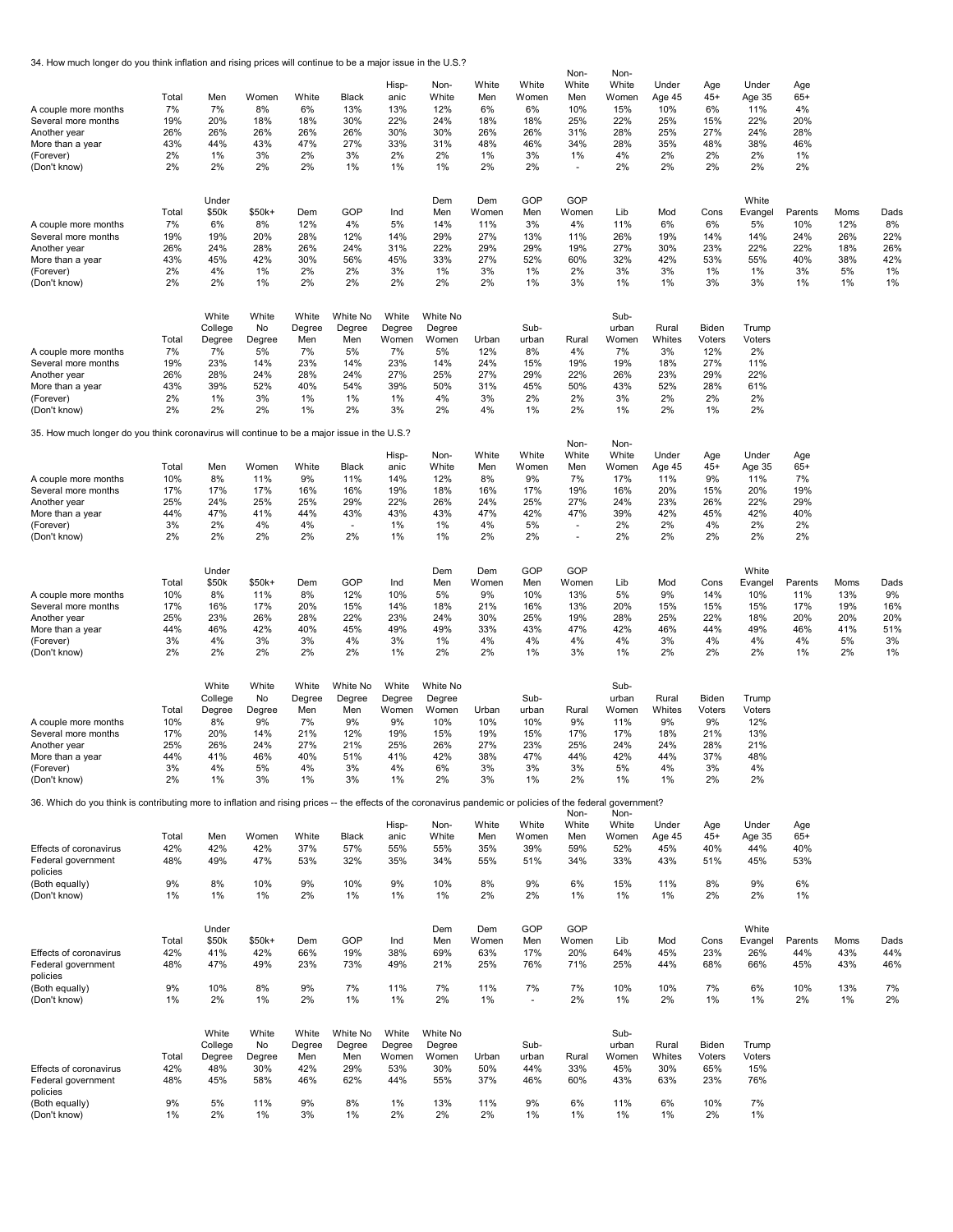37. How much trust and confidence do you have in the country's election system?

| A great deal<br>A fair amount<br>Not very much<br>None at all<br>(Don't know)                                                                                                         | Total<br>24%<br>36%<br>27%<br>13%<br>0% | Men<br>27%<br>34%<br>28%<br>10%<br>$\blacksquare$ | Women<br>20%<br>37%<br>26%<br>16%<br>1% | White<br>24%<br>35%<br>27%<br>14%<br>0% | Black<br>25%<br>37%<br>25%<br>12%<br>1% | Hisp-<br>anic<br>22%<br>43%<br>27%<br>7%<br>$\overline{\phantom{a}}$ | Non-<br>White<br>24%<br>39%<br>27%<br>9%<br>0% | White<br>Men<br>27%<br>34%<br>28%<br>11%<br>$\overline{\phantom{a}}$ | White<br>Women<br>22%<br>35%<br>26%<br>16%<br>1% | Non-<br>White<br>Men<br>29%<br>33%<br>30%<br>8%<br>$\blacksquare$ | Non-<br>White<br>Women<br>18%<br>46%<br>25%<br>11%<br>1% | Under<br>Age 45<br>19%<br>39%<br>28%<br>14%<br>0% | Age<br>$45+$<br>26%<br>34%<br>27%<br>12%<br>1% | Under<br>Age 35<br>17%<br>41%<br>31%<br>11%<br>٠ | Age<br>$65+$<br>34%<br>33%<br>25%<br>7%<br>0% |             |             |
|---------------------------------------------------------------------------------------------------------------------------------------------------------------------------------------|-----------------------------------------|---------------------------------------------------|-----------------------------------------|-----------------------------------------|-----------------------------------------|----------------------------------------------------------------------|------------------------------------------------|----------------------------------------------------------------------|--------------------------------------------------|-------------------------------------------------------------------|----------------------------------------------------------|---------------------------------------------------|------------------------------------------------|--------------------------------------------------|-----------------------------------------------|-------------|-------------|
|                                                                                                                                                                                       | Total                                   | Under<br>\$50k                                    | $$50k+$                                 | Dem                                     | GOP                                     | Ind                                                                  | Dem<br>Men                                     | Dem<br>Women                                                         | GOP<br>Men                                       | GOP<br>Women                                                      | Lib                                                      | Mod                                               | Cons                                           | White<br>Evangel                                 | Parents                                       | Moms        | Dads        |
| A great deal                                                                                                                                                                          | 24%                                     | 19%                                               | 27%                                     | 39%                                     | 11%                                     | 16%                                                                  | 45%                                            | 36%                                                                  | 13%                                              | 9%                                                                | 36%                                                      | 18%                                               | 18%                                            | 16%                                              | 24%                                           | 22%         | 26%         |
| A fair amount<br>Not very much                                                                                                                                                        | 36%<br>27%                              | 36%<br>29%                                        | 36%<br>24%                              | 40%<br>16%                              | 32%<br>37%                              | 34%<br>30%                                                           | 37%<br>17%                                     | 42%<br>16%                                                           | 32%<br>41%                                       | 33%<br>33%                                                        | 40%<br>18%                                               | 39%<br>27%                                        | 31%<br>34%                                     | 34%<br>31%                                       | 40%<br>24%                                    | 42%<br>20%  | 38%<br>27%  |
| None at all                                                                                                                                                                           | 13%                                     | 14%                                               | 12%                                     | 4%                                      | 20%                                     | 19%                                                                  | 2%                                             | 6%                                                                   | 14%                                              | 25%                                                               | 6%                                                       | 16%                                               | 17%                                            | 18%                                              | 12%                                           | 16%         | 9%          |
| (Don't know)                                                                                                                                                                          | 0%                                      | 1%                                                | $\overline{\phantom{a}}$                | 1%                                      | 0%                                      | 1%                                                                   | $\overline{\phantom{a}}$                       | 1%                                                                   | $\overline{\phantom{a}}$                         | 0%                                                                | $\tilde{\phantom{a}}$                                    | 0%                                                | 1%                                             | 0%                                               | 0%                                            | 1%          |             |
|                                                                                                                                                                                       |                                         | White<br>College                                  | White<br>No                             | White<br>Degree                         | White No<br>Degree                      | White<br>Degree                                                      | White No<br>Degree                             |                                                                      | Sub-                                             |                                                                   | Sub-<br>urban                                            | Rural                                             | Biden                                          | Trump                                            |                                               |             |             |
|                                                                                                                                                                                       | Total                                   | Degree                                            | Degree                                  | Men                                     | Men                                     | Women                                                                | Women                                          | Urban                                                                | urban                                            | Rural                                                             | Women                                                    | Whites                                            | Voters                                         | Voters                                           |                                               |             |             |
| A great deal                                                                                                                                                                          | 24%                                     | 36%                                               | 16%                                     | 40%                                     | 17%                                     | 33%                                                                  | 15%                                            | 29%                                                                  | 24%                                              | 19%                                                               | 22%                                                      | 20%                                               | 42%                                            | 8%                                               |                                               |             |             |
| A fair amount                                                                                                                                                                         | 36%<br>27%                              | 36%<br>17%                                        | 33%<br>33%                              | 35%<br>18%                              | 33%<br>36%                              | 38%<br>17%                                                           | 33%<br>31%                                     | 36%<br>26%                                                           | 38%<br>26%                                       | 32%<br>30%                                                        | 38%<br>26%                                               | 31%<br>29%                                        | 39%<br>15%                                     | 32%<br>37%                                       |                                               |             |             |
| Not very much<br>None at all                                                                                                                                                          | 13%                                     | 10%                                               | 17%                                     | 8%                                      | 14%                                     | 12%                                                                  | 19%                                            | 8%                                                                   | 12%                                              | 19%                                                               | 13%                                                      | 19%                                               | 4%                                             | 23%                                              |                                               |             |             |
| (Don't know)                                                                                                                                                                          | 0%                                      | ä,                                                | 1%                                      |                                         |                                         | $\sim$                                                               | 1%                                             | 0%                                                                   | 0%                                               | 1%                                                                | 0%                                                       | 0%                                                | 1%                                             | 0%                                               |                                               |             |             |
| 38. Does the country's election process of counting and certifying the vote need a complete overhaul, major changes, minor changes, or no changes at all?                             |                                         |                                                   |                                         |                                         |                                         |                                                                      |                                                |                                                                      |                                                  |                                                                   |                                                          |                                                   |                                                |                                                  |                                               |             |             |
|                                                                                                                                                                                       |                                         |                                                   |                                         |                                         |                                         | Hisp-                                                                | Non-                                           | White                                                                | White                                            | Non-<br>White                                                     | Non-<br>White                                            | Under                                             | Age                                            | Under                                            | Age                                           |             |             |
|                                                                                                                                                                                       | Total                                   | Men                                               | Women                                   | White                                   | Black                                   | anic                                                                 | White                                          | Men                                                                  | Women                                            | Men                                                               | Women                                                    | Age 45                                            | $45+$                                          | Age 35                                           | $65+$                                         |             |             |
| Complete overhaul                                                                                                                                                                     | 19%                                     | 17%                                               | 20%                                     | 19%                                     | 21%                                     | 17%                                                                  | 18%                                            | 18%                                                                  | 19%                                              | 14%                                                               | 22%                                                      | 21%                                               | 17%                                            | 21%                                              | 11%                                           |             |             |
| Major changes<br>Minor changes                                                                                                                                                        | 29%<br>36%                              | 28%<br>37%                                        | 31%<br>36%                              | 29%<br>37%                              | 31%<br>27%                              | 34%<br>36%                                                           | 32%<br>34%                                     | 28%<br>37%                                                           | 29%<br>37%                                       | 29%<br>36%                                                        | 36%<br>32%                                               | 36%<br>31%                                        | 25%<br>40%                                     | 35%<br>33%                                       | 25%<br>43%                                    |             |             |
| No changes at all                                                                                                                                                                     | 14%                                     | 17%                                               | 12%                                     | 15%                                     | 18%                                     | 10%                                                                  | 14%                                            | 17%                                                                  | 13%                                              | 18%                                                               | 9%                                                       | 10%                                               | 17%                                            | 9%                                               | 19%                                           |             |             |
| (Don't know)                                                                                                                                                                          | 1%                                      | 1%                                                | 1%                                      | 1%                                      | 3%                                      | 2%                                                                   | 2%                                             | 1%                                                                   | 1%                                               | 3%                                                                | 1%                                                       | 2%                                                | 1%                                             | 2%                                               | 1%                                            |             |             |
|                                                                                                                                                                                       |                                         |                                                   |                                         |                                         |                                         |                                                                      |                                                |                                                                      | GOP                                              | GOP                                                               |                                                          |                                                   |                                                |                                                  |                                               |             |             |
|                                                                                                                                                                                       | Total                                   | Under<br>\$50k                                    | $$50k+$                                 | Dem                                     | GOP                                     | Ind                                                                  | Dem<br>Men                                     | Dem<br>Women                                                         | Men                                              | Women                                                             | Lib                                                      | Mod                                               | Cons                                           | White<br>Evangel                                 | Parents                                       | Moms        | Dads        |
| Complete overhaul                                                                                                                                                                     | 19%                                     | 21%                                               | 17%                                     | 14%                                     | 23%                                     | 20%                                                                  | 14%                                            | 14%                                                                  | 17%                                              | 27%                                                               | 15%                                                      | 16%                                               | 23%                                            | 25%                                              | 21%                                           | 24%         | 18%         |
| Major changes                                                                                                                                                                         | 29%                                     | 30%                                               | 29%                                     | 28%                                     | 33%                                     | 24%                                                                  | 21%                                            | 34%                                                                  | 37%                                              | 29%                                                               | 28%                                                      | 29%                                               | 31%                                            | 32%                                              | 31%                                           | 34%         | 29%         |
| Minor changes                                                                                                                                                                         | 36%                                     | 32%                                               | 40%                                     | 37%                                     | 36%                                     | 38%                                                                  | 37%                                            | 36%                                                                  | 35%                                              | 36%                                                               | 37%                                                      | 38%                                               | 35%                                            | 31%                                              | 34%                                           | 32%         | 35%         |
| No changes at all<br>(Don't know)                                                                                                                                                     | 14%<br>1%                               | 15%<br>1%                                         | 14%<br>1%                               | 19%<br>2%                               | 8%<br>1%                                | 17%<br>1%                                                            | 24%<br>3%                                      | 15%<br>1%                                                            | 10%                                              | 6%<br>1%                                                          | 19%<br>1%                                                | 16%<br>2%                                         | 10%<br>1%                                      | 10%<br>1%                                        | 13%<br>1%                                     | 9%<br>1%    | 17%<br>2%   |
|                                                                                                                                                                                       |                                         |                                                   |                                         |                                         |                                         |                                                                      |                                                |                                                                      |                                                  |                                                                   |                                                          |                                                   |                                                |                                                  |                                               |             |             |
|                                                                                                                                                                                       |                                         | White                                             | White                                   | White                                   | White No                                | White                                                                | White No                                       |                                                                      |                                                  |                                                                   | Sub-                                                     |                                                   |                                                |                                                  |                                               |             |             |
|                                                                                                                                                                                       |                                         | College                                           | No                                      | Degree                                  | Degree                                  | Degree                                                               | Degree                                         |                                                                      | Sub-                                             |                                                                   | urban                                                    | Rural                                             | Biden                                          | Trump                                            |                                               |             |             |
| Complete overhaul                                                                                                                                                                     | Total<br>19%                            | Degree<br>15%                                     | Degree<br>22%                           | Men<br>14%                              | Men<br>21%                              | Women<br>15%                                                         | Women<br>22%                                   | Urban<br>22%                                                         | urban<br>16%                                     | Rural<br>20%                                                      | Women<br>17%                                             | Whites<br>21%                                     | Voters<br>13%                                  | Voters<br>24%                                    |                                               |             |             |
| Major changes                                                                                                                                                                         | 29%                                     | 23%                                               | 32%                                     | 19%                                     | 34%                                     | 27%                                                                  | 31%                                            | 30%                                                                  | 31%                                              | 27%                                                               | 34%                                                      | 26%                                               | 26%                                            | 32%                                              |                                               |             |             |
| Minor changes                                                                                                                                                                         | 36%                                     | 43%                                               | 33%                                     | 47%                                     | 29%                                     | 40%                                                                  | 36%                                            | 31%                                                                  | 38%                                              | 37%                                                               | 39%                                                      | 37%                                               | 37%                                            | 34%                                              |                                               |             |             |
| No changes at all<br>(Don't know)                                                                                                                                                     | 14%<br>1%                               | 18%<br>1%                                         | 12%<br>1%                               | 18%<br>2%                               | 15%<br>0%                               | 19%<br>$\overline{\phantom{a}}$                                      | 10%<br>1%                                      | 13%<br>3%                                                            | 14%<br>1%                                        | 16%<br>0%                                                         | 10%<br>$\overline{a}$                                    | 15%<br>0%                                         | 21%<br>2%                                      | 9%<br>1%                                         |                                               |             |             |
| 39. Congress is considering major federal legislation on voting and election administration. Do you favor or oppose that legislation, or haven't you heard enough to have an opinion? |                                         |                                                   |                                         |                                         |                                         |                                                                      |                                                |                                                                      |                                                  |                                                                   |                                                          |                                                   |                                                |                                                  |                                               |             |             |
|                                                                                                                                                                                       |                                         |                                                   |                                         |                                         |                                         |                                                                      |                                                |                                                                      |                                                  | Non-                                                              | Non-                                                     |                                                   |                                                |                                                  |                                               |             |             |
|                                                                                                                                                                                       |                                         |                                                   |                                         |                                         |                                         | Hisp-                                                                | Non-                                           | White                                                                | White                                            | White                                                             | White                                                    | Under                                             | Age                                            | Under                                            | Age                                           |             |             |
|                                                                                                                                                                                       | Total                                   | Men                                               | Women                                   | White                                   | Black                                   | anic                                                                 | White                                          | Men                                                                  | Women                                            | Men                                                               | Women                                                    | Age 45                                            | $45+$                                          | Age 35                                           | $65+$                                         |             |             |
| Favor                                                                                                                                                                                 | 43%                                     | 42%                                               | 44%                                     | 41%                                     | 47%                                     | 55%                                                                  | 52%                                            | 39%                                                                  | 42%                                              | 52%                                                               | 52%                                                      | 52%                                               | 38%                                            | 55%                                              | 34%                                           |             |             |
| Oppose<br>No opinion                                                                                                                                                                  | 38%<br>19%                              | 40%<br>17%                                        | 35%<br>21%                              | 40%<br>20%                              | 33%<br>21%                              | 28%<br>17%                                                           | 30%<br>19%                                     | 44%<br>17%                                                           | 37%<br>22%                                       | 32%<br>16%                                                        | 27%<br>21%                                               | 32%<br>16%                                        | 41%<br>21%                                     | 31%<br>14%                                       | 40%<br>25%                                    |             |             |
| (Refused)                                                                                                                                                                             | 0%                                      | 0%                                                | $\overline{\phantom{a}}$                | 0%                                      | ÷.                                      | $\overline{\phantom{a}}$                                             | $\overline{\phantom{a}}$                       | 0%                                                                   | $\blacksquare$                                   | $\sim$                                                            | ä,                                                       | $\overline{\phantom{a}}$                          | 0%                                             | ÷,                                               | 0%                                            |             |             |
|                                                                                                                                                                                       |                                         |                                                   |                                         |                                         |                                         |                                                                      |                                                |                                                                      |                                                  |                                                                   |                                                          |                                                   |                                                |                                                  |                                               |             |             |
|                                                                                                                                                                                       |                                         | Under                                             |                                         |                                         |                                         |                                                                      | Dem                                            | Dem                                                                  | GOP                                              | GOP                                                               |                                                          |                                                   |                                                | White                                            |                                               |             |             |
| Favor                                                                                                                                                                                 | Total<br>43%                            | \$50k<br>42%                                      | $$50k+$<br>45%                          | Dem<br>60%                              | GOP<br>29%                              | Ind<br>38%                                                           | Men<br>61%                                     | Women<br>59%                                                         | Men<br>27%                                       | Women<br>30%                                                      | Lib<br>63%                                               | Mod<br>40%                                        | Cons<br>31%                                    | Evangel<br>33%                                   | Parents<br>49%                                | Moms<br>48% | Dads<br>50% |
| Oppose                                                                                                                                                                                | 38%                                     | 36%                                               | 39%                                     | 20%                                     | 52%                                     | 44%                                                                  | 20%                                            | 20%                                                                  | 59%                                              | 46%                                                               | 21%                                                      | 39%                                               | 49%                                            | 45%                                              | 35%                                           | 33%         | 37%         |
| No opinion                                                                                                                                                                            | 19%                                     | 23%                                               | 15%                                     | 20%                                     | 19%                                     | 18%                                                                  | 19%                                            | 21%                                                                  | 14%                                              | 23%                                                               | 16%                                                      | 21%                                               | 20%                                            | 22%                                              | 16%                                           | 19%         | 13%         |
| (Refused)                                                                                                                                                                             | 0%                                      | 0%                                                | $\overline{\phantom{a}}$                | 0%                                      | ÷,                                      | $\overline{\phantom{a}}$                                             | 1%                                             | ٠                                                                    |                                                  | $\overline{a}$                                                    | 0%                                                       | $\overline{\phantom{a}}$                          | $\overline{a}$                                 | ٠                                                | $\overline{\phantom{a}}$                      | ÷,          |             |
|                                                                                                                                                                                       |                                         | White                                             | White                                   | White                                   | White No                                | White                                                                | White No                                       |                                                                      |                                                  |                                                                   | Sub-                                                     |                                                   |                                                |                                                  |                                               |             |             |
|                                                                                                                                                                                       |                                         | College                                           | No                                      | Degree                                  | Degree                                  | Degree                                                               | Degree                                         |                                                                      | Sub-                                             |                                                                   | urban                                                    | Rural                                             | Biden                                          | Trump                                            |                                               |             |             |
| Favor                                                                                                                                                                                 | Total<br>43%                            | Degree<br>44%                                     | Degree<br>38%                           | Men<br>43%                              | Men<br>36%                              | Women<br>46%                                                         | Women<br>40%                                   | Urban<br>52%                                                         | urban<br>47%                                     | Rural<br>32%                                                      | Women<br>50%                                             | Whites<br>31%                                     | Voters<br>58%                                  | Voters<br>26%                                    |                                               |             |             |
| Oppose                                                                                                                                                                                | 38%                                     | 39%                                               | 40%                                     | 42%                                     | 45%                                     | 37%                                                                  | 36%                                            | 29%                                                                  | 39%                                              | 44%                                                               | 34%                                                      | 45%                                               | 21%                                            | 55%                                              |                                               |             |             |
| No opinion                                                                                                                                                                            | 19%                                     | 17%                                               | 22%                                     | 15%                                     | 18%                                     | 18%                                                                  | 24%                                            | 20%                                                                  | 14%                                              | 24%                                                               | 16%                                                      | 25%                                               | 21%                                            | 19%                                              |                                               |             |             |
| (Refused)                                                                                                                                                                             | 0%                                      | $\overline{\phantom{a}}$                          | 0%                                      |                                         | 0%                                      |                                                                      |                                                | $\sim$                                                               | 0%                                               |                                                                   |                                                          |                                                   | 0%                                             | $\overline{\phantom{a}}$                         |                                               |             |             |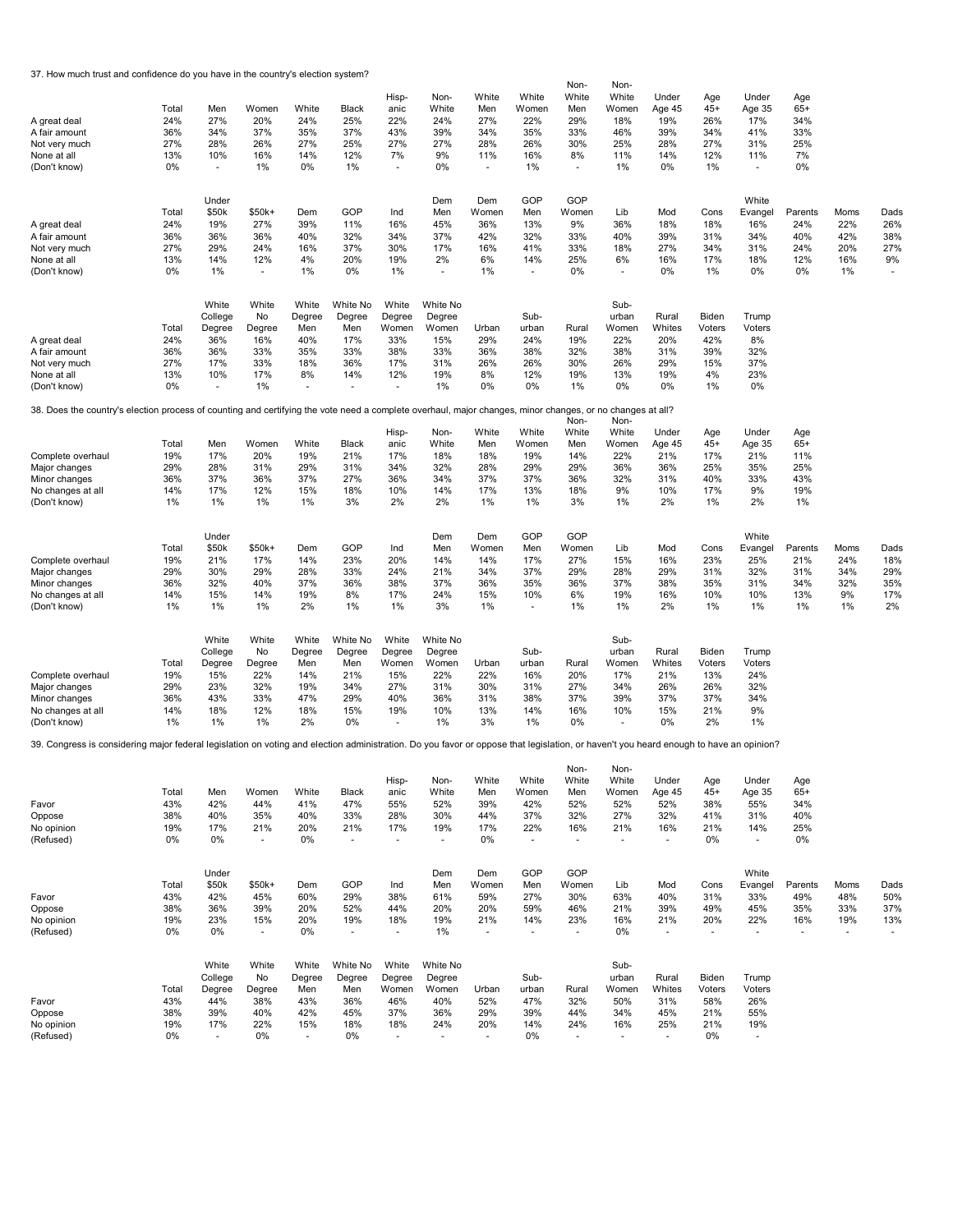40. Do you favor or oppose your local community allowing noncitizens to vote in municipal elections?

|                                                                                                                                                          |             |                |                |            |               |               |            |              |                     | Non-                     | Non-         |            |             |                          |                |                       |             |
|----------------------------------------------------------------------------------------------------------------------------------------------------------|-------------|----------------|----------------|------------|---------------|---------------|------------|--------------|---------------------|--------------------------|--------------|------------|-------------|--------------------------|----------------|-----------------------|-------------|
|                                                                                                                                                          |             |                |                |            |               | Hisp-         | Non-       | White        | White               | White                    | White        | Under      | Age         | Under                    | Age            |                       |             |
|                                                                                                                                                          | Total       | Men            | Women          | White      | Black         | anic          | White      | Men          | Women               | Men                      | Women        | Age 45     | $45+$       | Age 35                   | $65+$          |                       |             |
| Favor                                                                                                                                                    | 26%         | 25%            | 26%            | 20%        | 41%           | 46%           | 44%        | 18%          | 22%                 | 45%                      | 43%          | 42%        | 16%         | 46%                      | 13%            |                       |             |
| Oppose                                                                                                                                                   | 71%         | 72%            | 70%            | 77%        | 54%           | 52%           | 53%        | 79%          | 75%                 | 53%                      | 54%          | 54%        | 81%         | 50%                      | 85%            |                       |             |
| (Don't know)                                                                                                                                             | 3%          | 3%             | 4%             | 3%         | 5%            | 2%            | 3%         | 3%           | 3%                  | 2%                       | 3%           | 4%         | 3%          | 4%                       | 3%             |                       |             |
|                                                                                                                                                          |             |                |                |            |               |               |            |              |                     |                          |              |            |             |                          |                |                       |             |
|                                                                                                                                                          |             | Under          |                |            |               |               | Dem        | Dem          | GOP                 | GOP                      |              |            |             | White                    |                |                       |             |
|                                                                                                                                                          | Total       | \$50k          | \$50k+         | Dem        | GOP           | Ind           | Men        | Women        | Men                 | Women                    | Lib          | Mod        | Cons        | Evangel                  | Parents        | Moms                  | Dads        |
| Favor                                                                                                                                                    | 26%         | 27%            | 26%            | 46%        | 9%            | 19%           | 45%        | 46%          | 8%                  | 10%                      | 44%          | 22%        | 15%         | 18%                      | 36%            | 39%                   | 34%         |
| Oppose                                                                                                                                                   | 71%         | 69%            | 72%            | 50%        | 89%           | 77%           | 51%        | 48%          | 90%                 | 89%                      | 52%          | 74%        | 83%         | 80%                      | 61%            | 58%                   | 65%         |
| (Don't know)                                                                                                                                             | 3%          | 4%             | 2%             | 5%         | 1%            | 4%            | 4%         | 6%           | 1%                  | 1%                       | 4%           | 4%         | 2%          | 2%                       | 2%             | 3%                    | 1%          |
|                                                                                                                                                          |             |                |                |            |               |               |            |              |                     |                          |              |            |             |                          |                |                       |             |
|                                                                                                                                                          |             | White          | White          | White      | White No      | White         | White No   |              |                     |                          | Sub-         |            |             |                          |                |                       |             |
|                                                                                                                                                          |             | College        | No             | Degree     | Degree        | Degree        | Degree     |              | Sub-                |                          | urban        | Rural      | Biden       | Trump                    |                |                       |             |
|                                                                                                                                                          | Total       | Degree         | Degree         | Men        | Men           | Women         | Women      | Urban        | urban               | Rural                    | Women        | Whites     | Voters      | Voters                   |                |                       |             |
| Favor                                                                                                                                                    | 26%         | 24%            | 17%            | 18%        | 17%           | 29%           | 17%        | 37%          | 27%                 | 16%                      | 30%          | 12%        | 40%         | 8%                       |                |                       |             |
| Oppose                                                                                                                                                   | 71%         | 72%            | 80%            | 76%        | 81%           | 68%           | 79%        | 56%          | 71%                 | 82%                      | 67%          | 87%        | 54%         | 91%                      |                |                       |             |
| (Don't know)                                                                                                                                             | 3%          | 4%             | 3%             | 6%         | 2%            | 2%            | 4%         | 7%           | 3%                  | 2%                       | 3%           | 2%         | 5%          | 1%                       |                |                       |             |
|                                                                                                                                                          |             |                |                |            |               |               |            |              |                     |                          |              |            |             |                          |                |                       |             |
| 41. Do you think coronavirus in the United States is completely under control, mostly under control, somewhat under control or not under control at all? |             |                |                |            |               |               |            |              |                     | Non-                     | Non-         |            |             |                          |                |                       |             |
|                                                                                                                                                          |             |                |                |            |               | Hisp-         | Non-       | White        | White               | White                    | White        | Under      | Age         | Under                    | Age            |                       |             |
|                                                                                                                                                          | Total       | Men            | Women          | White      | Black         | anic          | White      | Men          | Women               | Men                      | Women        | Age 45     | $45+$       | Age 35                   | $65+$          |                       |             |
| Completely                                                                                                                                               | 8%          | 7%             | 8%             | 6%         | 13%           | 14%           | 13%        | 6%           | 6%                  | 9%                       | 16%          | 12%        | 4%          | 13%                      | 1%             |                       |             |
| Mostly                                                                                                                                                   | 14%         | 14%            | 14%            | 14%        | 10%           | 17%           | 14%        | 13%          | 15%                 | 16%                      | 12%          | 18%        | 11%         | 16%                      | 14%            |                       |             |
| Somewhat                                                                                                                                                 | 37%         | 37%            | 37%            | 38%        | 33%           | 34%           | 34%        | 36%          | 40%                 | 39%                      | 29%          | 32%        | 40%         | 33%                      | 47%            |                       |             |
| Not at all                                                                                                                                               | 41%         | 42%            | 40%            | 41%        | 43%           | 34%           | 39%        | 44%          | 39%                 | 37%                      | 41%          | 37%        | 43%         | 36%                      | 38%            |                       |             |
| (Don't know)                                                                                                                                             | 1%          | 1%             | 1%             | 1%         | 1%            | 1%            | 1%         | 1%           | 1%                  | $\overline{\phantom{a}}$ | 1%           | 1%         | 1%          | 1%                       | 1%             |                       |             |
|                                                                                                                                                          |             |                |                |            |               |               |            |              |                     |                          |              |            |             |                          |                |                       |             |
|                                                                                                                                                          |             |                |                |            |               |               |            |              |                     |                          |              |            |             |                          |                |                       |             |
|                                                                                                                                                          |             | Under<br>\$50k |                |            | GOP           |               | Dem        | Dem          | GOP                 | GOP                      |              |            |             | White                    |                |                       |             |
| Completely                                                                                                                                               | Total<br>8% | 6%             | $$50k+$<br>10% | Dem<br>9%  | 7%            | Ind<br>5%     | Men<br>7%  | Women<br>11% | Men<br>7%           | Women<br>8%              | Lib<br>7%    | Mod<br>5%  | Cons<br>10% | Evangel<br>10%           | Parents<br>13% | Moms<br>15%           | Dads<br>12% |
| Mostly                                                                                                                                                   | 14%         | 13%            | 14%            | 14%        | 15%           | 10%           | 14%        | 14%          | 15%                 | 15%                      | 13%          | 10%        | 16%         | 18%                      | 15%            | 17%                   | 13%         |
| Somewhat                                                                                                                                                 | 37%         | 38%            | 37%            | 39%        | 35%           | 37%           | 40%        | 39%          | 36%                 | 34%                      | 41%          | 36%        | 34%         | 30%                      | 32%            | 31%                   | 33%         |
| Not at all                                                                                                                                               | 41%         | 42%            | 39%            | 37%        | 42%           | 48%           | 38%        | 36%          | 42%                 | 41%                      | 39%          | 47%        | 39%         | 41%                      | 39%            | 36%                   | 42%         |
| (Don't know)                                                                                                                                             | 1%          | 2%             | 1%             | 1%         | 1%            | 0%            | 1%         | 1%           |                     | 2%                       | 1%           | 2%         | 1%          | 2%                       |                |                       |             |
|                                                                                                                                                          |             |                |                |            |               |               |            |              |                     |                          |              |            |             |                          |                |                       |             |
|                                                                                                                                                          |             |                |                |            |               |               |            |              |                     |                          |              |            |             |                          |                |                       |             |
|                                                                                                                                                          |             | White          | White          | White      | White No      | White         | White No   |              |                     |                          | Sub-         |            |             |                          |                |                       |             |
|                                                                                                                                                          |             | College        | No             | Degree     | Degree        | Degree        | Degree     |              | Sub-                |                          | urban        | Rural      | Biden       | Trump                    |                |                       |             |
|                                                                                                                                                          | Total       | Degree         | Degree         | Men        | Men           | Women         | Women      | Urban        | urban               | Rural                    | Women        | Whites     | Voters      | Voters                   |                |                       |             |
| Completely                                                                                                                                               | 8%          | 6%             | 6%             | 8%         | 5%            | 5%            | 6%         | 11%          | 8%                  | 5%                       | 9%           | 5%         | 9%          | 8%                       |                |                       |             |
| Mostly                                                                                                                                                   | 14%         | 15%            | 13%            | 15%        | 11%           | 15%           | 15%        | 18%          | 12%                 | 13%                      | 11%          | 12%        | 13%         | 15%                      |                |                       |             |
| Somewhat<br>Not at all                                                                                                                                   | 37%<br>41%  | 40%<br>39%     | 37%<br>43%     | 35%<br>42% | 38%<br>45%    | 44%<br>36%    | 37%<br>41% | 33%<br>35%   | 39%<br>41%          | 36%<br>45%               | 41%<br>39%   | 36%<br>46% | 39%<br>39%  | 33%<br>43%               |                |                       |             |
| (Don't know)                                                                                                                                             | 1%          | 1%             | 1%             | 1%         | 1%            | 1%            | 1%         | 2%           | 0%                  | 1%                       | 0%           | 1%         | 1%          | 1%                       |                |                       |             |
|                                                                                                                                                          |             |                |                |            |               |               |            |              |                     |                          |              |            |             |                          |                |                       |             |
| 42. Face masks: How effective do you think each of the following are when it comes to protecting against COVID-19?                                       |             |                |                |            |               |               |            |              |                     |                          |              |            |             |                          |                |                       |             |
|                                                                                                                                                          |             |                |                |            |               |               |            |              |                     | Non-                     | Non-         |            |             |                          |                |                       |             |
|                                                                                                                                                          |             |                |                |            |               | Hisp-         | Non-       | White        | White               | White                    | White        | Under      | Age         | Under                    | Age            |                       |             |
|                                                                                                                                                          | Total       | Men            | Women          | White      | Black         | anic          | White      | Men          | Women               | Men                      | Women        | Age 45     | $45+$       | Age 35                   | $65+$          |                       |             |
| Extremely                                                                                                                                                | 33%         | 31%            | 34%            | 27%        | 53%           | 46%           | 49%        | 24%          | 30%                 | 50%                      | 48%          | 35%        | 31%         | 41%                      | 37%            |                       |             |
| Very                                                                                                                                                     | 30%         | 30%            | 31%            | 31%        | 29%           | 29%           | 29%        | 30%          | 32%                 | 30%                      | 28%          | 30%        | 30%         | 29%                      | 32%            |                       |             |
| Not very                                                                                                                                                 | 20%         | 21%            | 18%            | 22%        | 13%           | 15%           | 14%        | 24%          | 19%                 | 12%                      | 16%          | 17%        | 22%         | 17%                      | 20%            |                       |             |
| Not at all<br>(Don't know)                                                                                                                               | 17%<br>0%   | 18%<br>$1\%$   | 17%<br>٠       | 20%<br>0%  | 5%<br>1%      | 10%<br>$\sim$ | 7%<br>1%   | 22%<br>1%    | 19%<br>$\mathbf{r}$ | 7%<br>1%                 | 7%<br>٠      | 18%<br>1%  | 17%<br>÷.   | 12%<br>1%                | 12%            |                       |             |
| <b>TOTAL EFFECTIVE</b>                                                                                                                                   | 63%         | 61%            | 65%            | 58%        | 81%           | 75%           | 78%        | 53%          | 62%                 | 80%                      | 76%          | 65%        | 62%         | 70%                      | 69%            |                       |             |
| TOTAL NOT EFFECTIVE                                                                                                                                      | 37%         | 39%            | 35%            | 42%        | 17%           | 25%           | 21%        | 46%          | 38%                 | 19%                      | 24%          | 34%        | 38%         | 29%                      | 31%            |                       |             |
|                                                                                                                                                          |             |                |                |            |               |               |            |              |                     |                          |              |            |             |                          |                |                       |             |
|                                                                                                                                                          |             |                |                |            |               |               |            |              |                     |                          |              |            |             |                          |                |                       |             |
|                                                                                                                                                          |             | Under          |                |            |               |               | Dem        | Dem          | GOP                 | GOP                      |              |            |             | White                    |                |                       |             |
|                                                                                                                                                          | Total       | \$50k          | \$50k+         | Dem        | GOP           | Ind           | Men        | Women        | Men                 | Women                    | Lib          | Mod        | Cons        | Evangel                  | Parents        | Moms                  | Dads        |
| Extremely                                                                                                                                                | 33%         | 35%            | 31%            | 53%        | 17%           | 24%           | 52%        | 53%          | 17%                 | 17%                      | 48%          | 31%        | 23%         | 19%                      | 31%            | 35%                   | 28%         |
| Very                                                                                                                                                     | 30%         | 30%            | 30%            | 32%        | 26%           | 35%           | 35%        | 30%          | 21%                 | 30%                      | 36%          | 32%        | 24%         | 32%                      | 29%            | 27%                   | 31%         |
| Not very                                                                                                                                                 | 20%         | 18%            | 21%            | 10%        | 27%           | 24%           | 8%         | 12%          | 32%                 | 23%                      | 11%          | 21%        | 25%         | 22%                      | 20%            | 19%                   | 22%         |
| Not at all                                                                                                                                               | 17%<br>0%   | 17%<br>0%      | 17%<br>0%      | 5%         | 30%<br>$\sim$ | 17%           | 4%         | 5%<br>$\sim$ | 30%<br>$\sim$       | 30%<br>$\blacksquare$    | 4%<br>$\sim$ | 16%<br>0%  | 27%<br>0%   | 27%<br>$\sim$            | 19%            | 20%<br>$\blacksquare$ | 19%         |
| (Don't know)<br><b>TOTAL EFFECTIVE</b>                                                                                                                   | 63%         | 65%            | 61%            | 1%<br>85%  | 43%           | 0%<br>59%     | 1%<br>87%  | 83%          | 38%                 | 47%                      | 84%          | 63%        | 47%         | 51%                      | 0%<br>60%      | 62%                   | 1%<br>58%   |
| <b>TOTAL NOT EFFECTIVE</b>                                                                                                                               | 37%         | 35%            | 38%            | 15%        | 57%           | 41%           | 12%        | 17%          | 62%                 | 53%                      | 16%          | 37%        | 53%         | 49%                      | 40%            | 38%                   | 41%         |
|                                                                                                                                                          |             |                |                |            |               |               |            |              |                     |                          |              |            |             |                          |                |                       |             |
|                                                                                                                                                          |             |                |                |            |               |               |            |              |                     |                          |              |            |             |                          |                |                       |             |
|                                                                                                                                                          |             | White          | White          | White      | White No      | White         | White No   |              |                     |                          | Sub-         |            |             |                          |                |                       |             |
|                                                                                                                                                          |             | College        | No             | Degree     | Degree        | Degree        | Degree     |              | Sub-                |                          | urban        | Rural      | Biden       | Trump                    |                |                       |             |
|                                                                                                                                                          | Total       | Degree         | Degree         | Men        | Men           | Women         | Women      | Urban        | urban               | Rural                    | Women        | Whites     | Voters      | Voters                   |                |                       |             |
| Extremely                                                                                                                                                | 33%         | 32%            | 24%            | 26%        | 22%           | 38%           | 26%        | 39%          | 35%                 | 25%                      | 39%          | 22%        | 49%         | 16%                      |                |                       |             |
| Very                                                                                                                                                     | 30%         | 33%            | 30%            | 30%        | 29%           | 34%           | 30%        | 34%          | 30%                 | 27%                      | 28%          | 28%        | 35%         | 24%                      |                |                       |             |
| Not very                                                                                                                                                 | 20%         | 21%            | 22%            | 24%        | 25%           | 18%           | 20%        | 15%          | 20%                 | 22%                      | 19%          | 22%        | 11%         | 27%                      |                |                       |             |
| Not at all                                                                                                                                               | 17%         | 14%            | 24%            | 19%        | 24%           | 10%           | 24%        | 10%          | 15%                 | 26%                      | 13%          | 27%        | 3%          | 33%                      |                |                       |             |
| (Don't know)                                                                                                                                             | 0%          | 0%             | 0%             | 1%         | 0%            | $\sim$        | $\sim$     | 1%           | $\sim$              | $\overline{\phantom{a}}$ | $\sim$       | $\sim$     | 1%          | $\overline{\phantom{a}}$ |                |                       |             |
| TOTAL EFFECTIVE<br>TOTAL NOT EFFECTIVE                                                                                                                   | 63%<br>37%  | 65%<br>35%     | 53%<br>46%     | 57%<br>42% | 51%<br>49%    | 72%<br>28%    | 55%<br>45% | 73%<br>25%   | 65%<br>35%          | 53%<br>47%               | 67%<br>33%   | 50%<br>50% | 85%<br>15%  | 40%<br>60%               |                |                       |             |
|                                                                                                                                                          |             |                |                |            |               |               |            |              |                     |                          |              |            |             |                          |                |                       |             |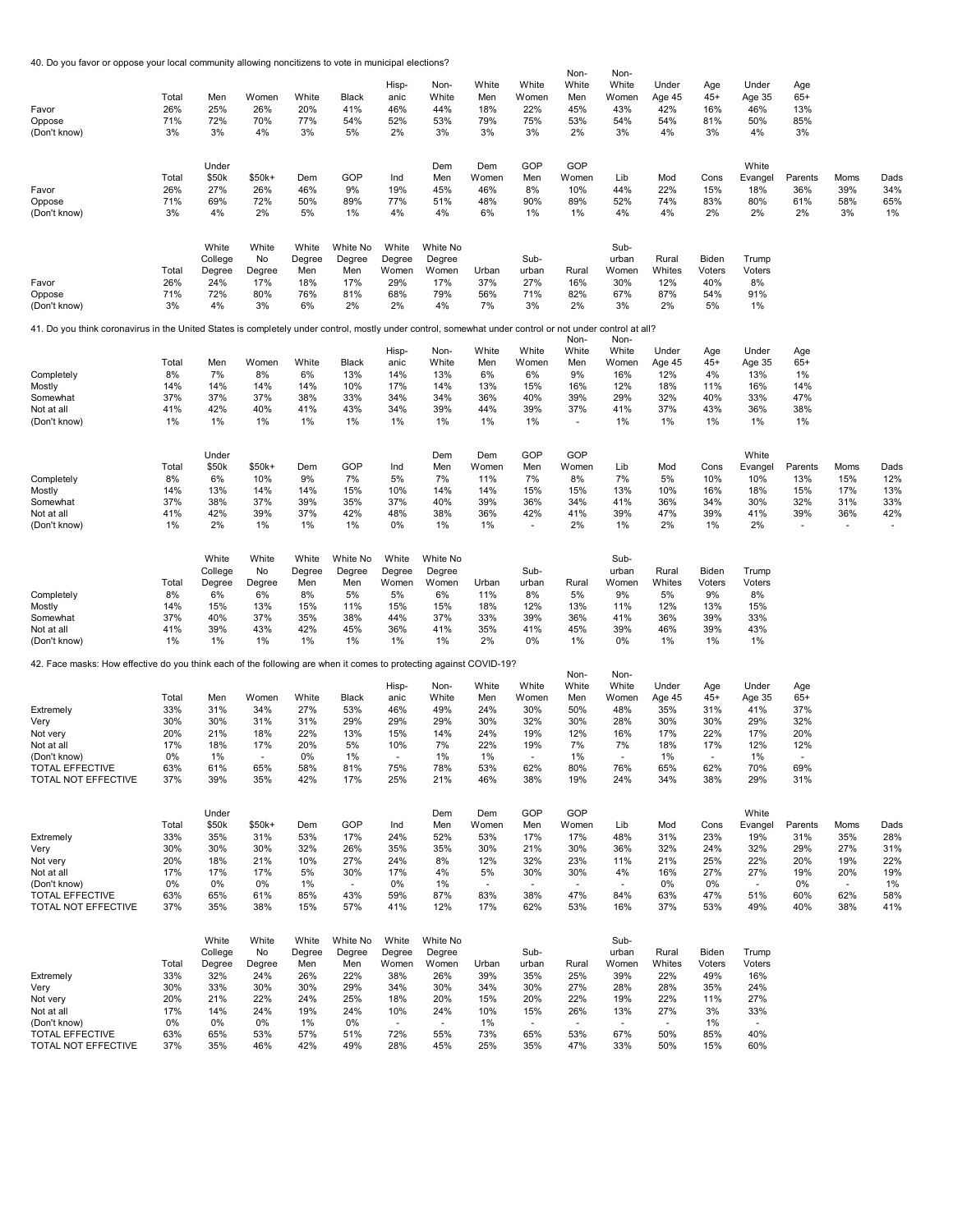43. Vaccines: How effective do you think each of the following are when it comes to protecting against COVID-19?

|                                                                                                                          |            |            |            |            |            | Hisp-                    | Non-       | White      | White          | Non-<br>White | Non-<br>White            | Under      | Age        | Under      | Age        |               |            |
|--------------------------------------------------------------------------------------------------------------------------|------------|------------|------------|------------|------------|--------------------------|------------|------------|----------------|---------------|--------------------------|------------|------------|------------|------------|---------------|------------|
|                                                                                                                          | Total      | Men        | Women      | White      | Black      | anic                     | White      | Men        | Women          | Men           | Women                    | Age 45     | $45+$      | Age 35     | $65+$      |               |            |
| Extremely                                                                                                                | 40%        | 42%        | 38%        | 39%        | 42%        | 43%                      | 44%        | 39%        | 39%            | 51%           | 38%                      | 37%        | 42%        | 38%        | 47%        |               |            |
| Very                                                                                                                     | 26%        | 25%        | 28%        | 28%        | 20%        | 23%                      | 22%        | 28%        | 27%            | 17%           | 28%                      | 23%        | 28%        | 23%        | 31%        |               |            |
| Not very                                                                                                                 | 19%        | 20%        | 18%        | 18%        | 23%        | 24%                      | 22%        | 19%        | 17%            | 22%           | 22%                      | 21%        | 18%        | 25%        | 15%        |               |            |
| Not at all                                                                                                               | 14%        | 12%        | 16%        | 15%        | 12%        | 10%                      | 11%        | 14%        | 17%            | 8%            | 13%                      | 17%        | 13%        | 14%        | 6%         |               |            |
| (Don't know)                                                                                                             | 0%         | 1%         | 0%         | 0%         | 2%         | $\overline{\phantom{a}}$ | 1%         | 0%         | 0%             | 2%            | $\sim$                   | 1%         | $\sim$     | 0%         |            |               |            |
| <b>TOTAL EFFECTIVE</b>                                                                                                   | 66%        | 67%        | 66%        | 67%        | 63%        | 66%                      | 67%        | 67%        | 66%            | 68%           | 65%                      | 61%        | 70%        | 61%        | 79%        |               |            |
| TOTAL NOT EFFECTIVE                                                                                                      | 33%        | 33%        | 34%        | 33%        | 35%        | 34%                      | 32%        | 33%        | 33%            | 30%           | 35%                      | 38%        | 30%        | 39%        | 21%        |               |            |
|                                                                                                                          |            | Under      |            |            |            |                          | Dem        | Dem        | GOP            | GOP           |                          |            |            | White      |            |               |            |
|                                                                                                                          | Total      | \$50k      | \$50k+     | Dem        | GOP        | Ind                      | Men        | Women      | Men            | Women         | Lib                      | Mod        | Cons       | Evangel    | Parents    | Moms          | Dads       |
| Extremely                                                                                                                | 40%        | 38%        | 42%        | 61%        | 24%        | 30%                      | 64%        | 59%        | 25%            | 22%           | 58%                      | 38%        | 28%        | 29%        | 32%        | 29%           | 35%        |
| Very                                                                                                                     | 26%        | 24%        | 28%        | 25%        | 28%        | 26%                      | 24%        | 26%        | 25%            | 31%           | 26%                      | 24%        | 28%        | 30%        | 26%        | 27%           | 25%        |
| Not very                                                                                                                 | 19%        | 21%        | 16%        | 9%         | 25%        | 26%                      | 9%         | 10%        | 29%            | 22%           | 10%                      | 23%        | 23%        | 19%        | 24%        | 23%           | 26%        |
| Not at all                                                                                                               | 14%        | 16%        | 13%        | 4%         | 23%        | 19%                      | 2%         | 6%         | 21%            | 25%           | 5%                       | 15%        | 21%        | 22%        | 17%        | 20%           | 14%        |
| (Don't know)                                                                                                             | 0%         | 0%         | 0%         | 0%         | 0%         |                          | 1%         |            | 0%             | 0%            | 0%                       | 1%         | 0%         | $\sim$     |            |               |            |
| <b>TOTAL EFFECTIVE</b>                                                                                                   | 66%        | 62%        | 70%        | 86%        | 51%        | 56%                      | 88%        | 84%        | 50%            | 53%           | 85%                      | 62%        | 55%        | 59%        | 58%        | 57%           | 60%        |
| TOTAL NOT EFFECTIVE                                                                                                      | 33%        | 37%        | 29%        | 14%        | 48%        | 44%                      | 11%        | 16%        | 50%            | 47%           | 15%                      | 38%        | 44%        | 41%        | 42%        | 43%           | 40%        |
|                                                                                                                          |            | White      | White      | White      | White No   | White                    | White No   |            |                |               | Sub-                     |            |            |            |            |               |            |
|                                                                                                                          |            | College    | No         | Degree     | Degree     | Degree                   | Degree     |            | Sub-           |               | urban                    | Rural      | Biden      | Trump      |            |               |            |
|                                                                                                                          | Total      | Degree     | Degree     | Men        | Men        | Women                    | Women      | Urban      | urban          | Rural         | Women                    | Whites     | Voters     | Voters     |            |               |            |
| Extremely                                                                                                                | 40%        | 50%        | 32%        | 49%        | 31%        | 51%                      | 32%        | 42%        | 43%            | 34%           | 41%                      | 34%        | 60%        | 20%        |            |               |            |
| Very                                                                                                                     | 26%        | 27%        | 28%        | 27%        | 28%        | 26%                      | 28%        | 30%        | 27%            | 23%           | 26%                      | 25%        | 25%        | 27%        |            |               |            |
| Not verv                                                                                                                 | 19%        | 15%        | 20%        | 14%        | 23%        | 17%                      | 17%        | 16%        | 18%            | 22%           | 18%                      | 22%        | 10%        | 26%        |            |               |            |
| Not at all                                                                                                               | 14%        | 8%         | 20%        | 9%         | 17%        | 7%                       | 23%        | 11%        | 13%            | 19%           | 14%                      | 19%        | 4%         | 26%        |            |               |            |
| (Don't know)                                                                                                             | 0%         | 0%         | 0%         | 1%         |            |                          | 0%         | 1%         | $\blacksquare$ | 0%            | $\overline{\phantom{a}}$ | 0%         | 0%         | 0%         |            |               |            |
| <b>TOTAL EFFECTIVE</b>                                                                                                   | 66%        | 77%        | 60%        | 77%        | 60%        | 77%                      | 60%        | 72%        | 70%            | 58%           | 67%                      | 59%        | 86%        | 47%        |            |               |            |
| TOTAL NOT EFFECTIVE                                                                                                      | 33%        | 23%        | 40%        | 23%        | 40%        | 23%                      | 40%        | 27%        | 30%            | 42%           | 33%                      | 41%        | 14%        | 52%        |            |               |            |
| 44. Frequent testing: How effective do you think each of the following are when it comes to protecting against COVID-19? |            |            |            |            |            |                          |            |            |                | Non-          | Non-                     |            |            |            |            |               |            |
|                                                                                                                          |            |            |            |            |            | Hisp-                    | Non-       | White      | White          | White         | White                    | Under      | Age        | Under      | Age        |               |            |
|                                                                                                                          | Total      | Men        | Women      | White      | Black      | anic                     | White      | Men        | Women          | Men           | Women                    | Age 45     | $45+$      | Age 35     | $65+$      |               |            |
| Extremely                                                                                                                | 23%        | 21%        | 24%        | 19%        | 36%        | 35%                      | 35%        | 16%        | 21%            | 33%           | 37%                      | 30%        | 18%        | 36%        | 15%        |               |            |
| Very                                                                                                                     | 31%        | 30%        | 31%        | 30%        | 38%        | 31%                      | 33%        | 27%        | 32%            | 38%           | 27%                      | 30%        | 31%        | 30%        | 35%        |               |            |
| Not very                                                                                                                 | 28%        | 30%        | 26%        | 30%        | 17%        | 26%                      | 24%        | 35%        | 25%            | 20%           | 28%                      | 24%        | 30%        | 23%        | 33%        |               |            |
| Not at all                                                                                                               | 18%        | 17%        | 19%        | 21%        | 8%         | 8%                       | 8%         | 20%        | 22%            | 8%            | 7%                       | 15%        | 20%        | 10%        | 15%        |               |            |
| (Don't know)                                                                                                             | 1%         | 2%         | 1%         | 1%         | 1%         | $\sim$                   | 0%         | 2%         | 0%             | 1%            | $\sim$                   | 0%         | 1%         | 0%         | 3%         |               |            |
| <b>TOTAL EFFECTIVE</b>                                                                                                   | 53%        | 51%        | 55%        | 48%        | 74%        | 66%                      | 68%        | 43%        | 52%            | 71%           | 64%                      | 60%        | 49%        | 66%        | 50%        |               |            |
| TOTAL NOT EFFECTIVE                                                                                                      | 46%        | 47%        | 44%        | 51%        | 25%        | 34%                      | 32%        | 55%        | 47%            | 28%           | 36%                      | 40%        | 49%        | 34%        | 47%        |               |            |
|                                                                                                                          |            | Under      |            |            |            |                          | Dem        | Dem        | GOP            | GOP           |                          |            |            | White      |            |               |            |
|                                                                                                                          | Total      | \$50k      | \$50k+     | Dem        | GOP        | Ind                      | Men        | Women      | Men            | Women         | Lib                      | Mod        | Cons       | Evangel    | Parents    | Moms          | Dads       |
| Extremely                                                                                                                | 23%        | 24%        | 22%        | 35%        | 12%        | 19%                      | 34%        | 36%        | 11%            | 13%           | 33%                      | 22%        | 15%        | 15%        | 26%        | 28%           | 24%        |
| Very                                                                                                                     | 31%        | 31%        | 29%        | 38%        | 24%        | 29%                      | 42%        | 35%        | 21%            | 27%           | 39%                      | 31%        | 24%        | 29%        | 29%        | 30%           | 29%        |
| Not very                                                                                                                 | 28%        | 27%        | 28%        | 20%        | 33%        | 33%                      | 14%        | 24%        | 39%            | 27%           | 21%                      | 31%        | 31%        | 28%        | 24%        | 22%           | 25%        |
| Not at all                                                                                                               | 18%        | 17%        | 20%        | 5%         | 31%        | 18%                      | 6%         | 5%         | 29%            | 33%           | 6%                       | 15%        | 29%        | 26%        | 21%        | 20%           | 21%        |
| (Don't know)                                                                                                             | 1%         | 1%         | 1%         | 2%         | 0%         | 1%                       | 4%         | 0%         | $\sim$         | 0%<br>39%     | 2%                       | 1%         | 1%         | 2%         | 0%         | $\sim$<br>58% | 1%         |
| <b>TOTAL EFFECTIVE</b><br>TOTAL NOT EFFECTIVE                                                                            | 53%<br>46% | 55%<br>44% | 52%<br>48% | 73%<br>25% | 36%<br>64% | 48%                      | 76%<br>20% | 71%<br>29% | 32%<br>68%     | 60%           | 72%<br>27%               | 53%<br>46% | 40%<br>60% | 44%<br>55% | 55%<br>44% | 42%           | 53%<br>47% |
|                                                                                                                          |            |            |            |            |            | 51%                      |            |            |                |               |                          |            |            |            |            |               |            |
|                                                                                                                          |            | White      | White      | White      | White No   | White                    | White No   |            |                |               | Sub-                     |            |            |            |            |               |            |
|                                                                                                                          |            | College    | No         | Degree     | Degree     | Degree                   | Degree     |            | Sub-           |               | urban                    | Rural      | Biden      | Trump      |            |               |            |
|                                                                                                                          | Total      | Degree     | Degree     | Men        | Men        | Women                    | Women      | Urban      | urban          | Rural         | Women                    | Whites     | Voters     | Voters     |            |               |            |
| Extremely                                                                                                                | 23%        | 21%        | 17%        | 18%        | 15%        | 25%                      | 18%        | 27%        | 25%            | 16%           | 30%                      | 14%        | 33%        | 11%        |            |               |            |
| Very                                                                                                                     | 31%        | 30%        | 29%        | 26%        | 28%        | 33%                      | 31%        | 36%        | 30%            | 27%           | 29%                      | 26%        | 38%        | 24%        |            |               |            |
| Not very                                                                                                                 | 28%        | 32%        | 28%        | 38%        | 32%        | 27%                      | 25%        | 26%        | 27%            | 30%           | 25%                      | 31%        | 22%        | 30%        |            |               |            |
| Not at all                                                                                                               | 18%<br>1%  | 16%<br>1%  | 24%<br>2%  | 17%<br>1%  | 22%<br>2%  | 15%                      | 26%<br>1%  | 10%<br>1%  | 16%<br>1%      | 26%<br>1%     | 17%<br>0%                | 28%<br>1%  | 5%<br>2%   | 34%<br>0%  |            |               |            |
| (Don't know)<br><b>TOTAL EFFECTIVE</b>                                                                                   | 53%        | 51%        | 46%        | 44%        | 43%        | 58%                      | 49%        | 63%        | 55%            | 43%           | 58%                      | 40%        | 71%        | 35%        |            |               |            |
| TOTAL NOT EFFECTIVE                                                                                                      | 46%        | 48%        | 52%        | 55%        | 55%        | 42%                      | 50%        | 36%        | 44%            | 56%           | 41%                      | 59%        | 27%        | 65%        |            |               |            |
|                                                                                                                          |            |            |            |            |            |                          |            |            |                |               |                          |            |            |            |            |               |            |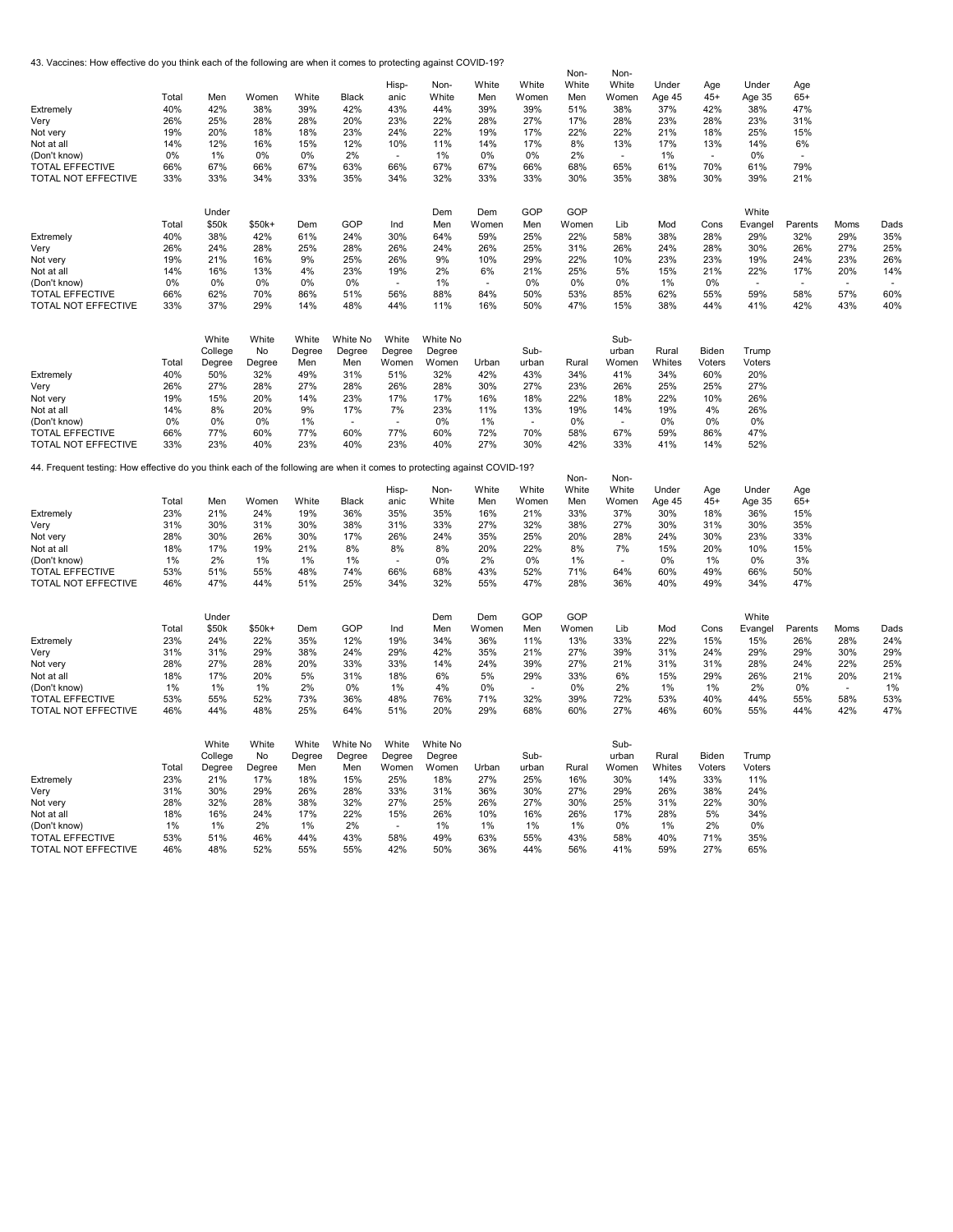45. Vaccine mandates: How effective do you think each of the following are when it comes to protecting against COVID-19?

| Extremely<br>Very<br>Not very<br>Not at all<br>(Don't know)<br><b>TOTAL EFFECTIVE</b><br>TOTAL NOT EFFECTIVE<br>Extremely<br>Very<br>Not very<br>Not at all<br>(Don't know) | Total<br>29%<br>22%<br>19%<br>29%<br>1%<br>51%<br>49%<br>Total<br>29%<br>22%<br>19%<br>29%<br>1% | Men<br>29%<br>22%<br>20%<br>28%<br>1%<br>50%<br>48%<br>Under<br>\$50k<br>27%<br>23%<br>20%<br>29%<br>0% | Women<br>30%<br>21%<br>19%<br>30%<br>0%<br>51%<br>49%<br>$$50k+$<br>31%<br>20%<br>19%<br>29%<br>1% | White<br>26%<br>21%<br>19%<br>32%<br>1%<br>48%<br>51%<br>Dem<br>47%<br>30%<br>13%<br>9%<br>1% | Black<br>38%<br>26%<br>20%<br>15%<br>1%<br>64%<br>35%<br>GOP<br>15%<br>13%<br>24%<br>48%<br>$\sim$ | Hisp-<br>anic<br>38%<br>17%<br>21%<br>24%<br>$\overline{\phantom{a}}$<br>55%<br>45%<br>Ind<br>22%<br>20%<br>23%<br>33%<br>1% | Non-<br>White<br>38%<br>22%<br>21%<br>18%<br>1%<br>60%<br>39%<br>Dem<br>Men<br>46%<br>32%<br>14%<br>5%<br>2% | White<br>Men<br>24%<br>22%<br>21%<br>32%<br>1%<br>46%<br>53%<br>Dem<br>Women<br>48%<br>29%<br>12%<br>11%<br>$\sim$ | White<br>Women<br>29%<br>21%<br>18%<br>32%<br>0%<br>49%<br>50%<br>GOP<br>Men<br>16%<br>11%<br>25%<br>48%<br>$\overline{\phantom{a}}$ | Non-<br>White<br>Men<br>41%<br>21%<br>21%<br>17%<br>1%<br>62%<br>37%<br>GOP<br>Women<br>14%<br>15%<br>23%<br>48%<br>$\overline{\phantom{a}}$ | Non-<br>White<br>Women<br>35%<br>23%<br>22%<br>20%<br>$\sim$<br>58%<br>42%<br>Lib<br>45%<br>30%<br>12%<br>12%<br>0% | Under<br>Age 45<br>28%<br>21%<br>21%<br>29%<br>1%<br>49%<br>50%<br>Mod<br>29%<br>18%<br>26%<br>27%<br>0% | Age<br>$45+$<br>30%<br>22%<br>18%<br>29%<br>1%<br>52%<br>48%<br>Cons<br>18%<br>17%<br>21%<br>43%<br>1% | Under<br>Age 35<br>30%<br>20%<br>24%<br>26%<br>0%<br>50%<br>50%<br>White<br>Evangel<br>16%<br>20%<br>20%<br>43%<br>1% | Age<br>$65+$<br>32%<br>26%<br>17%<br>24%<br>1%<br>58%<br>41%<br>Parents<br>23%<br>21%<br>21%<br>35%<br>0% | Moms<br>22%<br>22%<br>24%<br>32%<br>٠ | Dads<br>24%<br>20%<br>17%<br>37%<br>1% |
|-----------------------------------------------------------------------------------------------------------------------------------------------------------------------------|--------------------------------------------------------------------------------------------------|---------------------------------------------------------------------------------------------------------|----------------------------------------------------------------------------------------------------|-----------------------------------------------------------------------------------------------|----------------------------------------------------------------------------------------------------|------------------------------------------------------------------------------------------------------------------------------|--------------------------------------------------------------------------------------------------------------|--------------------------------------------------------------------------------------------------------------------|--------------------------------------------------------------------------------------------------------------------------------------|----------------------------------------------------------------------------------------------------------------------------------------------|---------------------------------------------------------------------------------------------------------------------|----------------------------------------------------------------------------------------------------------|--------------------------------------------------------------------------------------------------------|-----------------------------------------------------------------------------------------------------------------------|-----------------------------------------------------------------------------------------------------------|---------------------------------------|----------------------------------------|
| <b>TOTAL EFFECTIVE</b>                                                                                                                                                      | 51%                                                                                              | 51%                                                                                                     | 51%                                                                                                | 77%                                                                                           | 28%                                                                                                | 42%                                                                                                                          | 78%                                                                                                          | 77%                                                                                                                | 27%                                                                                                                                  | 29%                                                                                                                                          | 75%                                                                                                                 | 46%                                                                                                      | 35%                                                                                                    | 36%                                                                                                                   | 44%                                                                                                       | 44%                                   | 45%                                    |
| TOTAL NOT EFFECTIVE                                                                                                                                                         | 49%                                                                                              | 49%                                                                                                     | 48%                                                                                                | 22%                                                                                           | 72%                                                                                                | 57%                                                                                                                          | 20%                                                                                                          | 23%                                                                                                                | 73%                                                                                                                                  | 71%                                                                                                                                          | 24%                                                                                                                 | 53%                                                                                                      | 64%                                                                                                    | 63%                                                                                                                   | 55%                                                                                                       | 56%                                   | 55%                                    |
| Extremely<br>Very<br>Not very<br>Not at all<br>(Don't know)<br><b>TOTAL EFFECTIVE</b><br>TOTAL NOT EFFECTIVE                                                                | Total<br>29%<br>22%<br>19%<br>29%<br>1%<br>51%<br>49%                                            | White<br>College<br>Degree<br>35%<br>23%<br>16%<br>24%<br>1%<br>59%<br>40%                              | White<br>No<br>Degree<br>20%<br>20%<br>21%<br>38%<br>0%<br>40%<br>59%                              | White<br>Degree<br>Men<br>31%<br>24%<br>14%<br>28%<br>2%<br>56%<br>42%                        | White No<br>Degree<br>Men<br>18%<br>20%<br>25%<br>36%<br>0%<br>39%<br>61%                          | White<br>Degree<br>Women<br>39%<br>23%<br>17%<br>21%<br>$\sim$<br>62%<br>38%                                                 | White No<br>Degree<br>Women<br>22%<br>20%<br>18%<br>40%<br>0%<br>42%<br>58%                                  | Urban<br>33%<br>26%<br>20%<br>20%<br>2%<br>59%<br>40%                                                              | Sub-<br>urban<br>31%<br>19%<br>22%<br>28%<br>0%<br>50%<br>50%                                                                        | Rural<br>25%<br>21%<br>16%<br>38%<br>0%<br>45%<br>54%                                                                                        | Sub-<br>urban<br>Women<br>31%<br>19%<br>21%<br>28%<br>0%<br>50%<br>50%                                              | Rural<br>Whites<br>23%<br>21%<br>16%<br>40%<br>0%<br>43%<br>56%                                          | Biden<br>Voters<br>46%<br>31%<br>14%<br>8%<br>1%<br>77%<br>22%                                         | Trump<br>Voters<br>12%<br>12%<br>23%<br>53%<br>٠<br>25%<br>75%                                                        |                                                                                                           |                                       |                                        |
| 46. The United States Supreme Court: For each of the following parts of the federal government, please tell me if you think it is doing a competent job, or not?            |                                                                                                  |                                                                                                         |                                                                                                    |                                                                                               |                                                                                                    |                                                                                                                              |                                                                                                              |                                                                                                                    |                                                                                                                                      |                                                                                                                                              |                                                                                                                     |                                                                                                          |                                                                                                        |                                                                                                                       |                                                                                                           |                                       |                                        |
|                                                                                                                                                                             |                                                                                                  |                                                                                                         |                                                                                                    |                                                                                               |                                                                                                    | Hisp-                                                                                                                        | Non-                                                                                                         | White                                                                                                              | White                                                                                                                                | Non-<br>White                                                                                                                                | Non-<br>White                                                                                                       | Under                                                                                                    | Age                                                                                                    | Under                                                                                                                 | Age                                                                                                       |                                       |                                        |
| Yes, competent<br>Not competent<br>(Don't know)                                                                                                                             | Total<br>57%<br>38%<br>5%                                                                        | Men<br>60%<br>36%<br>4%                                                                                 | Women<br>54%<br>40%<br>6%                                                                          | White<br>59%<br>36%<br>5%                                                                     | Black<br>44%<br>47%<br>9%                                                                          | anic<br>54%<br>40%<br>6%                                                                                                     | White<br>50%<br>43%<br>7%                                                                                    | Men<br>63%<br>32%<br>4%                                                                                            | Women<br>56%<br>39%<br>5%                                                                                                            | Men<br>50%<br>45%<br>4%                                                                                                                      | Women<br>50%<br>40%<br>10%                                                                                          | Age 45<br>55%<br>40%<br>6%                                                                               | $45+$<br>58%<br>37%<br>5%                                                                              | Age 35<br>57%<br>38%<br>6%                                                                                            | $65+$<br>59%<br>35%<br>5%                                                                                 |                                       |                                        |
| Yes, competent<br>Not competent<br>(Don't know)                                                                                                                             | Total<br>57%<br>38%<br>5%                                                                        | Under<br>\$50k<br>53%<br>41%<br>5%                                                                      | $$50k+$<br>60%<br>36%<br>5%                                                                        | Dem<br>51%<br>43%<br>6%                                                                       | GOP<br>65%<br>31%<br>4%                                                                            | Ind<br>52%<br>42%<br>7%                                                                                                      | Dem<br>Men<br>51%<br>42%<br>7%                                                                               | Dem<br>Women<br>51%<br>43%<br>5%                                                                                   | GOP<br>Men<br>68%<br>30%<br>2%                                                                                                       | GOP<br>Women<br>61%<br>33%<br>6%                                                                                                             | Lib<br>49%<br>46%<br>5%                                                                                             | Mod<br>49%<br>43%<br>8%                                                                                  | Cons<br>67%<br>29%<br>4%                                                                               | White<br>Evangel<br>63%<br>33%<br>4%                                                                                  | Parents<br>61%<br>33%<br>6%                                                                               | Moms<br>60%<br>34%<br>6%              | Dads<br>62%<br>32%<br>6%               |
| Yes, competent<br>Not competent<br>(Don't know)                                                                                                                             | Total<br>57%<br>38%<br>5%                                                                        | White<br>College<br>Degree<br>61%<br>34%<br>5%                                                          | White<br>No<br>Degree<br>58%<br>37%<br>5%                                                          | White<br>Degree<br>Men<br>62%<br>32%<br>6%                                                    | White No<br>Degree<br>Men<br>64%<br>32%<br>3%                                                      | White<br>Degree<br>Women<br>61%<br>36%<br>3%                                                                                 | White No<br>Degree<br>Women<br>53%<br>40%<br>6%                                                              | Urban<br>59%<br>33%<br>8%                                                                                          | Sub-<br>urban<br>56%<br>39%<br>5%                                                                                                    | Rural<br>56%<br>40%<br>3%                                                                                                                    | Sub-<br>urban<br>Women<br>53%<br>41%<br>6%                                                                          | Rural<br>Whites<br>57%<br>39%<br>4%                                                                      | Biden<br>Voters<br>51%<br>42%<br>7%                                                                    | Trump<br>Voters<br>64%<br>33%<br>3%                                                                                   |                                                                                                           |                                       |                                        |
| 47. The Centers for Disease Control or CDC: For each of the following parts of the federal government, please tell me if you think it is doing a competent job, or not?     |                                                                                                  |                                                                                                         |                                                                                                    |                                                                                               |                                                                                                    |                                                                                                                              |                                                                                                              |                                                                                                                    |                                                                                                                                      |                                                                                                                                              |                                                                                                                     |                                                                                                          |                                                                                                        |                                                                                                                       |                                                                                                           |                                       |                                        |
| Yes, competent<br>Not competent<br>(Don't know)                                                                                                                             | Total<br>54%<br>43%<br>3%                                                                        | Men<br>55%<br>42%<br>3%                                                                                 | Women White<br>53%<br>44%<br>3%                                                                    | 52%<br>45%<br>3%                                                                              | Black<br>59%<br>35%<br>6%                                                                          | Hisp-<br>anic<br>59%<br>36%<br>5%                                                                                            | Non-<br>White<br>60%<br>35%<br>5%                                                                            | White<br>Men<br>53%<br>45%<br>3%                                                                                   | White<br>Women<br>52%<br>46%<br>3%                                                                                                   | Non-<br>White<br>Men<br>60%<br>35%<br>5%                                                                                                     | Non-<br>White<br>Women<br>60%<br>36%<br>5%                                                                          | Under<br>Age 45<br>55%<br>41%<br>4%                                                                      | Age<br>45+<br>53%<br>44%<br>3%                                                                         | Under<br>Age 35<br>57%<br>39%<br>4%                                                                                   | Age<br>$65+$<br>56%<br>42%<br>2%                                                                          |                                       |                                        |
| Yes, competent<br>Not competent<br>(Don't know)                                                                                                                             | Total<br>54%<br>43%<br>3%                                                                        | Under<br>\$50k<br>57%<br>39%<br>4%                                                                      | $$50k+$<br>52%<br>45%<br>3%                                                                        | Dem<br>79%<br>17%<br>3%                                                                       | GOP<br>31%<br>66%<br>3%                                                                            | Ind<br>47%<br>49%<br>4%                                                                                                      | Dem<br>Men<br>83%<br>13%<br>5%                                                                               | Dem<br>Women<br>77%<br>21%<br>2%                                                                                   | GOP<br>Men<br>31%<br>65%<br>3%                                                                                                       | GOP<br>Women<br>31%<br>66%<br>3%                                                                                                             | Lib<br>76%<br>20%<br>3%                                                                                             | Mod<br>54%<br>43%<br>4%                                                                                  | Cons<br>37%<br>60%<br>3%                                                                               | White<br>Evangel<br>44%<br>52%<br>4%                                                                                  | Parents<br>52%<br>44%<br>3%                                                                               | Moms<br>50%<br>46%<br>4%              | Dads<br>54%<br>43%<br>3%               |
| Yes, competent<br>Not competent<br>(Don't know)                                                                                                                             | Total<br>54%<br>43%<br>3%                                                                        | White<br>College<br>Degree<br>61%<br>38%<br>1%                                                          | White<br>No<br>Degree<br>46%<br>50%<br>4%                                                          | White<br>Degree<br>Men<br>61%<br>38%<br>1%                                                    | White No<br>Degree<br>Men<br>47%<br>49%<br>4%                                                      | White<br>Degree<br>Women<br>61%<br>38%<br>1%                                                                                 | White No<br>Degree<br>Women<br>46%<br>50%<br>4%                                                              | Urban<br>57%<br>38%<br>5%                                                                                          | Sub-<br>urban<br>55%<br>41%<br>3%                                                                                                    | Rural<br>48%<br>49%<br>2%                                                                                                                    | Sub-<br>urban<br>Women<br>55%<br>42%<br>4%                                                                          | Rural<br>Whites<br>48%<br>50%<br>2%                                                                      | Biden<br>Voters<br>79%<br>18%<br>3%                                                                    | Trump<br>Voters<br>26%<br>71%<br>3%                                                                                   |                                                                                                           |                                       |                                        |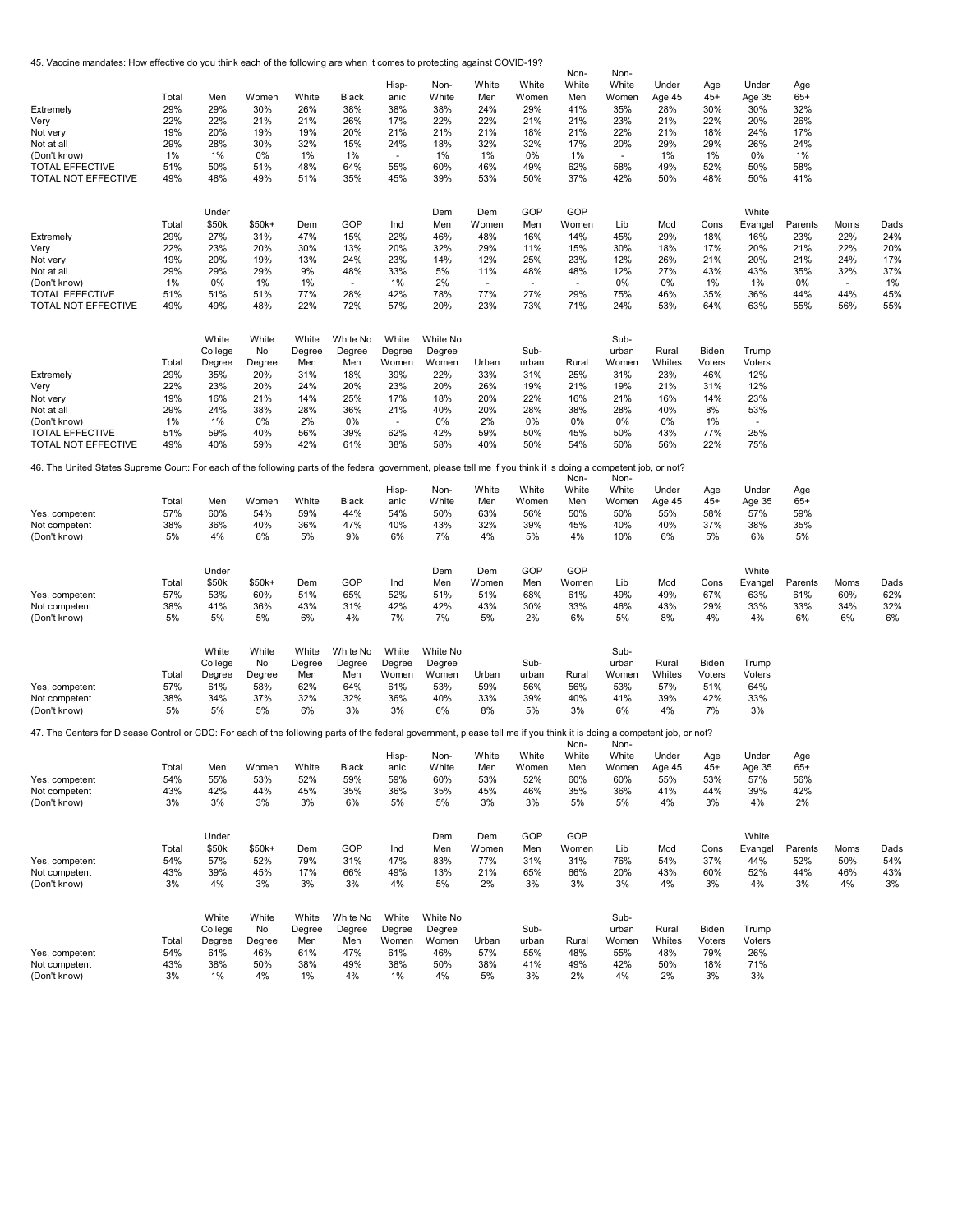48. How useful would you say the guidance from government agencies has been in helping you deal with COVID-19 in your day-to-day life? Non-

|                                                                                                                                                                                                                    |       |         |         |        |          |        |          |       |                | Non-   | Non-  |        |        |         |         |      |        |
|--------------------------------------------------------------------------------------------------------------------------------------------------------------------------------------------------------------------|-------|---------|---------|--------|----------|--------|----------|-------|----------------|--------|-------|--------|--------|---------|---------|------|--------|
|                                                                                                                                                                                                                    |       |         |         |        |          | Hisp-  | Non-     | White | White          | White  | White | Under  | Age    | Under   | Age     |      |        |
|                                                                                                                                                                                                                    | Total | Men     | Women   | White  | Black    | anic   | White    | Men   | Women          | Men    | Women | Age 45 | $45+$  | Age 35  | $65+$   |      |        |
| Extremely                                                                                                                                                                                                          | 12%   | 10%     | 13%     | 10%    | 19%      | 22%    | 19%      | 7%    | 11%            | 18%    | 21%   | 15%    | 9%     | 18%     | 7%      |      |        |
| Very                                                                                                                                                                                                               | 32%   | 33%     | 31%     | 31%    | 38%      | 31%    | 34%      | 31%   | 32%            | 38%    | 30%   | 28%    | 34%    | 28%     | 40%     |      |        |
|                                                                                                                                                                                                                    |       |         |         |        |          |        |          |       |                |        |       |        |        |         |         |      |        |
| Not very                                                                                                                                                                                                           | 34%   | 34%     | 33%     | 34%    | 31%      | 34%    | 33%      | 35%   | 32%            | 32%    | 35%   | 36%    | 32%    | 39%     | 31%     |      |        |
| Not at all                                                                                                                                                                                                         | 22%   | 22%     | 22%     | 25%    | 12%      | 14%    | 13%      | 26%   | 24%            | 12%    | 14%   | 20%    | 24%    | 16%     | 21%     |      |        |
| (Don't know)                                                                                                                                                                                                       | 0%    | 0%      | 0%      | 0%     | 1%       | $\sim$ | 1%       | 0%    | 0%             | 1%     | ×.    | 0%     | 0%     | $\sim$  | 0%      |      |        |
| <b>TOTAL USEFUL</b>                                                                                                                                                                                                | 43%   | 43%     | 44%     | 41%    | 57%      | 52%    | 53%      | 38%   | 43%            | 56%    | 51%   | 43%    | 43%    | 45%     | 48%     |      |        |
| TOTAL NOT USEFUL                                                                                                                                                                                                   | 56%   | 57%     | 56%     | 59%    | 42%      | 48%    | 46%      | 62%   | 57%            | 43%    | 49%   | 56%    | 56%    | 55%     | 52%     |      |        |
|                                                                                                                                                                                                                    |       |         |         |        |          |        |          |       |                |        |       |        |        |         |         |      |        |
|                                                                                                                                                                                                                    |       | Under   |         |        |          |        | Dem      | Dem   | GOP            | GOP    |       |        |        | White   |         |      |        |
|                                                                                                                                                                                                                    | Total | \$50k   | $$50k+$ | Dem    | GOP      | Ind    | Men      | Women | Men            | Women  | Lib   | Mod    | Cons   | Evangel | Parents | Moms | Dads   |
| Extremely                                                                                                                                                                                                          | 12%   | 11%     | 13%     | 23%    | 4%       | 4%     | 21%      | 25%   | 3%             | 5%     | 18%   | 8%     | 9%     | 8%      | 14%     | 15%  | 13%    |
| Very                                                                                                                                                                                                               | 32%   | 33%     | 31%     | 47%    | 18%      | 28%    | 48%      | 46%   | 20%            | 17%    | 48%   | 31%    | 20%    | 26%     | 29%     | 30%  | 28%    |
| Not very                                                                                                                                                                                                           | 34%   | 36%     | 31%     | 24%    | 41%      | 39%    | 27%      | 22%   | 42%            | 41%    | 26%   | 42%    | 35%    | 33%     | 34%     | 35%  | 34%    |
| Not at all                                                                                                                                                                                                         | 22%   | 20%     | 24%     | 5%     | 36%      | 29%    | 4%       | 7%    | 36%            | 37%    | 9%    | 18%    | 36%    | 33%     | 23%     | 20%  | 26%    |
| (Don't know)                                                                                                                                                                                                       | 0%    | 0%      | 0%      | 1%     | 0%       | $\sim$ | 1%       | 0%    | 0%             | $\sim$ | i.    | 1%     | 0%     | 0%      | 0%      | 1%   | $\sim$ |
|                                                                                                                                                                                                                    |       |         |         |        |          |        |          |       |                |        |       |        |        |         |         |      | 41%    |
| <b>TOTAL USEFUL</b>                                                                                                                                                                                                | 43%   | 44%     | 44%     | 70%    | 22%      | 32%    | 69%      | 70%   | 22%            | 22%    | 66%   | 39%    | 29%    | 34%     | 43%     | 45%  |        |
| TOTAL NOT USEFUL                                                                                                                                                                                                   | 56%   | 56%     | 55%     | 30%    | 78%      | 68%    | 30%      | 29%   | 77%            | 78%    | 34%   | 60%    | 71%    | 66%     | 57%     | 55%  | 59%    |
|                                                                                                                                                                                                                    |       | White   | White   | White  | White No | White  | White No |       |                |        | Sub-  |        |        |         |         |      |        |
|                                                                                                                                                                                                                    |       |         |         |        |          |        |          |       |                |        |       |        |        |         |         |      |        |
|                                                                                                                                                                                                                    |       | College | No      | Degree | Degree   | Degree | Degree   |       | Sub-           |        | urban | Rural  | Biden  | Trump   |         |      |        |
|                                                                                                                                                                                                                    | Total | Degree  | Degree  | Men    | Men      | Women  | Women    | Urban | urban          | Rural  | Women | Whites | Voters | Voters  |         |      |        |
| Extremely                                                                                                                                                                                                          | 12%   | 12%     | 8%      | 11%    | 5%       | 14%    | 10%      | 19%   | 11%            | 8%     | 13%   | 6%     | 22%    | 3%      |         |      |        |
| Very                                                                                                                                                                                                               | 32%   | 37%     | 28%     | 32%    | 30%      | 41%    | 26%      | 36%   | 32%            | 29%    | 31%   | 29%    | 47%    | 16%     |         |      |        |
| Not very                                                                                                                                                                                                           | 34%   | 30%     | 37%     | 31%    | 39%      | 28%    | 35%      | 28%   | 36%            | 34%    | 34%   | 33%    | 24%    | 41%     |         |      |        |
| Not at all                                                                                                                                                                                                         | 22%   | 21%     | 28%     | 26%    | 27%      | 17%    | 29%      | 16%   | 22%            | 29%    | 22%   | 31%    | 7%     | 40%     |         |      |        |
| (Don't know)                                                                                                                                                                                                       | 0%    | ÷.      | 0%      | $\sim$ | 0%       | $\sim$ | 0%       | 1%    | $\overline{a}$ | 0%     |       | 0%     | 0%     | 0%      |         |      |        |
|                                                                                                                                                                                                                    |       |         |         |        |          |        |          |       |                |        |       |        |        |         |         |      |        |
| <b>TOTAL USEFUL</b>                                                                                                                                                                                                | 43%   | 49%     | 35%     | 43%    | 34%      | 55%    | 36%      | 55%   | 42%            | 36%    | 44%   | 35%    | 68%    | 19%     |         |      |        |
| <b>TOTAL NOT USEFUL</b>                                                                                                                                                                                            | 56%   | 51%     | 64%     | 57%    | 65%      | 45%    | 64%      | 44%   | 58%            | 63%    | 56%   | 64%    | 31%    | 81%     |         |      |        |
| 49. There's been criticism of the Centers for Disease Control for inconsistent and confusing advice on coronavirus -- do you think the inconsistency comes mainly from learning new information about the virus or |       |         |         |        |          |        |          |       |                |        |       |        |        |         |         |      |        |
| mainly from the CDC not communicating clearly?                                                                                                                                                                     |       |         |         |        |          |        |          |       |                | Non-   | Non-  |        |        |         |         |      |        |
|                                                                                                                                                                                                                    |       |         |         |        |          |        |          |       |                |        |       |        |        |         |         |      |        |
|                                                                                                                                                                                                                    |       |         |         |        |          | Hisp-  | Non-     | White | White          | White  | White | Under  | Age    | Under   | Age     |      |        |
|                                                                                                                                                                                                                    | Total | Men     | Women   | White  | Black    | anic   | White    | Men   | Women          | Men    | Women | Age 45 | $45+$  | Age 35  | $65+$   |      |        |
| Learning new information<br>about the virus                                                                                                                                                                        | 52%   | 51%     | 53%     | 49%    | 53%      | 65%    | 61%      | 48%   | 50%            | 60%    | 62%   | 55%    | 50%    | 58%     | 54%     |      |        |
|                                                                                                                                                                                                                    | 45%   | 45%     | 44%     | 47%    | 43%      | 34%    | 37%      | 47%   | 46%            | 39%    | 36%   | 42%    | 46%    | 38%     | 42%     |      |        |
| Not communicating clearly                                                                                                                                                                                          |       |         |         |        |          |        |          |       |                |        |       |        |        |         |         |      |        |
| (Don't know)                                                                                                                                                                                                       | 3%    | 3%      | 3%      | 4%     | 3%       | 1%     | 2%       | 4%    | 4%             | 1%     | 2%    | 3%     | 4%     | 3%      | 4%      |      |        |
|                                                                                                                                                                                                                    |       | Under   |         |        |          |        | Dem      | Dem   | GOP            | GOP    |       |        |        | White   |         |      |        |
|                                                                                                                                                                                                                    | Total | \$50k   | $$50k+$ | Dem    | GOP      | Ind    | Men      | Women | Men            | Women  | Lib   | Mod    | Cons   |         |         | Moms | Dads   |
|                                                                                                                                                                                                                    |       |         |         |        |          |        |          |       |                |        |       |        |        | Evangel | Parents |      |        |
| Learning new information<br>about the virus                                                                                                                                                                        | 52%   | 52%     | 53%     | 72%    | 34%      | 46%    | 70%      | 73%   | 37%            | 32%    | 71%   | 47%    | 40%    | 41%     | 52%     | 55%  | 49%    |
| Not communicating clearly                                                                                                                                                                                          | 45%   | 45%     | 44%     | 25%    | 62%      | 51%    | 26%      | 24%   | 59%            | 64%    | 26%   | 49%    | 56%    | 52%     | 45%     | 42%  | 48%    |
| (Don't know)                                                                                                                                                                                                       | 3%    | 3%      | 3%      | 3%     | 4%       | 2%     | 3%       | 3%    | 4%             | 4%     | 2%    | 3%     | 4%     | 7%      | 3%      | 2%   | 4%     |
|                                                                                                                                                                                                                    |       |         |         |        |          |        |          |       |                |        |       |        |        |         |         |      |        |
|                                                                                                                                                                                                                    |       | White   | White   | White  | White No | White  | White No |       |                |        | Sub-  |        |        |         |         |      |        |
|                                                                                                                                                                                                                    |       | College | No      | Degree | Degree   | Degree | Degree   |       | Sub-           |        | urban | Rural  | Biden  | Trump   |         |      |        |
|                                                                                                                                                                                                                    | Total | Degree  | Degree  | Men    | Men      | Women  | Women    | Urban | urban          | Rural  | Women | Whites | Voters | Voters  |         |      |        |
| Learning new information                                                                                                                                                                                           | 52%   | 58%     | 44%     | 57%    | 42%      | 59%    | 45%      | 54%   | 56%            | 44%    | 57%   | 43%    | 72%    | 30%     |         |      |        |
| about the virus                                                                                                                                                                                                    |       |         |         |        |          |        |          |       |                |        |       |        |        |         |         |      |        |
|                                                                                                                                                                                                                    | 45%   | 37%     | 53%     | 37%    | 55%      | 37%    | 52%      | 40%   | 42%            | 53%    | 40%   | 54%    | 25%    | 66%     |         |      |        |
| Not communicating clearly                                                                                                                                                                                          |       |         |         |        |          |        |          |       |                |        |       |        |        |         |         |      |        |
| (Don't know)                                                                                                                                                                                                       | 3%    | 5%      | 3%      | 6%     | 3%       | 4%     | 3%       | 5%    | 2%             | 3%     | 2%    | 3%     | 4%     | 4%      |         |      |        |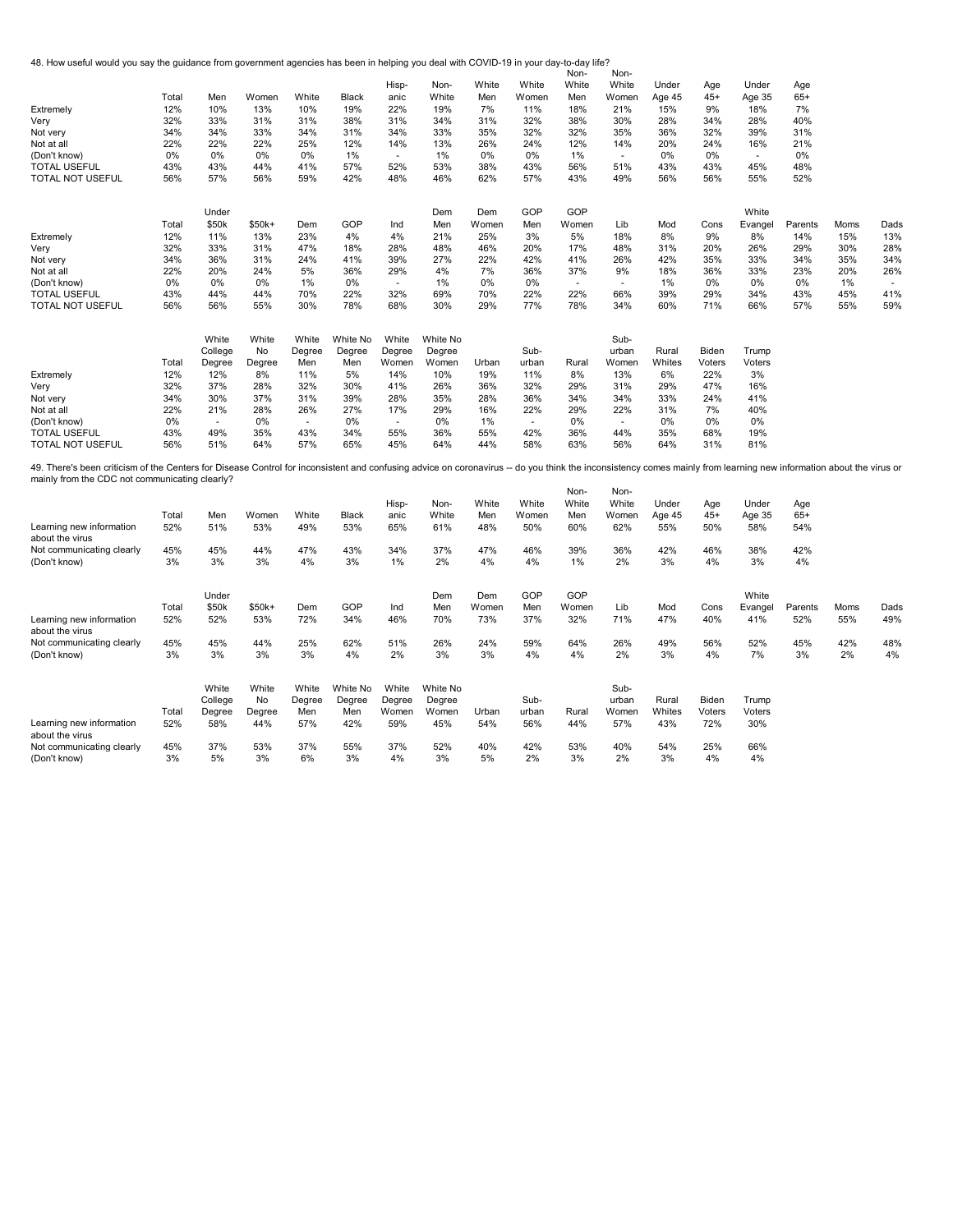50. Thinking about the winter school term, do you think your local public schools should:

|                                                                                                                          |              |               |               |              |              | Hisp-        | Non-         | White        | White        | Non-<br>White  | Non-<br>White | Under         | Age           | Under         | Age          |           |           |
|--------------------------------------------------------------------------------------------------------------------------|--------------|---------------|---------------|--------------|--------------|--------------|--------------|--------------|--------------|----------------|---------------|---------------|---------------|---------------|--------------|-----------|-----------|
|                                                                                                                          | Total        | Men           | Women         | White        | Black        | anic         | White        | Men          | Women        | Men            | Women         | Age 45        | $45+$         | Age 35        | $65+$        |           |           |
| Reopen fully in-person as<br>usual                                                                                       | 28%          | 29%           | 27%           | 32%          | 6%           | 20%          | 14%          | 35%          | 30%          | 10%            | 18%           | 23%           | 31%           | 18%           | 34%          |           |           |
| Open in-person with social<br>distancing and masks                                                                       | 27%          | 27%           | 27%           | 26%          | 31%          | 34%          | 33%          | 25%          | 26%          | 32%            | 33%           | 26%           | 28%           | 26%           | 32%          |           |           |
| Combine in-person and<br>remote learning                                                                                 | 30%          | 30%           | 30%           | 30%          | 31%          | 27%          | 29%          | 30%          | 30%          | 30%            | 29%           | 31%           | 29%           | 32%           | 26%          |           |           |
| Be fully remote                                                                                                          | 14%          | 14%           | 14%           | 11%          | 30%          | 19%          | 23%          | 9%           | 12%          | 27%            | 19%           | 19%           | 11%           | 21%           | 6%           |           |           |
| (Don't know)                                                                                                             | 1%           | 1%            | 1%            | 1%           | 2%           |              | 1%           | 1%           | 1%           | 1%             | $1\%$         | $1\%$         | 1%            | 2%            | 1%           |           |           |
|                                                                                                                          |              | Under         |               |              |              |              | Dem          | Dem          | GOP          | GOP            |               |               |               | White         |              |           |           |
|                                                                                                                          | Total        | \$50k         | \$50k+        | Dem          | GOP          | Ind          | Men          | Women        | Men          | Women          | Lib           | Mod           | Cons          | Evangel       | Parents      | Moms      | Dads      |
| Reopen fully in-person as<br>usual                                                                                       | 28%          | 26%           | 30%           | 11%          | 50%          | 20%          | 9%           | 12%          | 52%          | 48%            | 9%            | 19%           | 48%           | 42%           | 30%          | 29%       | 31%       |
| Open in-person with social                                                                                               | 27%          | 24%           | 29%           | 37%          | 18%          | 25%          | 37%          | 37%          | 16%          | 20%            | 36%           | 27%           | 20%           | 19%           | 26%          | 26%       | 25%       |
| distancing and masks<br>Combine in-person and                                                                            | 30%          | 31%           | 29%           | 34%          | 24%          | 33%          | 34%          | 34%          | 25%          | 23%            | 36%           | 34%           | 22%           | 29%           | 26%          | 26%       | 26%       |
| remote learning                                                                                                          |              |               |               |              |              |              |              |              |              |                |               |               |               |               |              |           |           |
| Be fully remote<br>(Don't know)                                                                                          | 14%<br>1%    | 18%<br>1%     | 11%<br>1%     | 17%<br>2%    | 8%<br>0%     | 20%<br>2%    | 19%<br>1%    | 16%<br>2%    | 7%           | 9%<br>0%       | 18%<br>1%     | 18%<br>2%     | 9%<br>0%      | 10%<br>0%     | 17%<br>1%    | 18%<br>1% | 17%<br>1% |
|                                                                                                                          |              |               |               |              |              |              |              |              |              |                |               |               |               |               |              |           |           |
|                                                                                                                          |              | White         | White         | White        | White No     | White        | White No     |              |              |                | Sub-          |               |               |               |              |           |           |
|                                                                                                                          |              | College       | No            | Degree       | Degree       | Degree       | Degree       |              | Sub-         |                | urban         | Rural         | Biden         | Trump         |              |           |           |
| Reopen fully in-person as                                                                                                | Total<br>28% | Degree<br>24% | Degree<br>38% | Men<br>29%   | Men<br>41%   | Women<br>20% | Women<br>36% | Urban<br>23% | urban<br>23% | Rural<br>39%   | Women<br>20%  | Whites<br>42% | Voters<br>10% | Voters<br>55% |              |           |           |
| usual<br>Open in-person with social                                                                                      | 27%          | 30%           | 23%           | 27%          | 23%          | 33%          | 23%          | 27%          | 30%          | 23%            | 29%           | 22%           | 37%           | 16%           |              |           |           |
| distancing and masks<br>Combine in-person and                                                                            | 30%          | 35%           | 27%           | 37%          | 25%          | 33%          | 28%          | 33%          | 32%          | 25%            | 35%           | 26%           | 36%           | 19%           |              |           |           |
| remote learning                                                                                                          |              |               |               |              |              |              |              |              |              |                |               |               |               |               |              |           |           |
| Be fully remote                                                                                                          | 14%          | 10%           | 12%           | 7%           | 10%          | 13%          | 12%          | 15%          | 14%          | 13%            | 14%           | 11%           | 15%           | 9%            |              |           |           |
| (Don't know)                                                                                                             | 1%           | 1%            | 1%            | 1%           | 1%           | 1%           | 1%           | 2%           | 2%           | $\overline{a}$ | 2%            |               | 2%            | 0%            |              |           |           |
| 51. Do you favor or oppose Banning current members of Congress and their immediate family and staff from trading stocks? |              |               |               |              |              |              |              |              |              |                |               |               |               |               |              |           |           |
|                                                                                                                          |              |               |               |              |              |              |              |              |              |                |               |               |               |               |              |           |           |
|                                                                                                                          |              |               |               |              |              |              |              |              |              | Non-           | Non-          |               |               |               |              |           |           |
|                                                                                                                          |              |               |               |              |              | Hisp-        | Non-         | White        | White        | White          | White         | Under         | Age           | Under         | Age          |           |           |
|                                                                                                                          | Total<br>44% | Men<br>50%    | Women<br>38%  | White<br>46% | Black<br>33% | anic<br>36%  | White<br>36% | Men<br>54%   | Women<br>40% | Men<br>41%     | Women<br>31%  | Age 45<br>36% | $45+$         | Age 35        | $65+$<br>46% |           |           |
| Strongly favor<br>Somewhat favor                                                                                         | 26%          | 24%           | 28%           | 25%          | 30%          | 33%          | 32%          | 23%          | 26%          | 27%            | 37%           | 33%           | 49%<br>22%    | 31%<br>38%    | 20%          |           |           |
| Somewhat oppose                                                                                                          | 17%          | 14%           | 20%           | 15%          | 30%          | 18%          | 22%          | 11%          | 18%          | 21%            | 23%           | 20%           | 15%           | 20%           | 16%          |           |           |
| Strongly oppose                                                                                                          | 8%           | 9%            | 8%            | 9%           | 4%           | 9%           | 7%           | 9%           | 9%           | 8%             | 5%            | 6%            | 10%           | 6%            | 14%          |           |           |
| (Don't know)                                                                                                             | 4%           | 3%            | 6%            | 5%           | 3%           | 3%           | 3%           | 3%           | 6%           | 3%             | 4%            | 5%            | 4%            | 5%            | 4%           |           |           |
| <b>TOTAL FAVOR</b>                                                                                                       | 70%          | 74%           | 67%           | 71%          | 63%          | 69%          | 68%          | 77%          | 66%          | 68%            | 68%           | 69%           | 71%           | 69%           | 66%          |           |           |
| <b>TOTAL OPPOSE</b>                                                                                                      | 25%          | 23%           | 28%           | 24%          | 34%          | 27%          | 28%          | 20%          | 28%          | 29%            | 28%           | 27%           | 25%           | 26%           | 30%          |           |           |
|                                                                                                                          |              | Under         |               |              |              |              | Dem          | Dem          | GOP          | GOP            |               |               |               | White         |              |           |           |
|                                                                                                                          | Total        | \$50k         | $$50k+$       | Dem          | GOP          | Ind          | Men          | Women        | Men          | Women          | Lib           | Mod           | Cons          | Evangel       | Parents      | Moms      | Dads      |
| Strongly favor                                                                                                           | 44%          | 38%           | 49%           | 44%          | 45%          | 41%          | 53%          | 38%          | 49%          | 42%            | 48%           | 35%           | 46%           | 40%           | 46%          | 42%       | 50%       |
| Somewhat favor                                                                                                           | 26%          | 27%           | 26%           | 28%          | 24%          | 29%          | 22%          | 32%          | 25%          | 23%            | 29%           | 29%           | 23%           | 24%           | 28%          | 28%       | 29%       |
| Somewhat oppose                                                                                                          | 17%          | 22%           | 13%           | 17%          | 17%          | 17%          | 15%          | 19%          | 13%          | 21%            | 15%           | 20%           | 16%           | 17%           | 16%          | 19%       | 12%       |
| Strongly oppose                                                                                                          | 8%           | 7%            | 9%            | 7%           | 10%          | 8%           | 8%           | 6%           | 10%          | 10%            | 5%            | 10%           | 9%            | 13%           | 7%           | 8%        | 7%        |
| (Don't know)                                                                                                             | 4%           | 6%            | 3%            | 4%           | 4%           | 6%           | 3%           | 5%           | 3%           | 4%             | 3%            | 5%            | 5%            | 6%            | 3%           | 3%        | 2%        |
| <b>TOTAL FAVOR</b>                                                                                                       | 70%          | 65%           | 75%           | 72%          | 69%          | 70%          | 75%          | 70%          | 74%          | 65%            | 76%           | 64%           | 69%           | 64%           | 74%          | 70%       | 79%       |
| <b>TOTAL OPPOSE</b>                                                                                                      | 25%          | 29%           | 22%           | 24%          | 27%          | 25%          | 23%          | 25%          | 23%          | 31%            | 21%           | 31%           | 26%           | 30%           | 23%          | 27%       | 19%       |
|                                                                                                                          |              | White         | White         | White        | White No     | White        | White No     |              |              |                | Sub-          |               |               |               |              |           |           |
|                                                                                                                          |              | College       | No            | Degree       | Degree       | Degree       | Degree       |              | Sub-         |                | urban         | Rural         | Biden         | Trump         |              |           |           |
|                                                                                                                          | Total        | Degree        | Degree        | Men          | Men          | Women        | Women        | Urban        | urban        | Rural          | Women         | Whites        | Voters        | Voters        |              |           |           |
| Strongly favor                                                                                                           | 44%          | 48%           | 45%           | 58%          | 51%          | 40%          | 40%          | 39%          | 46%          | 45%            | 40%           | 46%           | 45%           | 47%           |              |           |           |
| Somewhat favor                                                                                                           | 26%          | 24%           | 25%           | 22%          | 24%          | 26%          | 25%          | 31%          | 26%          | 23%            | 26%           | 22%           | 26%           | 23%           |              |           |           |
| Somewhat oppose                                                                                                          | 17%          | 14%           | 16%           | 9%           | 12%          | 19%          | 18%          | 17%          | 18%          | 17%            | 24%           | 15%           | 18%           | 15%           |              |           |           |
| Strongly oppose<br>(Don't know)                                                                                          | 8%<br>4%     | 9%<br>4%      | 9%<br>5%      | 9%<br>2%     | 9%<br>3%     | 10%<br>5%    | 9%<br>7%     | 8%<br>6%     | 6%<br>4%     | 12%<br>4%      | 5%<br>5%      | 13%<br>4%     | 6%<br>5%      | 11%<br>3%     |              |           |           |
| <b>TOTAL FAVOR</b>                                                                                                       | 70%          | 73%           | 70%           | 80%          | 75%          | 67%          | 65%          | 70%          | 73%          | 68%            | 66%           | 68%           | 71%           | 70%           |              |           |           |
| <b>TOTAL OPPOSE</b>                                                                                                      | 25%          | 24%           | 25%           | 18%          | 22%          | 28%          | 28%          | 25%          | 24%          | 28%            | 29%           | 28%           | 24%           | 26%           |              |           |           |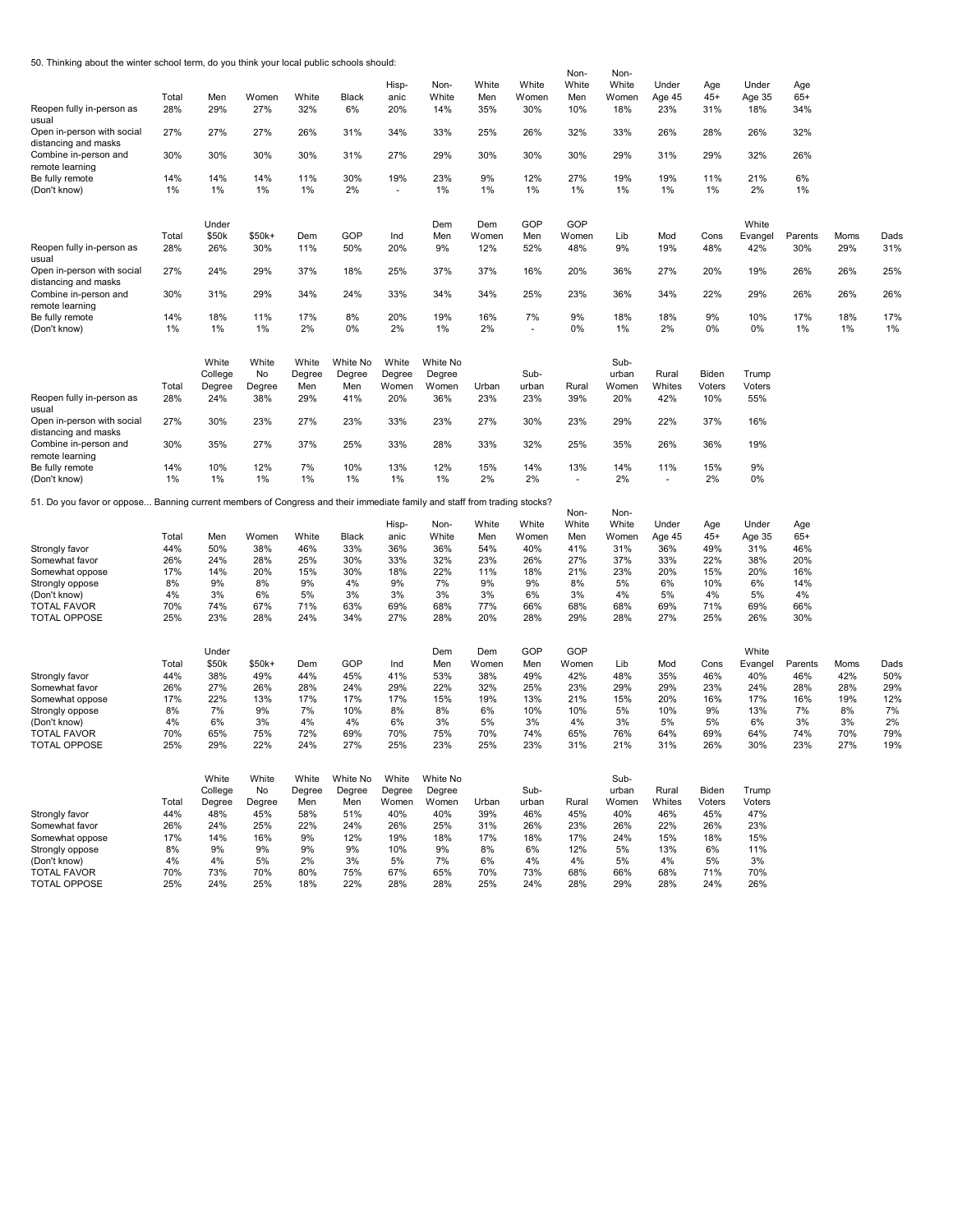52. Do you favor or oppose... Increasing the number of justices on the U.S. Supreme Court?

| Strongly favor<br>Somewhat favor<br>Somewhat oppose<br>Strongly oppose<br>(Dont know)<br><b>TOTAL FAVOR</b><br><b>TOTAL OPPOSE</b>  | Total<br>19%<br>26%<br>19%<br>32%<br>4%<br>46%<br>51% | Men<br>18%<br>22%<br>18%<br>40%<br>3%<br>40%<br>57%                        | Women<br>20%<br>30%<br>20%<br>25%<br>4%<br>50%<br>45%                 | White<br>15%<br>25%<br>18%<br>38%<br>3%<br>41%<br>56%                  | Black<br>29%<br>34%<br>19%<br>13%<br>5%<br>63%<br>32%                     | Hisp-<br>anic<br>30%<br>30%<br>22%<br>13%<br>4%<br>61%<br>35%            | Non-<br>White<br>29%<br>32%<br>21%<br>14%<br>4%<br>61%<br>35%               | White<br>Men<br>13%<br>19%<br>17%<br>48%<br>3%<br>32%<br>65% | White<br>Women<br>17%<br>30%<br>19%<br>29%<br>4%<br>47%<br>49% | Non-<br>White<br>Men<br>27%<br>32%<br>21%<br>18%<br>3%<br>59%<br>38% | Non-<br>White<br>Women<br>32%<br>32%<br>21%<br>10%<br>6%<br>64%<br>31% | Under<br>Age 45<br>26%<br>33%<br>21%<br>16%<br>4%<br>58%<br>37% | Age<br>$45+$<br>15%<br>22%<br>18%<br>42%<br>3%<br>37%<br>59%    | Under<br>Age 35<br>27%<br>36%<br>22%<br>11%<br>4%<br>63%<br>34%  | Age<br>$65+$<br>14%<br>18%<br>13%<br>53%<br>3%<br>32%<br>65% |                                                      |                                                      |
|-------------------------------------------------------------------------------------------------------------------------------------|-------------------------------------------------------|----------------------------------------------------------------------------|-----------------------------------------------------------------------|------------------------------------------------------------------------|---------------------------------------------------------------------------|--------------------------------------------------------------------------|-----------------------------------------------------------------------------|--------------------------------------------------------------|----------------------------------------------------------------|----------------------------------------------------------------------|------------------------------------------------------------------------|-----------------------------------------------------------------|-----------------------------------------------------------------|------------------------------------------------------------------|--------------------------------------------------------------|------------------------------------------------------|------------------------------------------------------|
| Strongly favor<br>Somewhat favor<br>Somewhat oppose<br>Strongly oppose<br>(Dont know)<br><b>TOTAL FAVOR</b><br><b>TOTAL OPPOSE</b>  | Total<br>19%<br>26%<br>19%<br>32%<br>4%<br>46%<br>51% | Under<br>\$50k<br>20%<br>28%<br>20%<br>26%<br>5%<br>48%<br>47%             | $$50k+$<br>19%<br>25%<br>17%<br>37%<br>2%<br>45%<br>54%               | Dem<br>32%<br>35%<br>16%<br>13%<br>4%<br>67%<br>29%                    | GOP<br>10%<br>18%<br>18%<br>52%<br>2%<br>28%<br>70%                       | Ind<br>10%<br>26%<br>26%<br>30%<br>6%<br>37%<br>57%                      | Dem<br>Men<br>33%<br>30%<br>16%<br>18%<br>4%<br>62%<br>34%                  | Dem<br>Women<br>32%<br>38%<br>15%<br>10%<br>4%<br>70%<br>25% | GOP<br>Men<br>9%<br>14%<br>15%<br>61%<br>1%<br>23%<br>76%      | GOP<br>Women<br>11%<br>22%<br>21%<br>43%<br>3%<br>33%<br>64%         | Lib<br>33%<br>32%<br>17%<br>14%<br>3%<br>65%<br>31%                    | Mod<br>13%<br>31%<br>26%<br>25%<br>5%<br>44%<br>51%             | Cons<br>12%<br>19%<br>16%<br>50%<br>3%<br>31%<br>65%            | White<br>Evangel<br>10%<br>24%<br>20%<br>43%<br>3%<br>34%<br>62% | Parents<br>23%<br>28%<br>21%<br>24%<br>3%<br>51%<br>45%      | Moms<br>23%<br>31%<br>23%<br>18%<br>5%<br>54%<br>41% | Dads<br>24%<br>25%<br>19%<br>31%<br>2%<br>48%<br>50% |
| Strongly favor<br>Somewhat favor<br>Somewhat oppose<br>Strongly oppose<br>(Dont know)<br><b>TOTAL FAVOR</b><br><b>TOTAL OPPOSE</b>  | Total<br>19%<br>26%<br>19%<br>32%<br>4%<br>46%<br>51% | White<br>College<br>Degree<br>18%<br>26%<br>15%<br>39%<br>1%<br>44%<br>54% | White<br>No<br>Degree<br>14%<br>24%<br>21%<br>37%<br>5%<br>38%<br>57% | White<br>Degree<br>Men<br>15%<br>19%<br>14%<br>50%<br>2%<br>34%<br>63% | White No<br>Degree<br>Men<br>12%<br>19%<br>20%<br>46%<br>3%<br>31%<br>66% | White<br>Degree<br>Women<br>21%<br>33%<br>16%<br>29%<br>1%<br>54%<br>46% | White No<br>Degree<br>Women<br>15%<br>29%<br>21%<br>29%<br>6%<br>43%<br>51% | Urban<br>27%<br>30%<br>16%<br>22%<br>6%<br>57%<br>37%        | Sub-<br>urban<br>18%<br>27%<br>18%<br>34%<br>4%<br>45%<br>52%  | Rural<br>14%<br>23%<br>22%<br>38%<br>3%<br>37%<br>60%                | Sub-<br>urban<br>Women<br>18%<br>31%<br>20%<br>26%<br>4%<br>50%<br>46% | Rural<br>Whites<br>13%<br>22%<br>23%<br>40%<br>2%<br>35%<br>63% | Biden<br>Voters<br>30%<br>33%<br>18%<br>14%<br>6%<br>62%<br>32% | Trump<br>Voters<br>9%<br>16%<br>17%<br>56%<br>2%<br>25%<br>73%   |                                                              |                                                      |                                                      |
| 53. Do you favor or oppose Establishing a mandatory retirement age for Supreme Court justices?                                      |                                                       |                                                                            |                                                                       |                                                                        |                                                                           |                                                                          |                                                                             |                                                              |                                                                |                                                                      |                                                                        |                                                                 |                                                                 |                                                                  |                                                              |                                                      |                                                      |
| Strongly favor<br>Somewhat favor<br>Somewhat oppose<br>Strongly oppose<br>(Don't know)<br><b>TOTAL FAVOR</b><br><b>TOTAL OPPOSE</b> | Total<br>38%<br>31%<br>17%<br>12%<br>2%<br>69%<br>29% | Men<br>40%<br>25%<br>18%<br>14%<br>2%<br>65%<br>32%                        | Women<br>37%<br>35%<br>16%<br>9%<br>2%<br>72%<br>26%                  | White<br>38%<br>29%<br>18%<br>13%<br>2%<br>67%<br>31%                  | Black<br>41%<br>39%<br>9%<br>7%<br>3%<br>80%<br>16%                       | Hisp-<br>anic<br>39%<br>32%<br>19%<br>8%<br>1%<br>72%<br>27%             | Non-<br>White<br>39%<br>36%<br>14%<br>8%<br>3%<br>75%<br>23%                | White<br>Men<br>38%<br>24%<br>19%<br>17%<br>3%<br>62%<br>35% | White<br>Women<br>38%<br>33%<br>17%<br>10%<br>2%<br>71%<br>27% | Non-<br>White<br>Men<br>45%<br>30%<br>15%<br>9%<br>1%<br>75%<br>24%  | Non-<br>White<br>Women<br>33%<br>41%<br>14%<br>7%<br>4%<br>74%<br>21%  | Under<br>Age 45<br>37%<br>35%<br>18%<br>8%<br>3%<br>72%<br>25%  | Age<br>$45+$<br>39%<br>28%<br>17%<br>14%<br>2%<br>67%<br>31%    | Under<br>Age 35<br>36%<br>36%<br>20%<br>6%<br>3%<br>72%<br>26%   | Age<br>$65+$<br>38%<br>28%<br>16%<br>16%<br>2%<br>66%<br>32% |                                                      |                                                      |
| Strongly favor<br>Somewhat favor<br>Somewhat oppose<br>Strongly oppose<br>(Don't know)<br><b>TOTAL FAVOR</b><br><b>TOTAL OPPOSE</b> | Total<br>38%<br>31%<br>17%<br>12%<br>2%<br>69%<br>29% | Under<br>\$50k<br>39%<br>31%<br>17%<br>11%<br>3%<br>69%<br>27%             | $$50k+$<br>39%<br>30%<br>17%<br>13%<br>1%<br>69%<br>30%               | Dem<br>48%<br>30%<br>13%<br>6%<br>2%<br>79%<br>19%                     | GOP<br>31%<br>29%<br>20%<br>18%<br>2%<br>60%<br>38%                       | Ind<br>33%<br>34%<br>19%<br>11%<br>3%<br>67%<br>30%                      | Dem<br>Men<br>56%<br>25%<br>9%<br>7%<br>3%<br>81%<br>16%                    | Dem<br>Women<br>43%<br>34%<br>16%<br>5%<br>2%<br>77%<br>21%  | GOP<br>Men<br>28%<br>23%<br>24%<br>23%<br>2%<br>51%<br>47%     | GOP<br>Women<br>33%<br>36%<br>16%<br>13%<br>2%<br>69%<br>29%         | Lib<br>46%<br>29%<br>15%<br>7%<br>2%<br>76%<br>23%                     | Mod<br>39%<br>34%<br>16%<br>8%<br>4%<br>72%<br>24%              | Cons<br>32%<br>30%<br>19%<br>17%<br>2%<br>62%<br>36%            | White<br>Evangel<br>33%<br>30%<br>19%<br>15%<br>3%<br>63%<br>34% | Parents<br>40%<br>31%<br>16%<br>11%<br>2%<br>71%<br>27%      | Moms<br>35%<br>38%<br>13%<br>11%<br>2%<br>73%<br>24% | Dads<br>44%<br>24%<br>20%<br>11%<br>1%<br>68%<br>31% |
| Strongly favor<br>Somewhat favor<br>Somewhat oppose<br>Strongly oppose<br>(Don't know)<br><b>TOTAL FAVOR</b><br><b>TOTAL OPPOSE</b> | Total<br>38%<br>31%<br>17%<br>12%<br>2%<br>69%<br>29% | White<br>College<br>Degree<br>35%<br>31%<br>18%<br>14%<br>1%<br>67%<br>32% | White<br>No<br>Degree<br>39%<br>28%<br>18%<br>12%<br>3%<br>67%<br>30% | White<br>Degree<br>Men<br>35%<br>25%<br>18%<br>19%<br>2%<br>60%<br>37% | White No<br>Degree<br>Men<br>40%<br>23%<br>19%<br>15%<br>3%<br>63%<br>34% | White<br>Degree<br>Women<br>35%<br>37%<br>17%<br>9%<br>1%<br>73%<br>27%  | White No<br>Degree<br>Women<br>39%<br>31%<br>17%<br>10%<br>3%<br>70%<br>27% | Urban<br>41%<br>32%<br>14%<br>9%<br>3%<br>73%<br>23%         | Sub-<br>urban<br>37%<br>30%<br>19%<br>13%<br>2%<br>66%<br>32%  | Rural<br>38%<br>31%<br>17%<br>12%<br>2%<br>69%<br>29%                | Sub-<br>urban<br>Women<br>35%<br>35%<br>18%<br>9%<br>2%<br>71%<br>27%  | Rural<br>Whites<br>38%<br>30%<br>18%<br>12%<br>2%<br>68%<br>30% | Biden<br>Voters<br>48%<br>32%<br>13%<br>5%<br>3%<br>79%<br>18%  | Trump<br>Voters<br>30%<br>27%<br>20%<br>20%<br>2%<br>57%<br>40%  |                                                              |                                                      |                                                      |
| 54. Do you think the Supreme Court should overturn Roe v. Wade or let it stand?                                                     |                                                       |                                                                            |                                                                       |                                                                        |                                                                           |                                                                          |                                                                             |                                                              |                                                                |                                                                      |                                                                        |                                                                 |                                                                 |                                                                  |                                                              |                                                      |                                                      |
| Overturn<br>Let it stand<br>(Don't know)                                                                                            | Total<br>31%<br>63%<br>6%                             | Men<br>33%<br>59%<br>8%                                                    | Women<br>29%<br>66%<br>5%                                             | White<br>30%<br>64%<br>6%                                              | Black<br>29%<br>65%<br>5%                                                 | Hisp-<br>anic<br>40%<br>54%<br>7%                                        | Non-<br>White<br>34%<br>60%<br>6%                                           | White<br>Men<br>32%<br>59%<br>8%                             | White<br>Women<br>29%<br>67%<br>4%                             | Non-<br>White<br>Men<br>35%<br>60%<br>5%                             | Non-<br>White<br>Women<br>32%<br>60%<br>8%                             | Under<br>Age 45<br>35%<br>59%<br>6%                             | Age<br>$45+$<br>28%<br>65%<br>6%                                | Under<br>Age 35<br>38%<br>56%<br>6%                              | Age<br>$65+$<br>25%<br>66%<br>9%                             |                                                      |                                                      |
| Overturn<br>Let it stand<br>(Don't know)                                                                                            | Total<br>31%<br>63%<br>6%                             | Under<br>\$50k<br>29%<br>65%<br>6%                                         | $$50k+$<br>33%<br>62%<br>5%                                           | Dem<br>23%<br>72%<br>5%                                                | GOP<br>45%<br>48%<br>7%                                                   | Ind<br>19%<br>73%<br>7%                                                  | Dem<br>Men<br>22%<br>71%<br>7%                                              | Dem<br>Women<br>24%<br>73%<br>4%                             | GOP<br>Men<br>52%<br>40%<br>8%                                 | GOP<br>Women<br>39%<br>55%<br>6%                                     | Lib<br>22%<br>76%<br>2%                                                | Mod<br>18%<br>73%<br>8%                                         | Cons<br>45%<br>47%<br>8%                                        | White<br>Evangel<br>47%<br>46%<br>7%                             | Parents<br>38%<br>57%<br>5%                                  | Moms<br>37%<br>61%<br>3%                             | Dads<br>39%<br>54%<br>7%                             |
| Overturn<br>Let it stand<br>(Don't know)                                                                                            | Total<br>31%<br>63%<br>6%                             | White<br>College<br>Degree<br>24%<br>70%<br>6%                             | White<br>No<br>Degree<br>35%<br>59%<br>6%                             | White<br>Degree<br>Men<br>27%<br>64%<br>9%                             | White No<br>Degree<br>Men<br>37%<br>56%<br>8%                             | White<br>Degree<br>Women<br>21%<br>76%<br>3%                             | White No<br>Degree<br>Women<br>33%<br>62%<br>5%                             | Urban<br>30%<br>64%<br>6%                                    | Sub-<br>urban<br>29%<br>65%<br>6%                              | Rural<br>35%<br>59%<br>6%                                            | Sub-<br>urban<br>Women<br>27%<br>69%<br>4%                             | Rural<br>Whites<br>36%<br>58%<br>6%                             | Biden<br>Voters<br>21%<br>73%<br>6%                             | Trump<br>Voters<br>45%<br>48%<br>7%                              |                                                              |                                                      |                                                      |